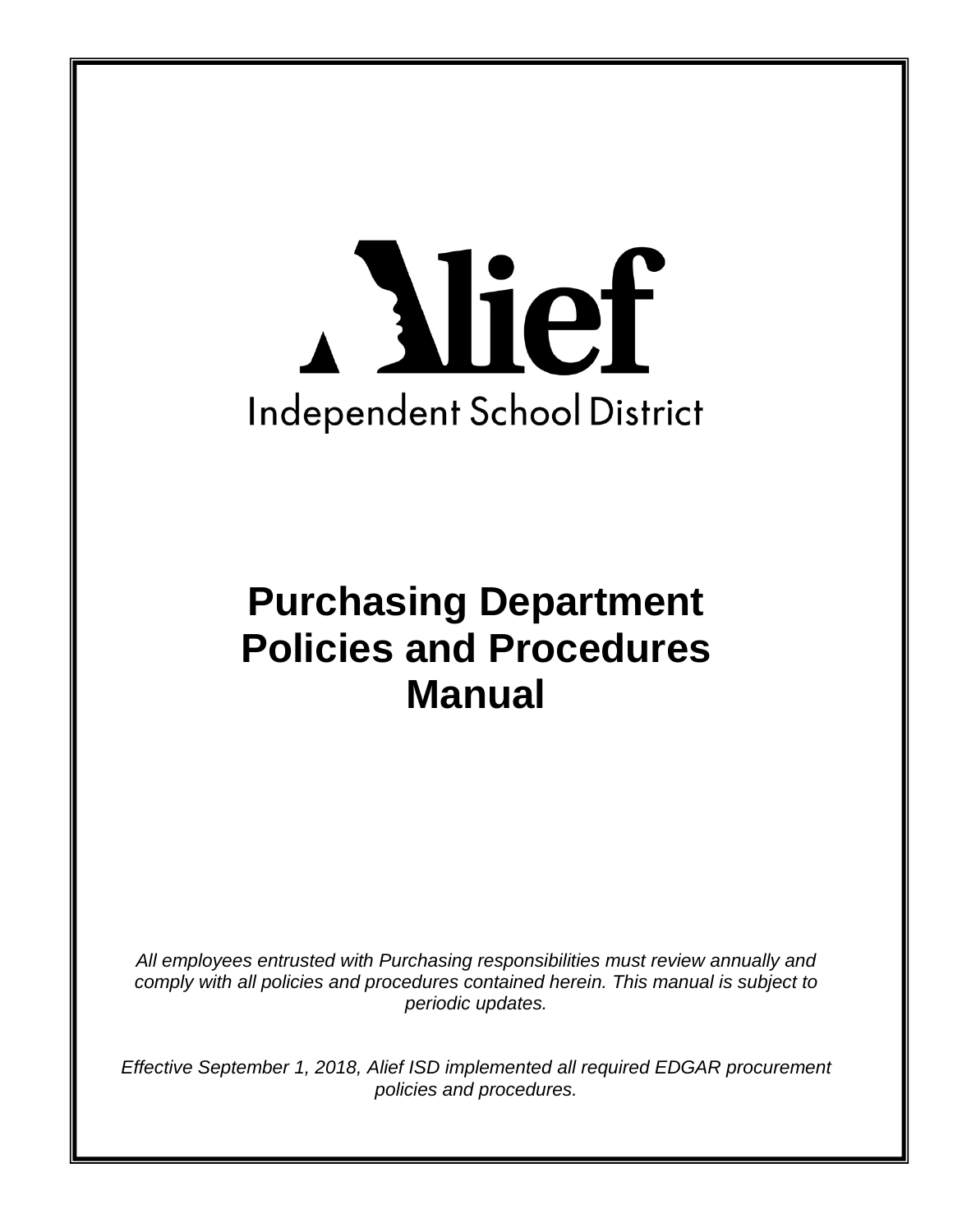# **TABLE OF CONTENTS**

<span id="page-1-0"></span>

| Purchase of District Property for Personal Use & Auctions7                |
|---------------------------------------------------------------------------|
|                                                                           |
|                                                                           |
|                                                                           |
| Line Item Bids (Specific items covered by District bids)10                |
|                                                                           |
| <b>Purchasing Bid Categories (With annual purchases above \$50,000)11</b> |
|                                                                           |
|                                                                           |
| Purchase Orders, Blanket Order & Check Requisition Procedures 13          |
|                                                                           |
|                                                                           |
|                                                                           |
|                                                                           |
| Picking Up Merchandise from Walmart, Kroger, & Sam's Club Stores16        |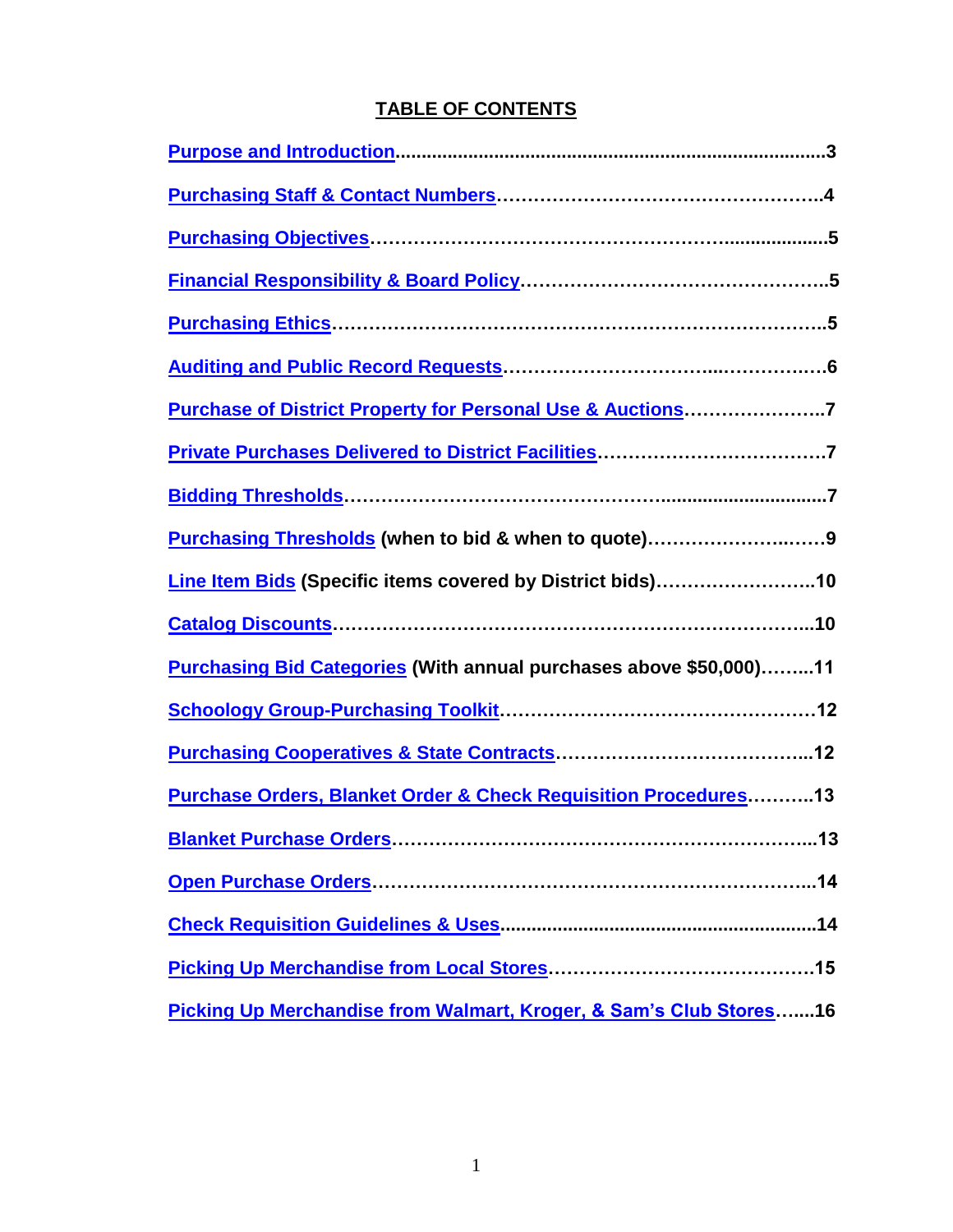## **TABLE OF CONTENTS (Continued)**

| Vendor Required Forms (those doing business with AISD)31 |    |
|----------------------------------------------------------|----|
|                                                          |    |
|                                                          |    |
| Delivery of Purchase Orders (to warehouse or campus)33   |    |
|                                                          |    |
|                                                          |    |
|                                                          |    |
|                                                          |    |
|                                                          | 35 |
|                                                          |    |
|                                                          |    |
|                                                          |    |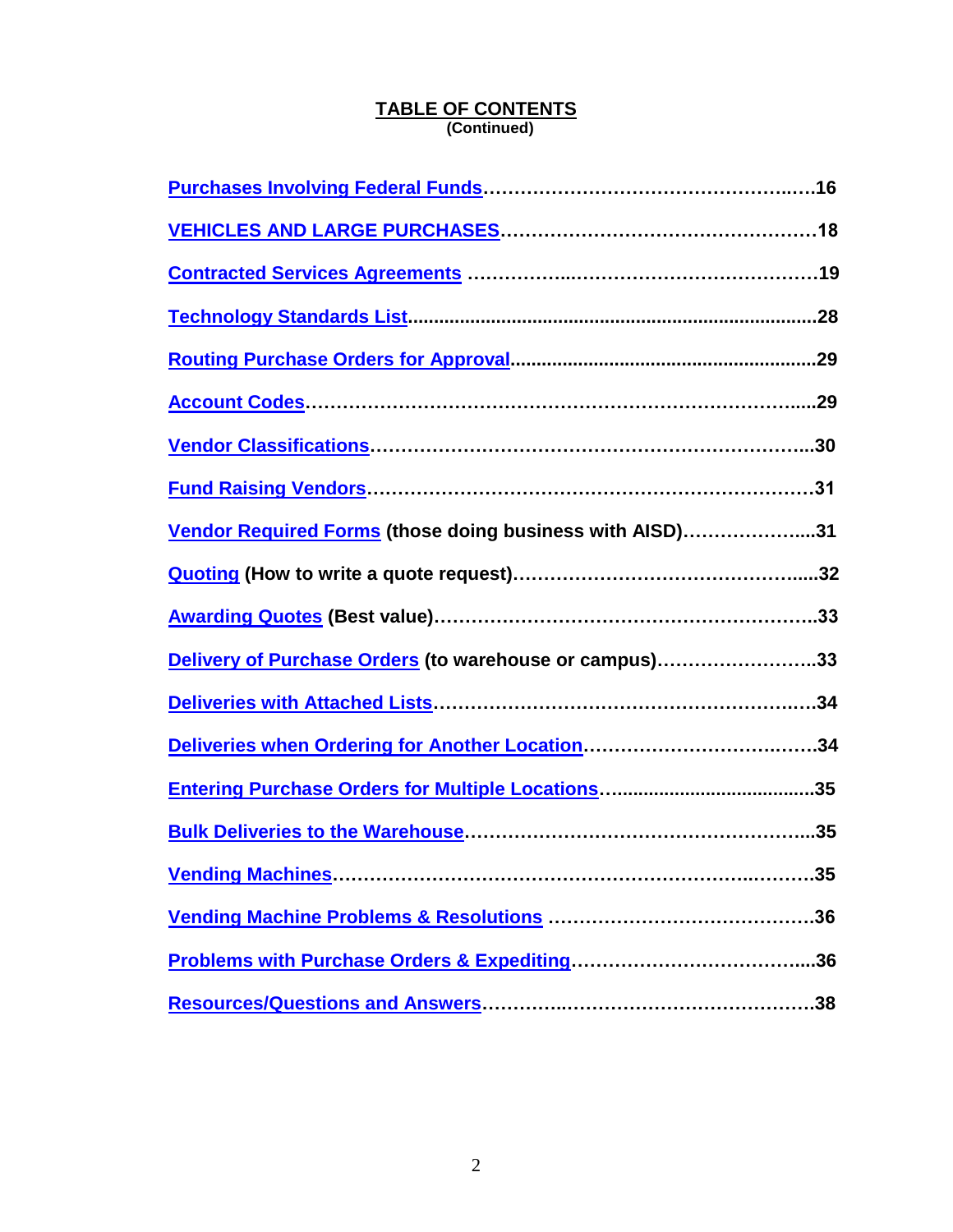# **PURPOSE AND INTRODUCTION**

These guidelines are established to assist campuses and departments in making purchases for their respective areas and to promote a basic understanding of State Law, Board policy, and local procedures. The guidelines covered below will apply to most common purchases, however, for more detailed acquisitions; Purchasing Department intervention may be required.

The Purchasing function is governed by federal and state laws, Alief ISD Board Policy and is subject to audit by the State Legislative Budget Board, federal government and District auditors. Therefore, it is imperative that District purchasing policies and procedures be followed for all budgeted funds, i.e. local, state and federal funds, including federal grants.

As you review these pages, you will note numerous laws and policies which encompass the fundamental tenets of public purchasing. The principal objectives of these laws and policies are meant to:

- Ensure that all major purchases are competitively bid
- Ensure that most minor purchases are quoted
- Ensure best value is received for expended funds
- Promote competition among vendors for purchased goods and services
- Ensure the fair and equal treatment of vendors
- Provide transparency through established procurement procedures
- Avoid conflicts of interest when utilizing District funds, or fully disclose any conflict of interest that may occur
- Promote public confidence

Please note that all Alief ISD employees *entrusted* with levels of purchasing authority represent the Alief Independent School District, and the District's reputation with each purchase they make or authorize. Each employee with purchasing authority has the financial and ethical responsibility to obtain the maximum value for budgeted funds, while ensuring that these purchases adhere to all state laws and local policies.

Each employee with purchasing authority should read this entire document and become familiar with all guidelines and laws relating to the procurement process.

For your convenience, multiple links are embedded in this document to facilitate searching, and for ease of access to additional resources and forms.

Note - These guidelines will be updated periodically. Please check the Purchasing Toolkit Group on Schoology often to ensure you are viewing the latest version (date of revision is on manual cover).

QN 03<br>-<br>QN 01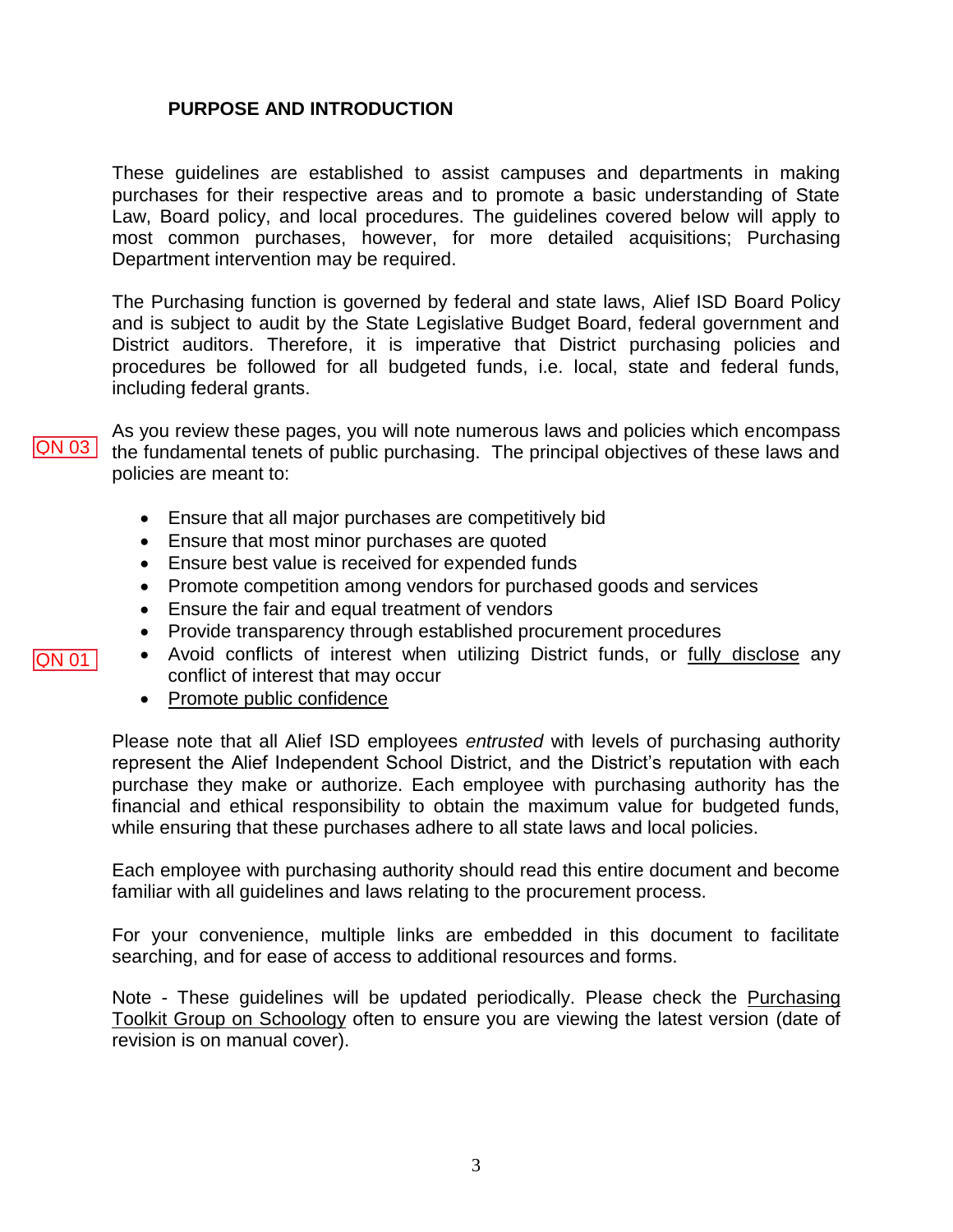# <span id="page-4-0"></span>**PURCHASING STAFF & CONTACT NUMBERS**

| Director:                    | <b>Adam Tabor -</b>      | (281) 988-3188                  |
|------------------------------|--------------------------|---------------------------------|
| Senior Buyer:                | Nancy Dunn -             | (281) 988-3188                  |
| Secretary:                   | Kathy Barzilla -         | (281) 988-3188                  |
| Buyer:                       | Stephen Wong -           | (281) 498-8110, extension 29832 |
| Buyer:                       | <b>Susie Silva -</b>     | (281) 498-8110, extension 29824 |
| <b>Purchasing Assistant:</b> | <b>Dariela Salazar</b> - | (281) 498-8110, extension 29818 |

# **Purchasing**

| Fax:                         | (281) 498-8071                                                   |
|------------------------------|------------------------------------------------------------------|
| Postal Address:              | P.O. Box 68, Alief TX 77411                                      |
| <b>Physical Address:</b>     | 12102 High Star, Houston, TX 77072                               |
| <b>Regular Office Hours:</b> | 7:00am - 4:00pm, Monday - Thursday<br>$7:00am - 3:30pm$ , Friday |
| Webpage:                     | <b>Purchasing Webpage</b>                                        |

# **Central Distribution**

<span id="page-4-1"></span>

| Central Distribution /<br><b>Warehouse Receiving Hours:</b> | $8:00$ am – $3:00$ pm, Monday – Friday                                                                    |
|-------------------------------------------------------------|-----------------------------------------------------------------------------------------------------------|
| <b>Shipping Address:</b>                                    | 12101 7 <sup>th</sup> Street, Houston, TX 77072                                                           |
| <b>Phone/Webpage:</b>                                       | (281) 498-8110, extension 3916<br>  Recording – Hours & Directions<br><b>Central Distribution Webpage</b> |

**[Return to Table of Contents](#page-1-0)**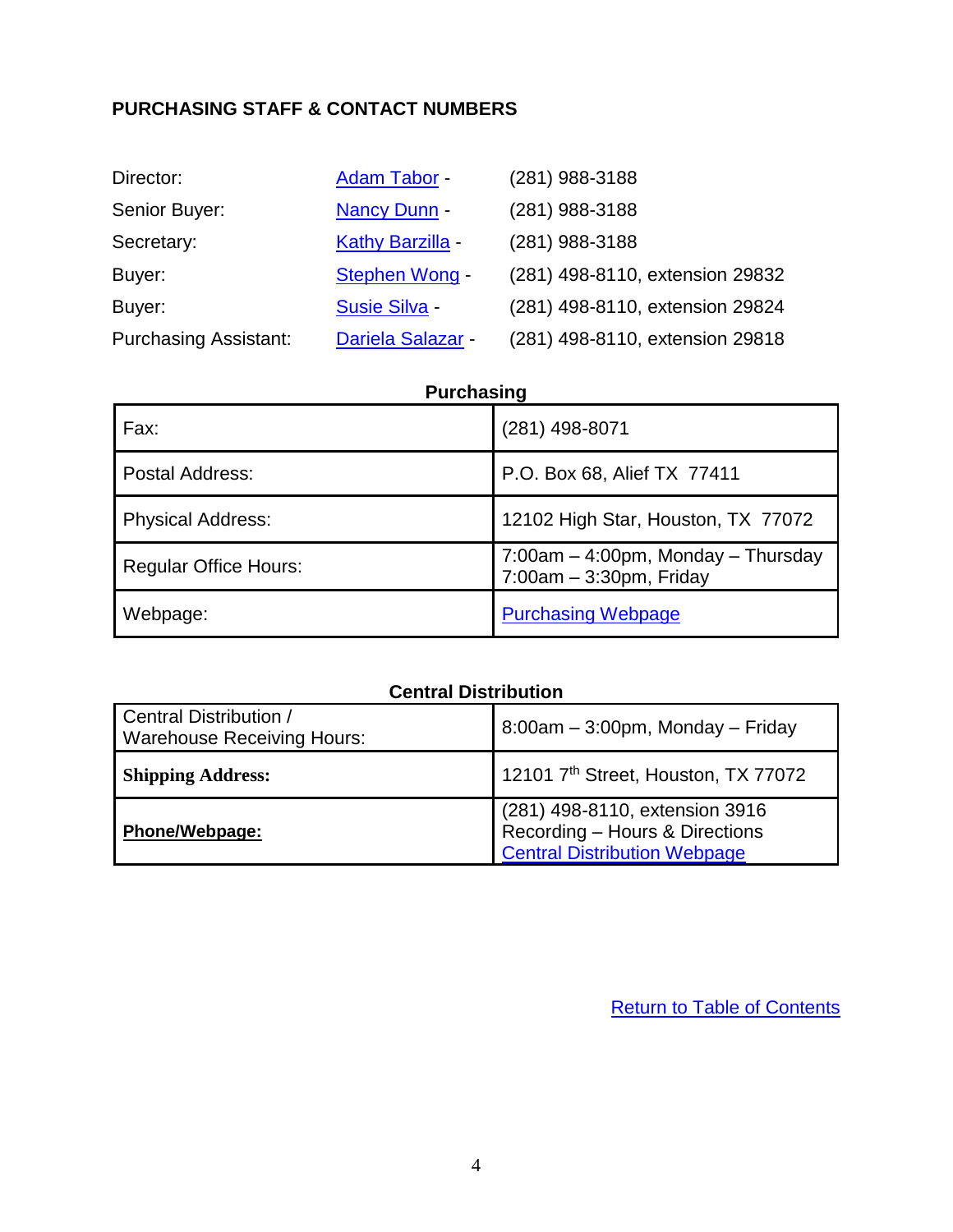### **PURCHASING OBJECTIVES**  QN 03

The primary objective of any purchasing activity conducted on behalf of the Alief Independent School District is to support the District's ongoing operations while obtaining the best value for the District, and its taxpayers. This objective is best achieved by promoting fair and open competition for the procurement of all goods and services. While not all purchases require multiple quotations, obtaining quotes for any procurement is strongly encouraged to ensure that the best price and value for the District's budgeted funds are obtained.

# <span id="page-5-0"></span>**FINANCIAL RESPONSIBILITY & BOARD POLICY**

Under [Board Policy](http://pol.tasb.org/Policy/Download/584?filename=CH(LOCAL).pdf) CH (Local) Responsibility for Debts, the Board shall assume responsibility for debts incurred in the name of the District so long as those debts are for purchases made in accordance with adopted Board policy and current administrative procedures. Properly issued purchase orders are a contractual form of purchasing that delineates the District's terms and conditions, delivery, and payment and is the only method by which the District can be financially obligated.

The Board shall not be responsible for debts incurred by persons or organizations not directly under Board control; persons making unauthorized purchases shall assume full responsibility for all such debts. An approved purchase order for goods and services must always precede any budgeted funds purchase.

# $QN$  03 **PURCHASING ETHICS QN 01**

<span id="page-5-2"></span><span id="page-5-1"></span>All District employees engaged in procurement activities on behalf of the Alief Independent School District shall comply with the following ethical standards.

IT IS A BREACH OF ETHICS:

- for any employee of Alief ISD to participate directly or indirectly in procurement activities utilizing any School District Funding when the employee knows that they or any member of that employee's immediate family has an undisclosed financial interest pertaining to the procurement. Such instances include, but are not limited to:
	- o making purchases utilizing budget and activity funds, [Board Policy](http://pol.tasb.org/Policy/Download/584?filename=CFD(REGULATION).pdf) CFD, prohibits "Purchases made from any District employee or employee's direct relative, husband, wife, mother, father, brother, sister, son, or daughter) without prior approval from the appropriate central office administrator."
	- o a business or organization in which the employee, or any member of the employee's immediate family, has an undisclosed financial interest pertaining to the procurement.
	- $\circ$  any other person, business or organization with which the employee or any member of the employee's immediate family is negotiating or has an arrangement concerning prospective employment is involved in the procurement.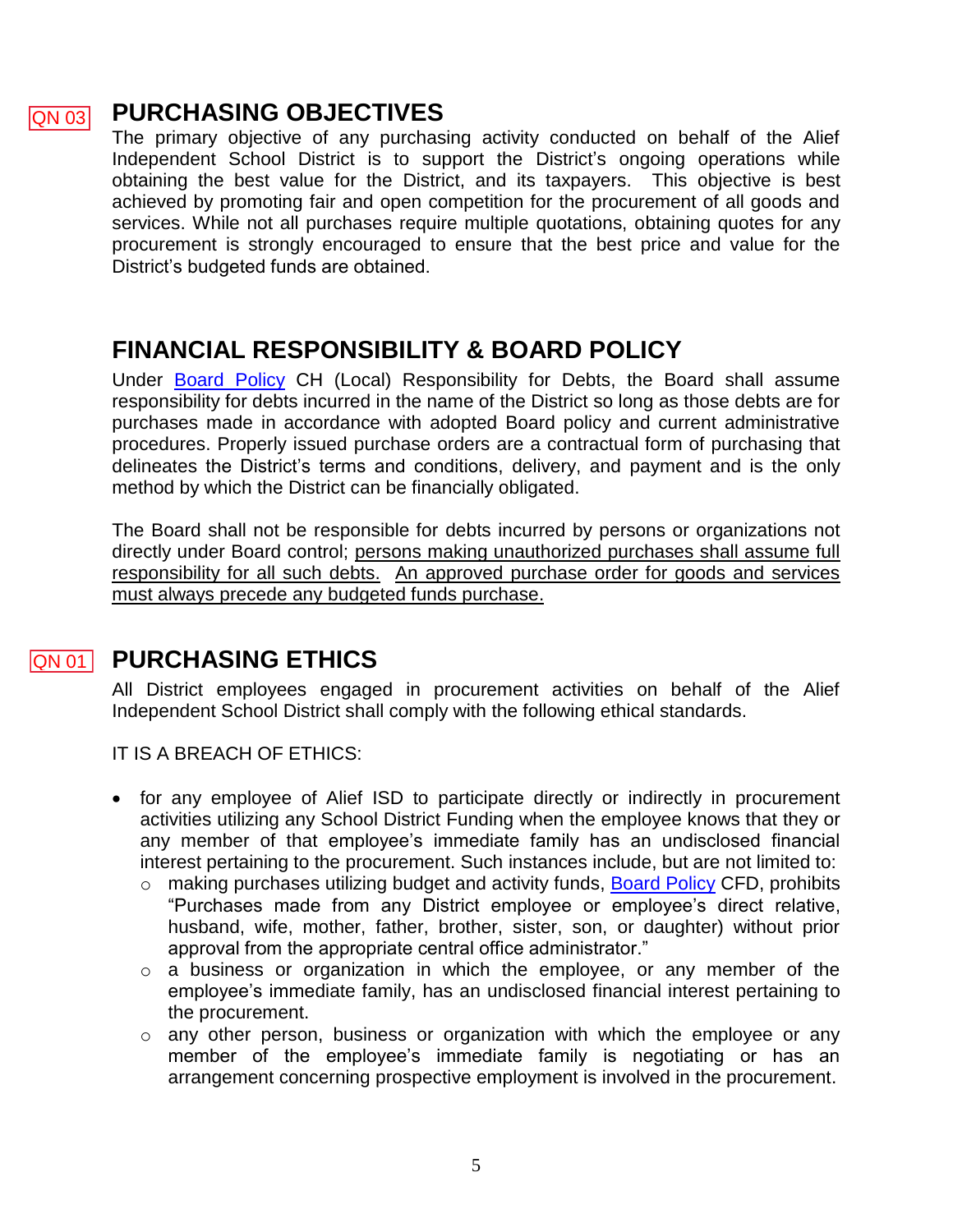- to offer, give or agree to give any employee of the Alief Independent School District, or for any employee of the Alief Independent School District to solicit, demand, accept or agree to accept from another person, a gratuity or an offer of employment in connection with any decision, approval, disapproval, recommendation, preparation of any part of a program requirement or purchase request, influencing the content of any specification or procurement standard, rendering of advice, investigation, auditing, or in any other advisory capacity in any proceeding or application, request for ruling, determination, claim or controversy, or other particular matter pertaining to any program requirement or a contract or sub-contract, or to any solicitation or proposal therefore pending before the Alief Independent School District. QN 01
	- for any payment, gratuity or offer of employment to be made by or on behalf of a vendor/subcontractor under a contract to the prime vendor/contractor or higher tier sub-contractor for any contract with the Alief Independent School District, or any person associated therewith, as an inducement for the award of a sub-contract or order.

### **The District may reprimand, suspend, or terminate the employment of an employee who knowingly fails to comply with such requirements.**   $|{\sf QN}\>$  01  $|$

### **CONFLICT OF INTEREST REPORTING** QN 01

QN 01

Employees and Vendors of the District are bound by all law and statute governing the reporting of conflicts of interest. Employees are advised to visit the Purchasing Webpages for copies of State Laws, Statutes and required forms pertaining to Conflicts of Interest. New laws include not only those District Officers listed on these webpages, but also include:

- $\circ$  a member of the governing body of a local governmental entity
- o a director, superintendent, administrator, president, or other person designated as the executive officer of a local governmental entity; or
- o an agent of a local governmental entity who exercises discretion in the planning, recommending, selecting, or contracting of a Vendor.

An agent is "a third party who undertakes to transact some business or manage some affair for another person by the authority or on account of the other person. The term includes an employee."

Vendors are made aware of reporting of conflicts of interest during contract creation.

# <span id="page-6-0"></span>**AUDITING and PUBLIC RECORD REQUESTS**

Be advised that all documentation relating to procurement activities; including quotes, vendor submissions, justification for award, purchase records, and expenditures within Alief ISD are:

- Subject to State audit.
- Subject to Alief ISD internal audit, and Alief ISD contracted external audit.
- Subject to [The Public Information Act, Texas Government](http://www.tsl.state.tx.us/agency/customer/pia.html) Code Chapter 552, and as such, may be requested via an open records request.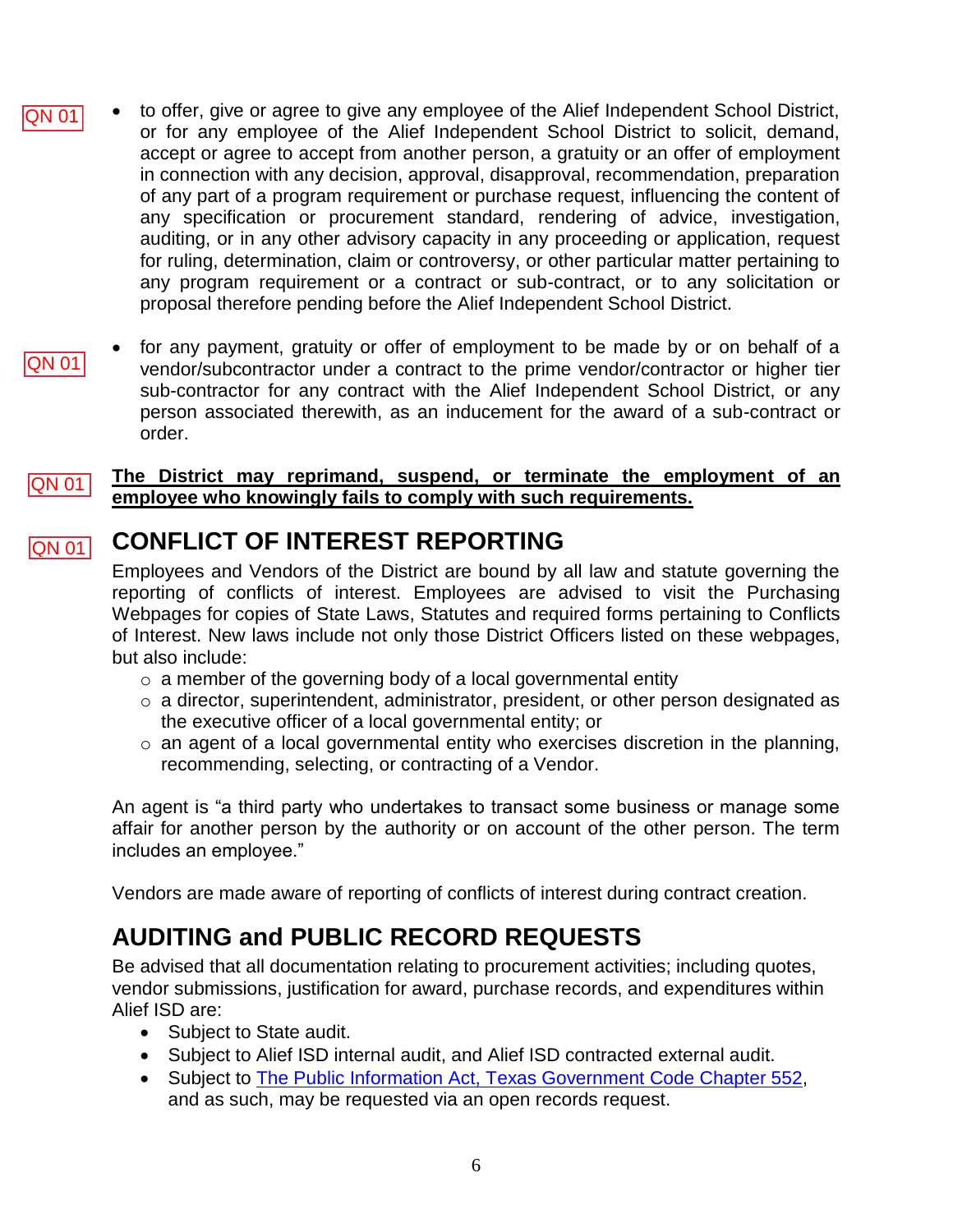# <span id="page-7-0"></span>**PURCHASE OF DISTRICT PROPERTY FOR PERSONAL USE & AUCTIONS**

It is the practice of Alief ISD to conduct periodic public auctions to dispose of broken, obsolete, and/or surplus materials. These auctions are typically conducted on-line utilizing the services of professional auctioneers.

Unless specifically approved by the Board of Trustees, no employee may purchase or acquire District property for his/her own personal use unless purchased through the District's public auction process.

# <span id="page-7-1"></span>**PRIVATE PURCHASES DELIVERED TO DISTRICT FACILITIES**

No employee may use the purchasing power of the Alief Independent School District to make private purchases, except where "employee discounts," or other District managed programs are provided. Such programs are published publicly on the Alief ISD Communications Department webpage.

In addition, employees should not have private purchases sent to the District that have been, or are to be paid for by the employee, as this action may:

- give citizens the erroneous impression that something dishonest is being perpetrated.
- confuse vendors who believe they are conducting business with the District.
- <span id="page-7-3"></span><span id="page-7-2"></span>evade sales tax, which is illegal.

### **BIDDING THRESHOLDS** QN 03

 $|QN 04|$ 

In accordance with Texas Education Code Chapter 44, Subchapter B, and with limited exception to select products and services, all school district contracts for the purchase of goods and services, valued at \$50,000 or more in the aggregate for each 12-month period shall be made by the method that provides the best value for the district.

Alief ISD complies with this mandate by categorizing purchases by type and aggregating (summing) the expenditures of that category under direction of the Texas Education Agency. Categories are calculated by fiscal year, which runs from September 1 – August 31 of each year. As categories are anticipated to exceed \$50,000, the Alief ISD Purchasing Department will determine the method of procurement to be followed.

Examples of categories are found on page 9 of this manual.

The Alief ISD Purchasing Department issues numerous bids, competitive sealed proposals (CSPs) and requests for proposals (RFPs), to satisfy State Law requirements relating to bidding thresholds. In addition, the District utilizes interlocal contracts, including cooperative purchasing to meet statutory and policy requirements.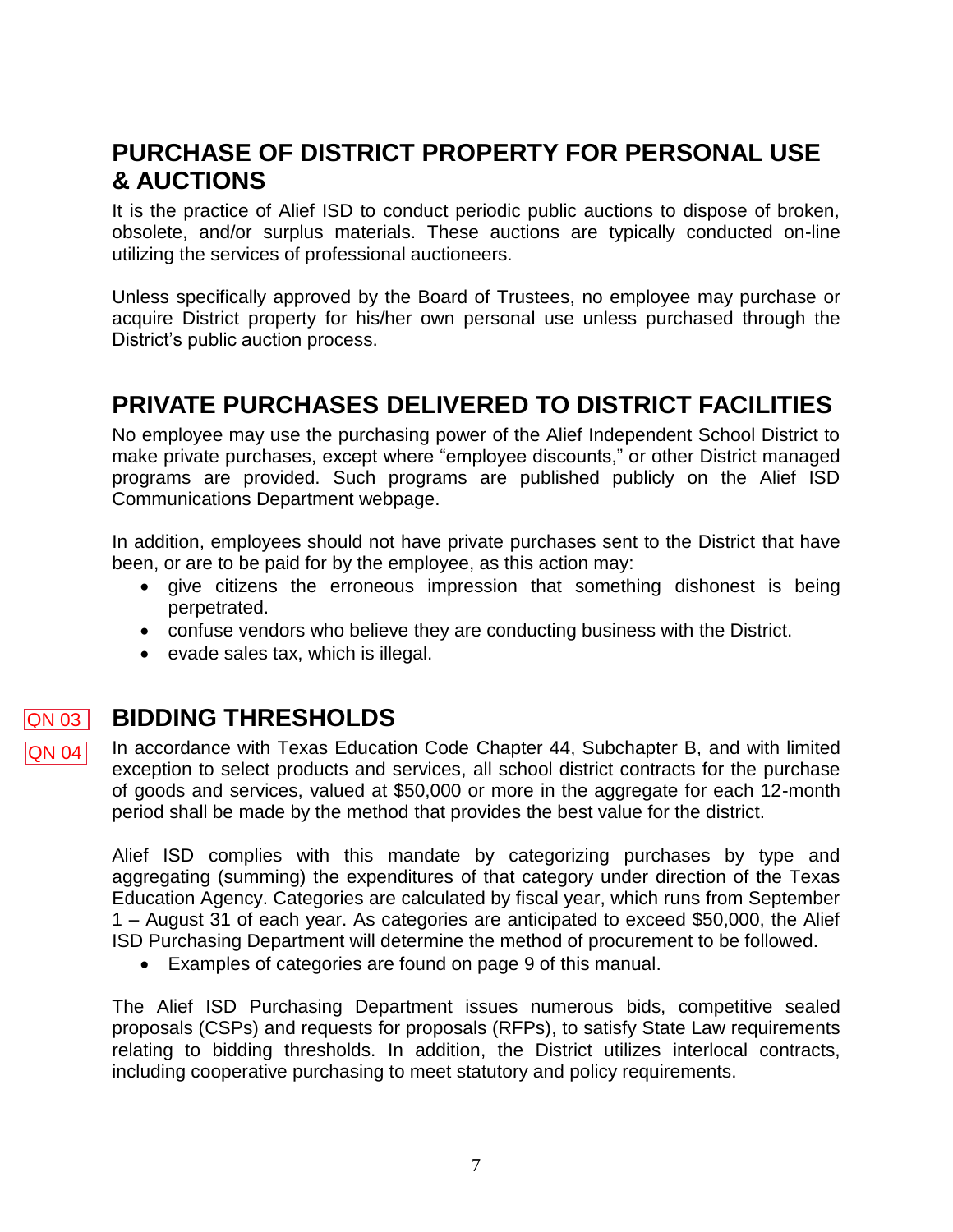**It is important to note that certain vendors responding to Alief ISD bids and RFPs are "awarded"** *specific items* **and/or** *catalog discount contracts* **for items within these specific categories. It is for this reason that only awarded vendors can be utilized when purchasing items within these specific categories. Once a bid has been awarded, non-awarded vendors wishing to offer products and services within these bid categories must participate in the Alief ISD bid process at the next bid opportunity.**

# **FULL AND OPEN COMPETITION**

All procurement transactions paid with federal funds are conducted in a manner providing full and open competition consistent with 2 C.F.R § 200.319. In an environment of full and open competition, no proposer or bidder has a competitive advantage over another. All potential proposers and bidders must be provided the same information and have the same opportunity to submit a bid or proposal. Providing a competitive advantage to one or more potential proposers or bidders over another can open up the potential for disputes and lawsuits that can be costly and can significantly delay the completion of projects.

In order to ensure objective contractor performance and eliminate unfair competitive advantage, contractors that develop or draft specifications, requirements, statements of work, or invitations for bids or requests for proposals (RFPs) are excluded from competing for such procurements. The District does not engage in the following situations that may restrict full and open competition, including but not limited to:

- requiring unnecessary experience and excessive bonding;
- placing unreasonable requirements on firms in order for them to qualify to do business;
- noncompetitive pricing practices between firms or between affiliated companies;
- noncompetitive contracts to consultants that are on retainer contracts;
- organizational conflicts of interest;
- specifying only a "brand name" product instead of allowing "an equal" product to be offered and describing the performance or other relevant requirements of the procurement; and
- any arbitrary action in the procurement process. 2 CFR § 200.319(a)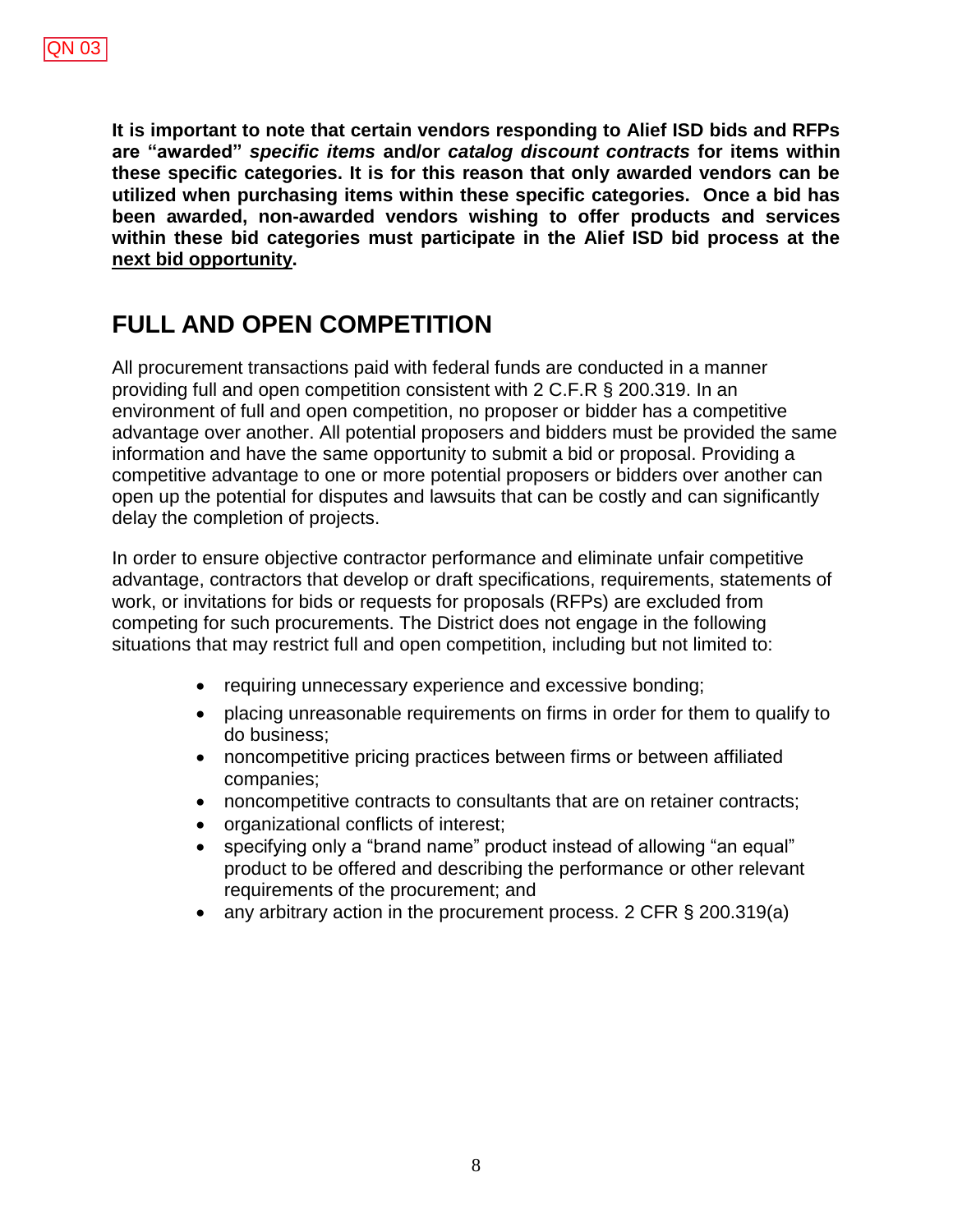<span id="page-9-0"></span>

| ALIEF ISD PURCHASING THRESHOLDS AND REQUIRED ACTIONS |                                                                                                                                                                  |                                          |                                                                                                                                                                |  |  |
|------------------------------------------------------|------------------------------------------------------------------------------------------------------------------------------------------------------------------|------------------------------------------|----------------------------------------------------------------------------------------------------------------------------------------------------------------|--|--|
| <b>NON-FEDERAL FUNDS</b>                             |                                                                                                                                                                  |                                          |                                                                                                                                                                |  |  |
| <b>Purchase Commitment</b><br>Amount                 | <b>Support Documents</b><br><b>Required &amp; Attached to</b><br><b>Purchase Order</b>                                                                           |                                          | <b>Action or Board Approval</b><br><b>Required?</b>                                                                                                            |  |  |
| \$0.01 to \$9,999.99                                 | 1 Quote Required.<br>3 Quotes Recommended.                                                                                                                       | <b>NOT</b><br><b>REQUIRED</b>            | Use of an Awarded Vendor is required if<br>there is a bid category in place.                                                                                   |  |  |
| \$10,000.00-\$49,999.00                              | 3 Ouotes**                                                                                                                                                       | Ouote<br>Evaluation<br>Form <sup>*</sup> | Use of an Awarded Vendor is required if<br>there is a bid category in place.                                                                                   |  |  |
| \$50,000.00 or more                                  | Formal Sealed Bid/Proposal,<br>unless specifically exempted<br>by State/Federal Law.<br>OR<br>3 quotes** from existing Alief<br>ISD or COOP vendors<br>required. | Quote<br>Evaluation<br>Form*             | Use of an Awarded Vendor is required.<br>Vendor must be selected by Alief ISD Bid<br>process or through COOP quotes. Alief<br>ISD Bids require Board Approval. |  |  |

| <b>FEDERAL FUNDS</b>                                   |                                                                                                                                                                                                 |                                                                         |                                                                                                                                                                                                                                                                                                                |  |
|--------------------------------------------------------|-------------------------------------------------------------------------------------------------------------------------------------------------------------------------------------------------|-------------------------------------------------------------------------|----------------------------------------------------------------------------------------------------------------------------------------------------------------------------------------------------------------------------------------------------------------------------------------------------------------|--|
| <b>Purchase Commitment</b><br><b>Amount</b>            | Support Required $\&$<br><b>Additional</b><br><b>Attached to Purchase</b><br><b>Forms</b><br><b>Order</b>                                                                                       |                                                                         | <b>Board Approval</b>                                                                                                                                                                                                                                                                                          |  |
| Purchases of \$0.01 to<br>\$49,999.99                  | 3 Quotes**; and<br><b>Quote Evaluation Form</b>                                                                                                                                                 |                                                                         | Use of an Awarded Vendor is required if<br>there is a bid category in place.                                                                                                                                                                                                                                   |  |
| Purchases between \$50,000 -<br>\$249,999.99           | Formal Sealed Bid/Proposal,<br>unless specifically exempted<br>by State/Federal Law.<br>OR<br>3 Quotes** from existing Alief<br>ISD or COOP vendors<br>required; and Quote Evaluation<br>Form.  |                                                                         | Use of an Awarded Vendor is required.<br>Vendor must be selected by Alief ISD Bid<br>process or through COOP quotes. Alief<br>ISD Bids require Board Approval.                                                                                                                                                 |  |
| Purchases over \$250,000.00<br>involving federal funds | Formal Sealed Bid/Proposal,<br>unless specifically exempted<br>by State/Federal Law.<br>OR.<br>3 quotes** from existing Alief<br>ISD or COOP vendors<br>required; and Quote Evaluation<br>Form. | Independent<br><b>Estimate Form;</b><br>and Price/Cost<br>Analysis Form | Use of an Awarded Vendor is required.<br>Vendor must be selected by Alief ISD Bid<br>process or through COOP quotes. Alief<br>ISD Bids require Board Approval.<br>Additional forms are required for purchase<br>over \$250,000 with Federal Funds. See<br>Purchasing Webpage or contact Dept. for<br>guidance. |  |

\*if not selecting the lowest price vendor

\*\*3 quotes are to be obtained to the maximum extent practicable.

For Purchases utilizing USDA/TDA funds, Alief ISD procures goods and services by direction of the most current TDA's Administrator's Reference Manual, specifically Section 17 for matters of procurement, along with its own internal procedures available [here.](http://www.squaremeals.org/Portals/8/files/ARM/ARM_CompleteARM_V101_190610.pdf)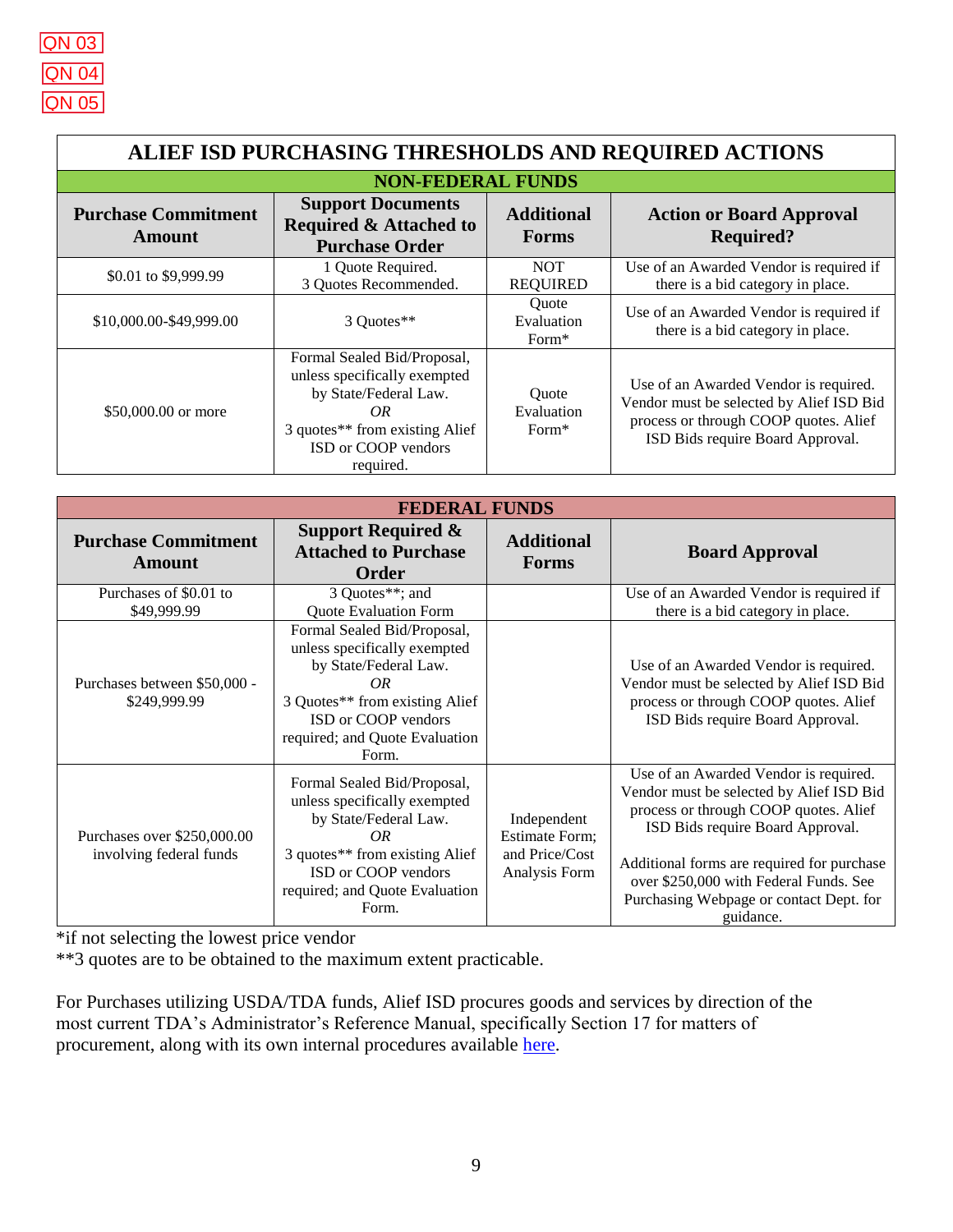

When calculating purchase thresholds, it is illegal to avoid the \$50,000 State Law bidding threshold using:

- Sequential Purchases Making purchases, over a period of time, of items that in normal purchasing practices would be made in one purchase.
- Component Purchases Making purchases of the component parts of an item that in normal purchasing practices would be made in one purchase.
- Separate Purchases Making purchases separately in order to circumvent board approval of items that in normal purchasing practices would be made in one purchase.

**By extension of that law, it is also inappropriate to utilize the methods outlined above to avoid the Alief ISD Quote Policies or other established limits, such as \$50 for reimbursements or \$500 for walk-in purchases to local stores. Purchase exceeding the quote threshold must be competitively quoted, and those quotes should be documented appropriately on an Alief ISD Quote Summary. The Quote Summary must be attached to the Purchase Order Requisition, along with any other written documentation of the quotes requested.** 

<span id="page-10-0"></span>**LINE ITEM BIDS** - In many instances, specific items within these categories are bid individually (example: the category of "Office Supplies" will include *line item bids* for pencils, staplers, calendar refills, etc.). When items are bid individually, and/or stocked in the warehouse, these items must be purchased from the awarded vendor or by Warehouse Requisition at the agreed-upon price.

 Purchase orders for similar items stocked in the District Warehouse may be rejected for this reason. If the bid item does not satisfy the campus/departments requirements, a written explanation will be required by the Purchasing Department before the purchase of an alternate item can be approved.

<span id="page-10-1"></span>**CATALOG DISCOUNTS** - When line items are not specifically bid/awarded, catalog discounts from participating vendors are requested. To purchase non-line items within these categories, campuses/departments must utilize a vendor from the "awarded catalog discount" list.

- Catalog discount vendors offer a variety of discounts and it is often difficult to determine *best value* based on the discount percentage alone.
- It is mandatory to obtain, reference and attach to the purchase request at least one (1) quote for every purchase [\(see purchasing thresholds\)](#page-9-0); it is highly recommended to obtain written quotes from three (3) different vendors to ensure best value.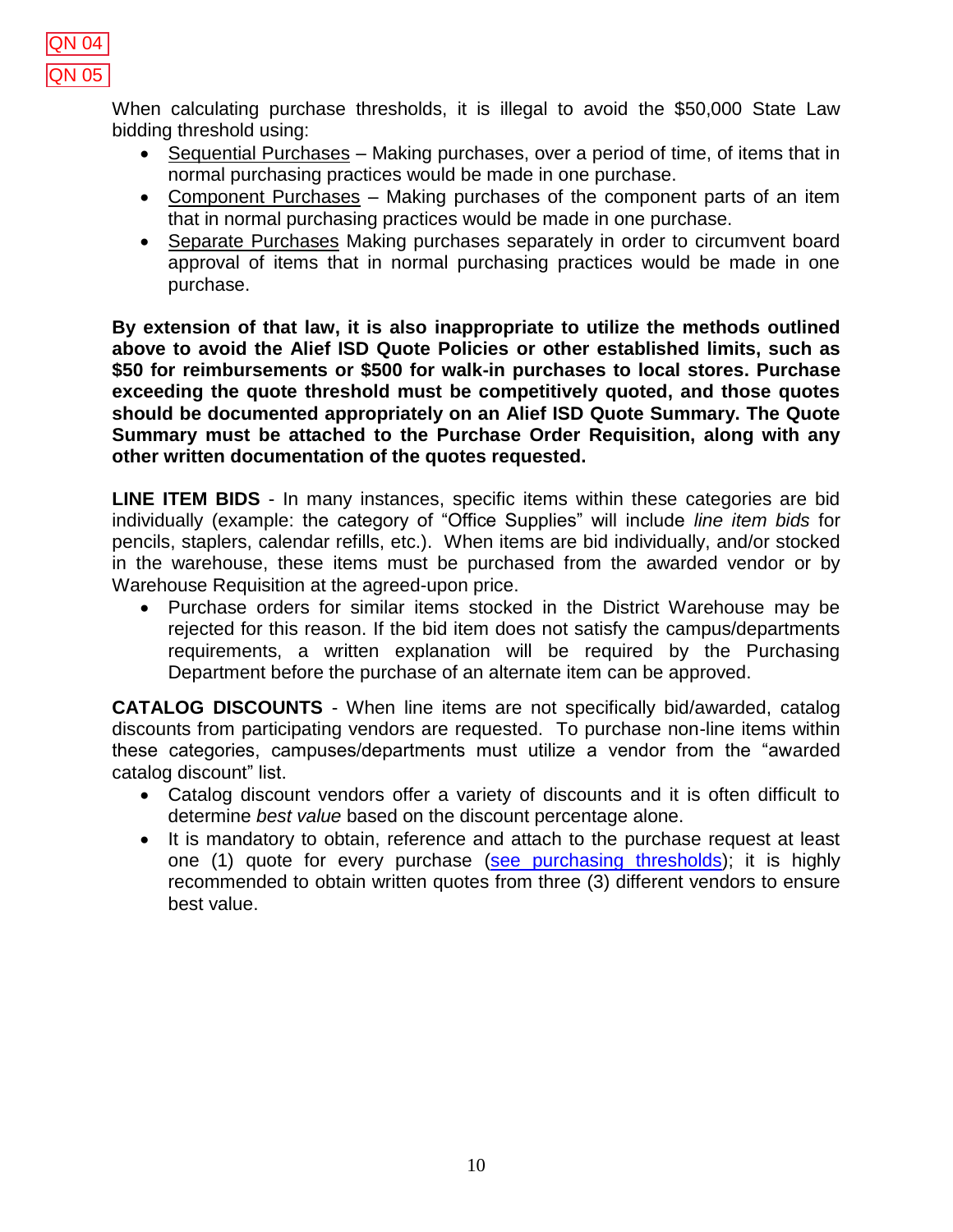# <span id="page-11-0"></span>**PURCHASING BID CATEGORIES WITH ANNUAL AGGREGATE PURCHASES ABOVE \$50,000**

Categories that must be ordered from Contracted (bid or coop awarded) vendors:

| 457(b) Plan Services                          | Landscape Materials & Supplies               |
|-----------------------------------------------|----------------------------------------------|
| <b>Art Equipment and Supplies</b>             | Large Volume Copiers                         |
| Art, Fine Printing, Office and Computer       | <b>Lumber And Building Supplies</b>          |
| Paper                                         |                                              |
| <b>Athletic Equipment &amp; Uniforms</b>      | Maintenance of Print Shop Equipment          |
| <b>AV Equipment and Supplies</b>              | Medical, AD&D                                |
| <b>Award Jackets</b>                          | Medical, Athletic Training Supplies          |
| <b>Bank Depository Services</b>               | Musical Instruments, Equipment and<br>Repair |
| <b>Books, Textbooks and Educational</b>       |                                              |
| <b>Materials</b>                              | OEM Vehicle, Bus parts and accessories       |
| <b>Building and Vehicle Replacement Glass</b> | <b>Office &amp; Library Supplies</b>         |
| <b>Ceiling Tiles</b>                          | P.E. Equipment and Supplies                  |
| <b>Cleaning Supplies</b>                      | Performing Arts and Music Supplies           |
| <b>Computer Supplies</b>                      | <b>Periodical Subscription Service</b>       |
| <b>Computer System</b>                        | <b>Plumbing Equipment and Supplies</b>       |
| <b>Custodial Equipment</b>                    | <b>Plumbing Labor &amp; Materials</b>        |
| <b>Dental Insurance</b>                       | <b>Primary Property Insurance</b>            |
| Disposable Paper & Plastics                   | <b>Print Shop Supplies</b>                   |
| <b>Electrical Supplies</b>                    | Printing and Mailing of Newsletter           |
| Elevator Inspection & Repair                  | <b>Radio Systems</b>                         |
| Employee Group Medical ASO Stop Loss          | <b>Student Info System</b>                   |
| Coverage                                      |                                              |
| <b>Excess Property Insurance</b>              | Student/Athletic Insurance                   |
| Fire Alarm Repair Parts & Labor               | <b>Teaching Supplies</b>                     |
| <b>Fire Extinguishers</b>                     | <b>Test Scoring Machines &amp; Forms</b>     |
| Food, Groceries, Snacks, Frozen etc.          | <b>Tools and Hardware</b>                    |
| Furniture                                     | <b>Travel Management</b>                     |
| <b>General Merchandise and Groceries</b>      | <b>Trophies Awards &amp; Promotional</b>     |
| <b>Grease Trap Cleaning</b>                   | <b>Uniform Service</b>                       |
| <b>Heavy Equipment Rental</b>                 | Vehicle Parts & Supplies                     |
| <b>HVAC Repair Parts and Labor</b>            | Vehicle Repair                               |
| <b>HVAC Repair Parts and Supplies</b>         | Video Distribution Systems Labor &           |
|                                               | <b>Materials</b>                             |
| Kitchen Equipment and Supplies                | Vision Insurance                             |
| Lamps and Bulbs                               | <b>Waste Removal</b>                         |

\*This list encompasses many categories where expenditures meet or exceed the threshold for competitive bidding and for which the use of contracted vendors is required. This list is not comprehensive; other categories may exceed competitive purchasing thresholds.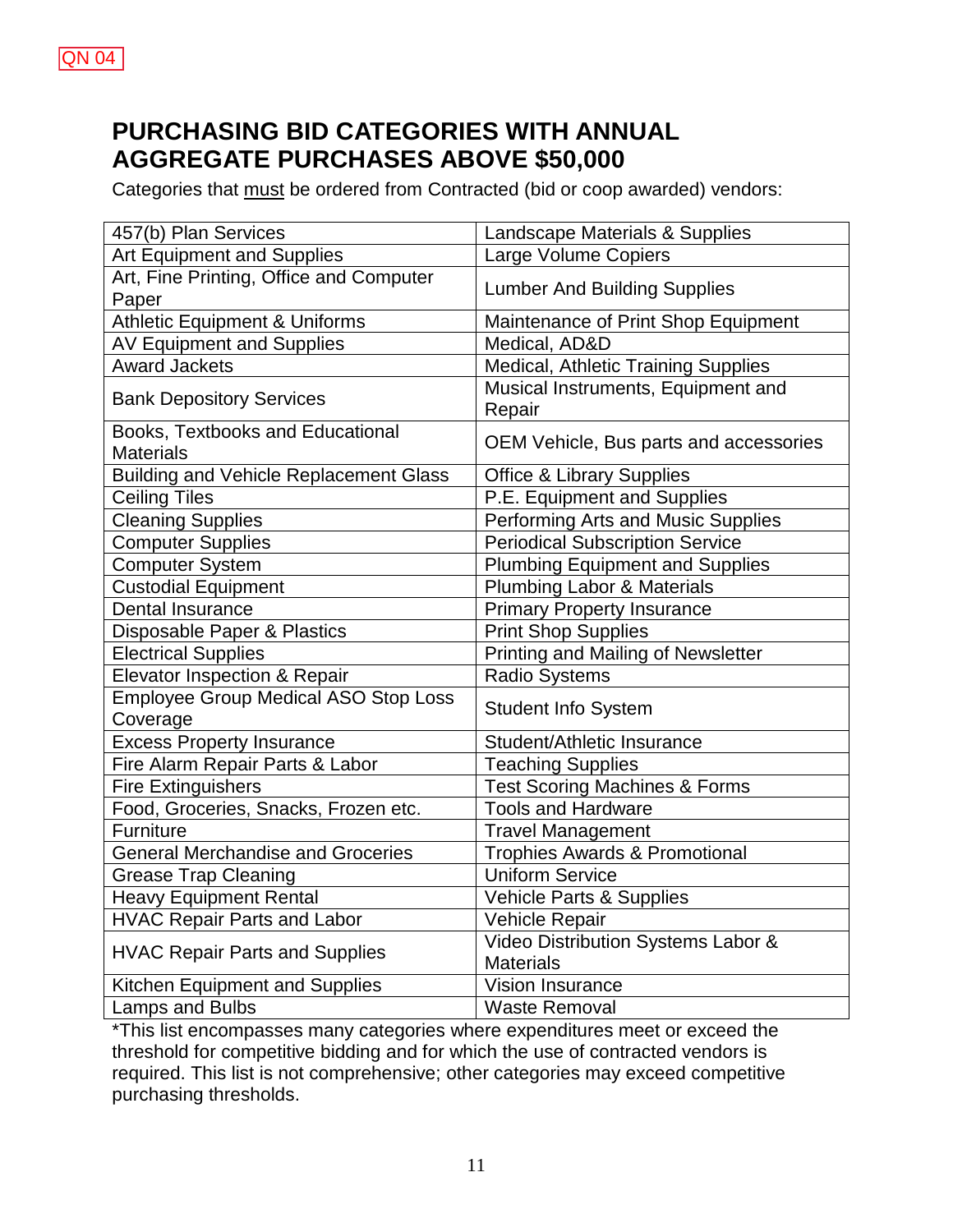# <span id="page-12-0"></span>**SCHOOLOGY PURCHASING GROUP**

The Purchasing Department is proud to announce an additional method with which to obtain information for contracted vendors. Visit the Schoology Purchasing Group for this and other pertinent information to assist your purchasing process. Vendor Bid/Contract Inquiry is still located on the Business Plus Home Page within the Purchasing block, and via a link from the Employee Online Home Page. If you are seeking items available from vendors found in either database, pursue your purchase. If you are seeking to purchase an item from a vendor not listed in these databases, please contact a Purchasing Department representative to assist with your purchase.

| EAGH.pivo VI / \\angelo     VI    G\JO                 |                                              |                                                   |  |
|--------------------------------------------------------|----------------------------------------------|---------------------------------------------------|--|
| Appliances                                             | <b>Approved Fundraising</b><br>Vendors       | Art                                               |  |
| <b>Audio Visual</b>                                    | <b>Award Jackets</b>                         | <b>Books</b>                                      |  |
| Copiers                                                | <b>Computer Supplies</b>                     | Furniture                                         |  |
| <b>Graduation Supplies</b>                             | General Merchandise and<br>Groceries         | Lumber and Building<br><b>Supplies</b>            |  |
| <b>Contracted Services</b>                             | Maintenance Bids (26)                        | <b>Medical Supplies</b>                           |  |
| Musical Instruments &<br><b>Supplies</b>               | <b>Office Supplies</b>                       | Paper - Art, Computer<br>and Fine Paper           |  |
| PE Equipment & Supplies                                | Performing Arts and<br><b>Music Supplies</b> | <b>Periodical Subscription</b><br><b>Services</b> |  |
| <b>Purchasing Procedures &amp;</b><br><b>Resources</b> | Radios                                       | <b>Decision Flow Charts</b>                       |  |
| <b>Teaching Supplies</b>                               | <b>Trophies &amp; Awards</b>                 | <b>Emergency Purchase</b><br>Information          |  |

# **(Examples of Available Information**

# <span id="page-12-1"></span>**PURCHASING COOPERATIVES & STATE CONTRACTS**

In addition to District contracts, Alief ISD has partnerships that expand our vendor availability outside of those contracts. The Bid/Contract Inquiry Database may reflect coop contract numbers for a desired vendor instead of a District contract number; in that event, please contact Purchasing staff to assist with obtaining coop pricing. Additionally, while items covered by these cooperative purchasing programs satisfy State Law bidding requirements for their respective categories, Purchasing policies also apply, such as obtaining three quotes from vendors where required [\(see Purchasing](#page-9-0)  [Thresholds\)](#page-9-0).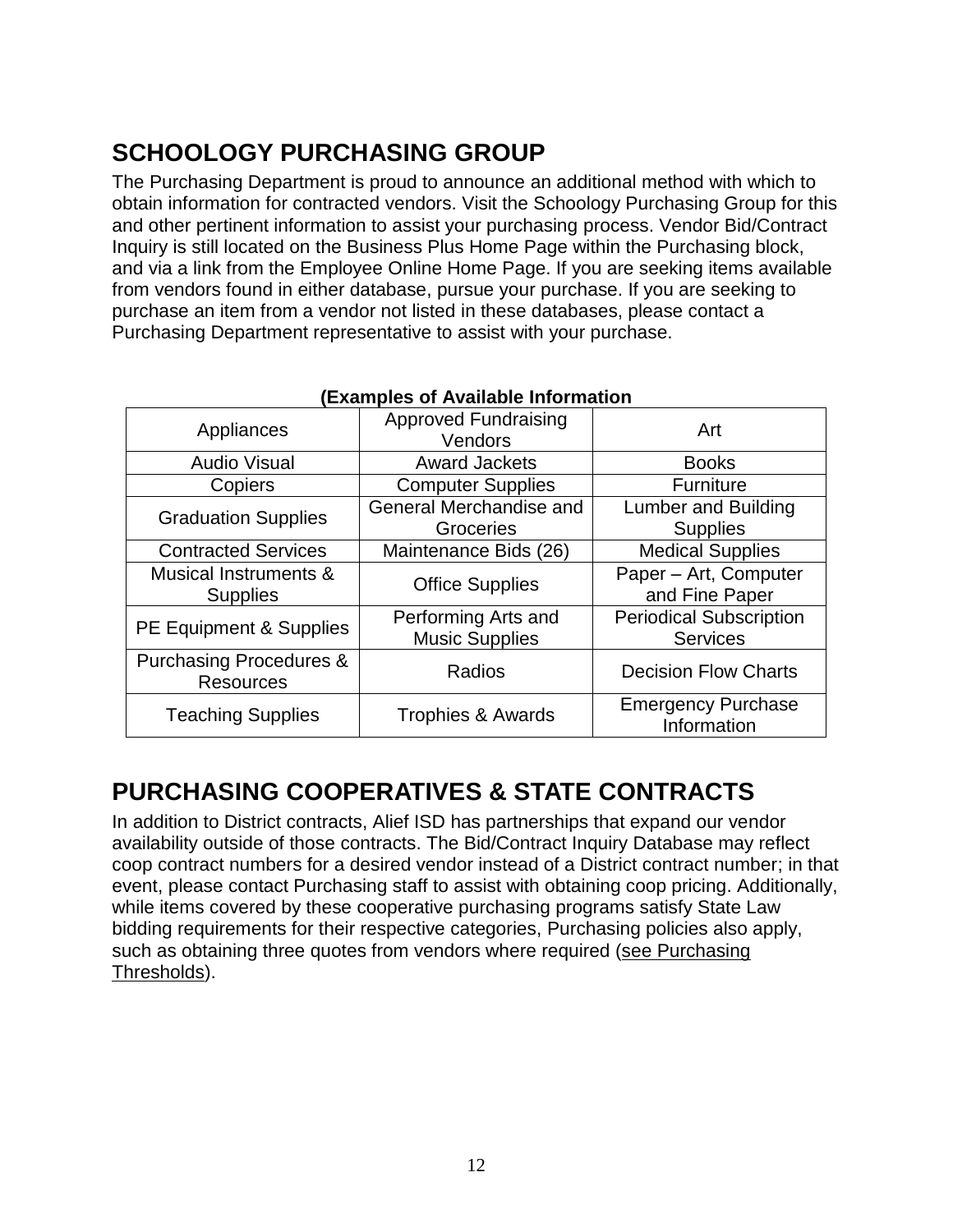# <span id="page-13-0"></span>**ENTERING PURCHASE ORDERS:**

# **PURCHASE ORDER, BLANKET ORDER & CHECK REQUISITION PROCEDURES**

**District Board policy and State law require the use of purchase orders for all tangible goods and services.** This is necessary in order to document approval for the purchase **prior to expending funds** and to comply with purchasing law and policies. The District allows the use of check requisitions on a very **limited basis** for items such as petty cash reimbursement, travel advances, reimbursement of travel expenses, conference fees, and mileage reimbursement. Properly issued purchase/blanket orders are a contractual form of purchasing that delineates the District's terms and conditions, delivery, and payment process, and is the only method by which the District can be financially obligated.

- Campuses and Departments enter Purchase Order and Blanket Order *Requests*.
- Items should be delivered to the Alief Warehouse to be received
- All purchase requests must have an attached quote document with the quote number (if any) referenced in Print Before Notes.
- Purchase/Blanket Order *requests* become "properly issued" Purchase/Blanket Orders only after approval by the Purchasing Department.
	- o Never give vendors *request numbers* or make purchase obligations outside of the purchase order process without prior approval from a Purchasing Department representative.

# **STANDARD PURCHASE REQUISITION**

Most purchase orders issued will be Standard purchase orders. The key attribute of these orders is that each item is itemized, and quantities are stated. It should be the intention of staff to create Standard Purchase Requisitions wherever possible. If the following components are predetermined prior to the issue of the purchase request, the purchase order must follow Standard Purchase Requisition guidelines if the requisition will have 22 or fewer lines, including the shipping line:

- item description and item number, and
- the quantity needed, and
- the purchase price.

<span id="page-13-2"></span>While Standard Purchase Requisitions are the preferential purchase method, the use of Blanket and Check Requisitions are allowed in limited circumstances.

# <span id="page-13-1"></span>**BLANKET PURCHASE REQUISITION**

Blanket purchase orders (entered as a BR type requisition) are **issued to Specific Departments only** to facilitate the quick purchase of repair, supply, and/or maintenance items needed to support on-going operations and programs.

QN 07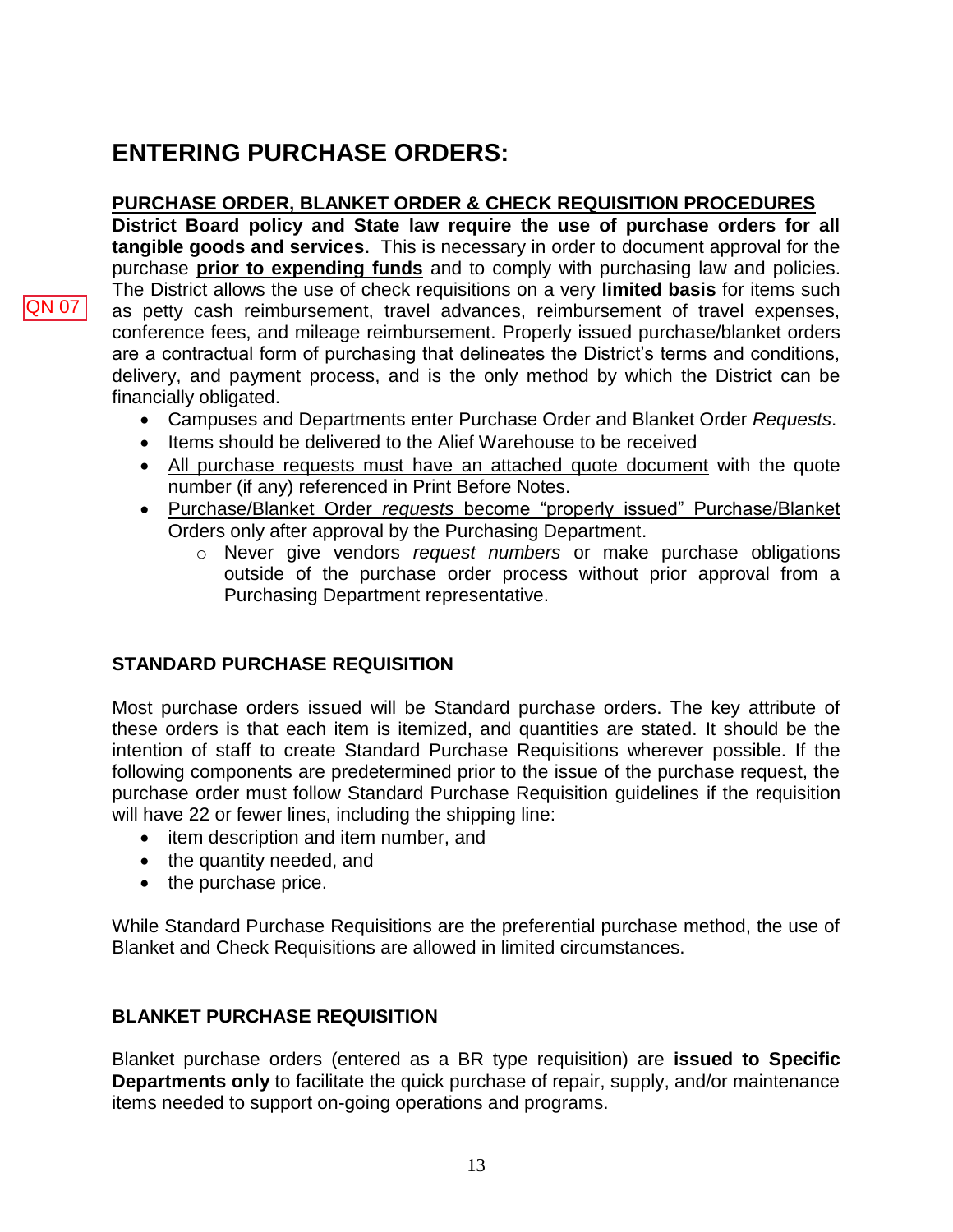Blanket Purchase Orders:

- Must be issued to an awarded vendor prior to service or item delivery.
- Must be issued for a specific dollar amount, typically not to exceed \$10,000 (however, purchase thresholds vary by commodity).
- Must be issued for a specified period of time*.* (example: Vehicle fuel January March)
- Are typically invoiced through a partial payment system using an Accounts Payable Partial Payment sheet.

### **OPEN PURCHASE REQUISITIONS**  $\overline{ON}$  03

<span id="page-14-0"></span>Open purchase orders (entered in Business Plus as a BR type request) are *nonitemized* and issued to pre-approved vendors authorizing purchases, not to exceed the stated dollar amount on the purchase order. While not itemized, this type of PO **must have a specific description of the goods or services required, and may not exceed \$500 without prior consent of the Director of Procurement & Distribution**. Additionally, Open Purchase Orders:

- Are intended for use when the quantity/services needed cannot be anticipated. (example: supplies for kitchen break room or repair & tuning of musical instruments, installation of infrastructure cabling, etc.)
- Cannot be used to purchase technology that would normally require technology approvals. (example: printers, software, flash drives, etc.)
- Cannot be used to purchase anything that has a specific line item bid award.
- Cannot be used to purchase items that are stocked in the warehouse.
- Cannot be used to purchase items other than food when using Federal Funds.
- If used to shop a local store, typically allow for one 24-hour period "shopping excursion."
- Cannot be issued on the last day of the business week if purchase involves use of a Sam's Club, Kroger or Walmart cards.
- When purchasing refreshments for staff development or meeting (6499), purchase request must include attachment of the meeting agenda and a list of the staff attending. The total must not exceed average of \$7 per attendee for breakfast and \$11 per attendee for lunch.
- If purchasing items requiring more than one (1) object code, use an account split. (Ex: purchasing refreshments and supplies – 6499 & 6399)

# **CHECK REQUISITION GUIDELINES**

The following list of examples will illustrate some "direct pay" situations when a check requisition is authorized and preferred as opposed to a purchase/blanket order:

- Payment to individuals who are not District employees. Examples include:
	- o Services performed under standard rates of pay such as working athletic events, judging or refereeing UIL events or elections.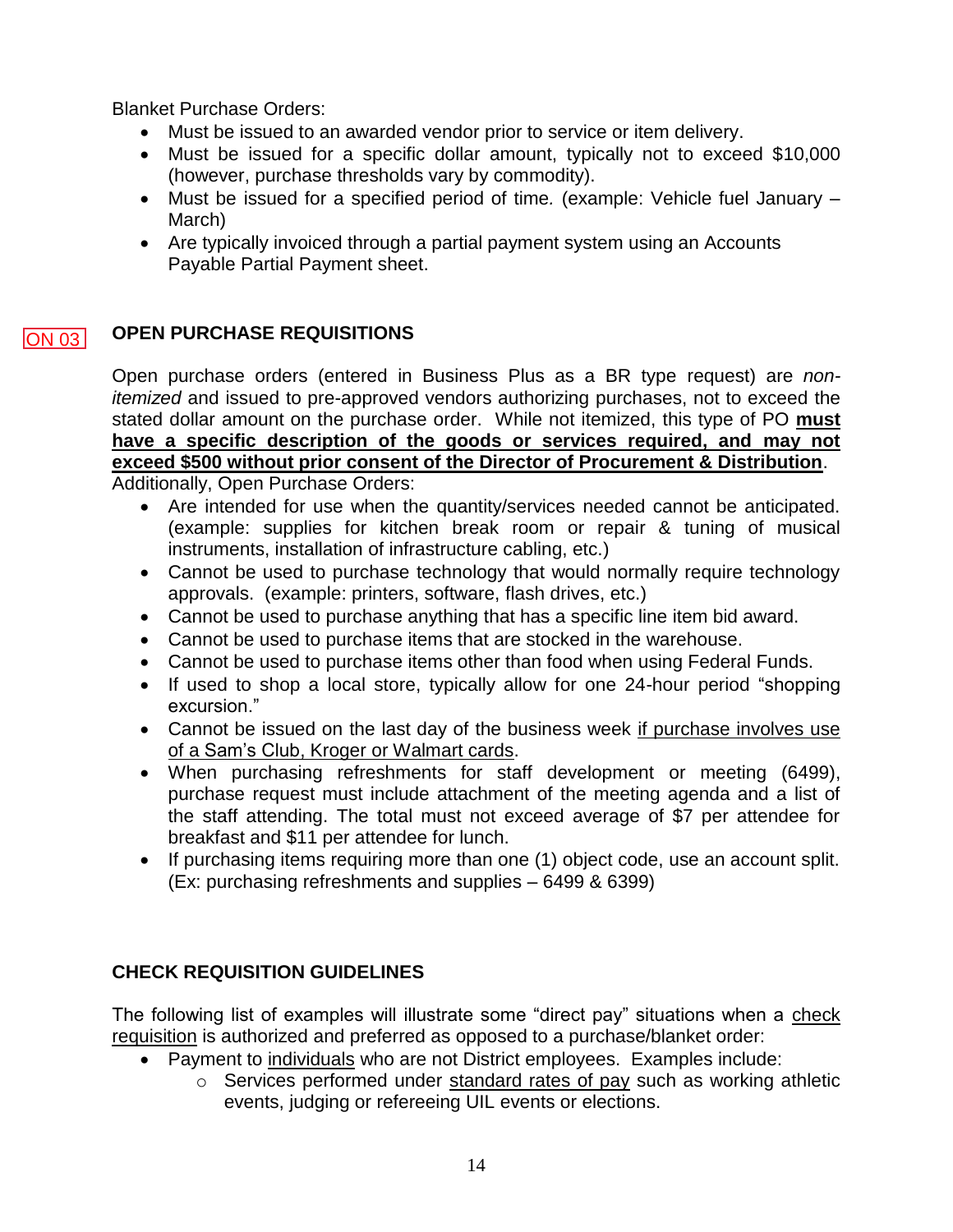- Registration for off-site training and conferences. Appropriately approved short leave and registration forms must be attached.
	- *Reimbursements to Coordinators/Specialists for instructional supplies not available at conference pricing after returning to District.* These purchases are generally less than \$100. Reimbursements exceeding \$100 will not be paid unless:
		- o Advance approval is obtained from the Campus/Department Budget Manager by calling during conference.
		- o The Budget Manager emails Purchasing Department their approval, indicating that this is special "conference only" pricing.
		- o The reimbursement request does not include tax. (Alief ISD is tax exempt)
	- Travel reimbursements (see [travel policies](https://www.aliefisd.net/Page/5196) for reimbursement amounts).
	- Reimbursement to teachers for supplies (limit \$50.00).
	- Mileage reimbursement.
	- Membership Dues

QN 07

- Competition Fees
- When purchasing refreshments for staff development or meeting (6499), purchase order must include attachment of the meeting agenda and a list of the staff attending. Total of purchase order must not exceed average of \$7 per attendee for breakfast and \$11 per attendee for lunch.
- Any situation not listed above must be cleared first through Accounting and/or Purchasing to ensure the correct method of purchasing is followed.
- Reimbursements from Federal Funds requires pre-approval of the purchase by the Federal Programs and Grants Department.

# <span id="page-15-0"></span>**PICKING UP MERCHANDISE FROM LOCAL STORES**

Blanket Purchase orders may be entered/approved and merchandise may be picked up in person at local stores. To enter a Blanket Purchase Order Request for picking up merchandise in person:

- When procuring food, its purpose dictates the object code. 6499 should be used for food that will be consumed at an event, whereas 6399 should be used when buying food that is to be used in conjunction with a curriculum requirement.
- Enter PU (pick-up) in the "Ship To" field and use the "PU" Req Code.
- Enter an employee's name in the "Receiver" field (the person who will pick up the merchandise and/or sign the receiving report).
- After approval, pick up the printed Purchase Order from the Purchasing Department. Bring the Receiving Sign Off form with you.
- After purchase is complete, return to Purchasing and sign the receiving sign off form.
	- o Purchasing will forward the receipts and receiving form to accounting.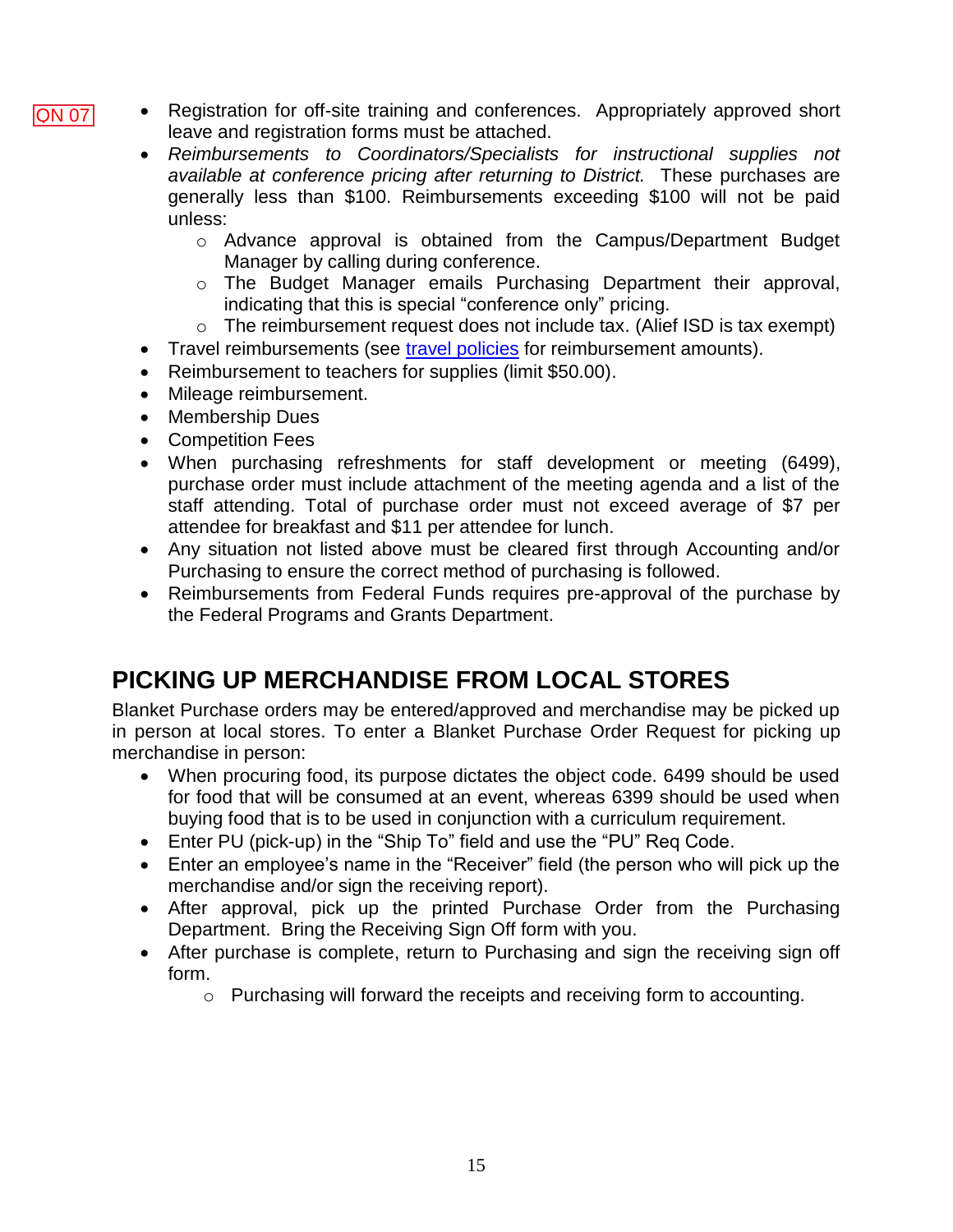# <span id="page-16-0"></span>**PICKING UP MERCHANDISE FROM KROGER, WALMART & SAM'S CLUB STORES**

- Enter a Purchase Order Request (BR) with a maximum amount of \$500.00.
- Type PU (pick-up) in the "Ship To" field.
- Select the "PU" pick up Req Code.
- Enter an employee's name in the "Receiver" field (the person who will pick up the merchandise and/or sign the receiving report).
- List the items you plan to purchase and the event/purpose.
- Print a receiving sign-off form and take it to Purchasing.
- In the Purchasing Department, the designated school employee will:
	- o Check out a credit card and/or membership card.
	- o Pick up the printed Purchase Order
	- o Sign an acknowledgement form

# **Pick-up rules regarding Walmart, Kroger & Sam's Cards/Membership Cards:**

- One Purchase Order applies to one trip to the store.
- The card and the original receipt **MUST be returned to Purchasing within 24 hours** of card pickup. Upon return, the employee will sign the Receiving Report; Purchasing will attach the receipts to the report and forward to Accounting Dept.
- There will be no cards available for Friday or week-end purchases. No exceptions to this time line will be granted.

# **Non-compliance with these requirements will result in the revocation of**

# **Walmart, Kroger & Sam's Club purchasing privileges for your**

# **campus/department**.

Please note that purchases made by visiting Walmart, Sam's Club, or any local store, are governed by the guidelines related to ["Open Purchase Orders.](#page-13-2)"

### **PURCHASES INVOLVING FEDERAL FUNDS** QN 03

<span id="page-16-1"></span>Pursuant to Requirements in 2 CFR Part 200: Uniform Administrative Requirements, Cost Principles, and Audit Requirements for Federal Awards, and Education Department General Administrative Regulations (EDGAR), the Alief Independent School District is in full compliance effective September 1, 2018. All purchases made with Federal Funds must be made in accordance with all laws, policies and requirements. \***It is important to note: when a conflict between State and Federal purchasing methods exists, the District shall adhere to the more restrictive of the purchasing methods.**

Purchases made with Federal Funds require routing and approval from the Federal Funds Department and must adhere to the [Alief ISD Special Revenue Policies and](http://www.aliefisd.net/www/ud00/a/abdb994dac604da8b62c079c9c1e181f/Personal_Documents/Special%20Revenue%20Policies%20and%20Procedures.pdf)  [Procedures Manual.](http://www.aliefisd.net/www/ud00/a/abdb994dac604da8b62c079c9c1e181f/Personal_Documents/Special%20Revenue%20Policies%20and%20Procedures.pdf)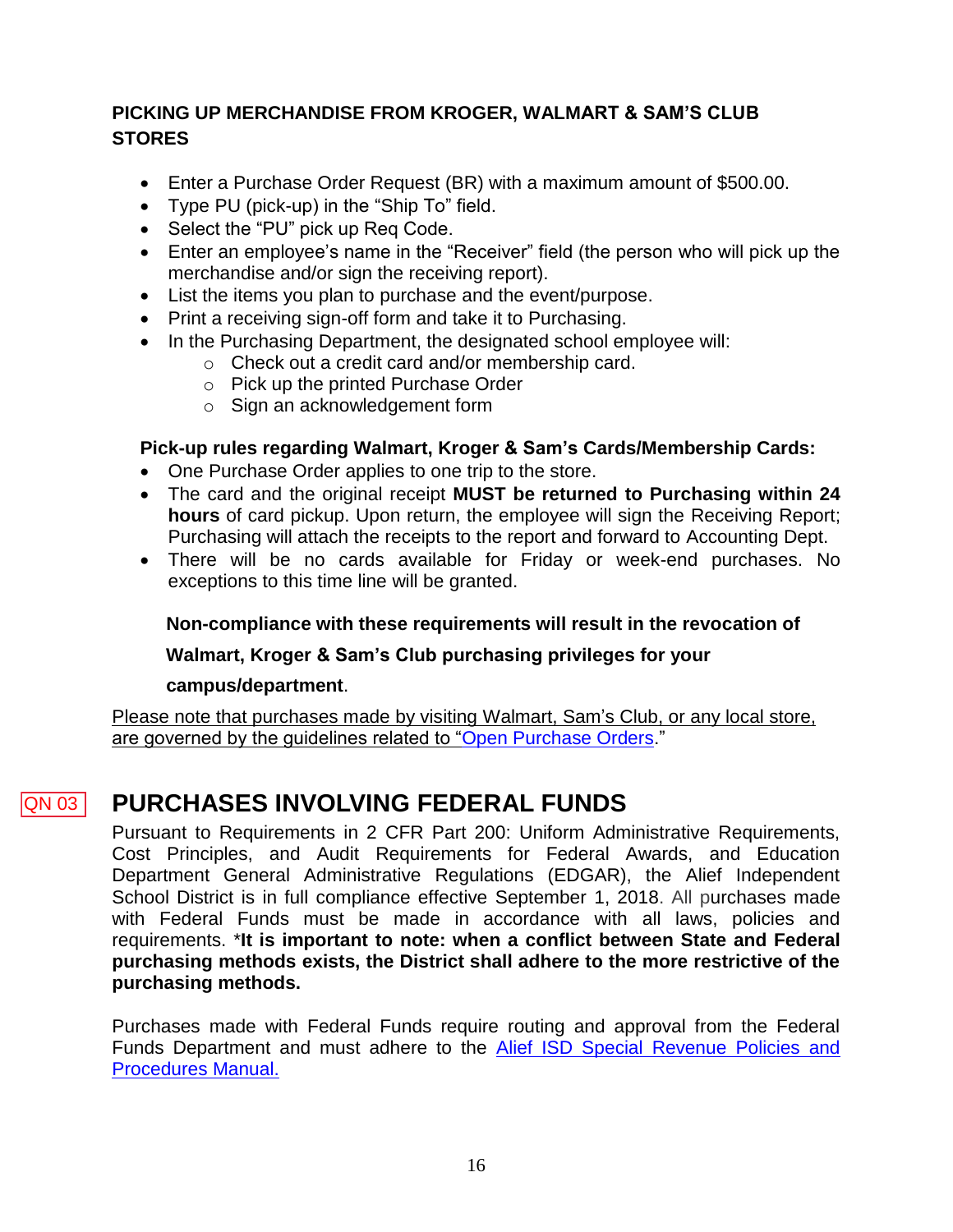Approval will be contingent upon federal award provisions, proper account code entry, alignment with grant period, start and end dates, professional service costs in accordance with CFR 200.459, and invoicing guidelines. QN 03

### **FULL AND OPEN COMPETITION**  $ON$  03

All procurement transactions paid with federal funds must be conducted in a manner providing full and open competition consistent with 2 C.F.R § 200.319. In an environment of full and open competition, no proposer or bidder has a competitive advantage over another. All potential proposers and bidders must be provided the same information and have the same opportunity to submit a bid or proposal. Providing a competitive advantage to one or more potential proposers or bidders over another can open up the potential for disputes and lawsuits that can be costly and can significantly delay the completion of projects.

In order to ensure objective contractor performance and eliminate unfair competitive advantage, contractors that develop or draft specifications, requirements, statements of work, or invitations for bids or requests for proposals (RFPs) are excluded from competing for such procurements. The District does not engage in the following situations that may restrict full and open competition, including but not limited to:

- Require unnecessary experience and excessive bonding;
- Place unreasonable requirements on firms in order for them to qualify to do business;
- Noncompetitive pricing practices between firms or between affiliated companies;
- Noncompetitive contracts to consultants that are on retainer contracts;
- Organizational conflicts of interest;
- Not identifying all requirements and other factors used for evaluation of bids or proposals;
- Specifying only a "brand name" product instead of allowing an 'equal' product to be offered and describing the performance or other relevant requirements of the procurement; and
- Any arbitrary action in the procurement process. 2 CFR  $\S$  200.319(a)

Contracts utilizing federal funds may require the use an **Addendum Contract** -[Provisions for Contracts under Federal Awards,](http://www.aliefisd.net/~/download.axd?file=%7b99E4B1FD-3BBA-44F1-96B6-0F67419AA4DE%7d&dnldType=Resource) which includes additional details.

Federal requirements for all contracts under federal awards may also include the following, as indicated below:

- Contract over \$10,000, must address termination for cause and for convenience by the District including how it will be effected and the basis for settlement.
- Contracts over \$250,000 must address administrative, contractual or legal remedies in instances where contractors violate or breach contract terms, and provide for such sanctions and penalties.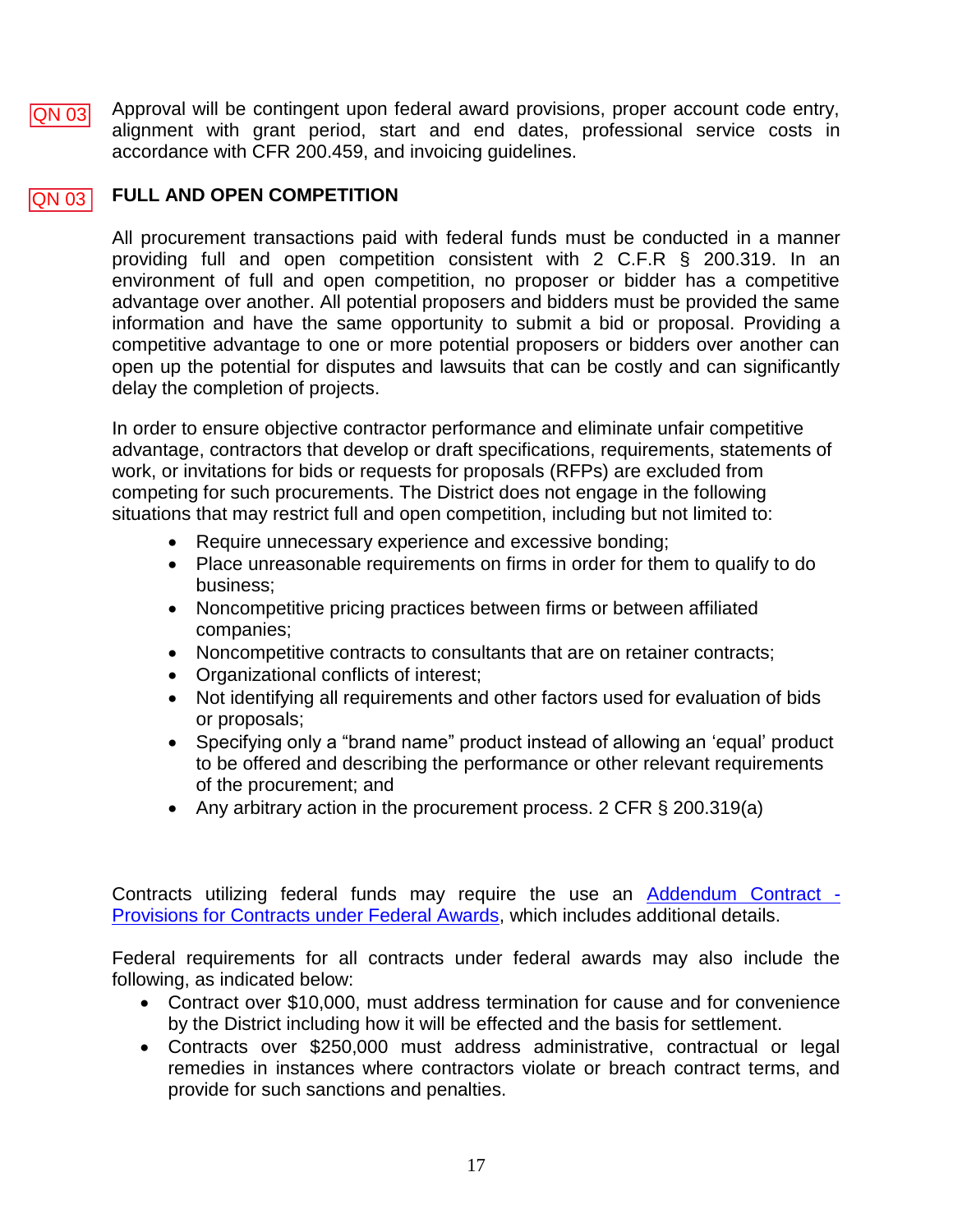- Equal Employment Opportunity clause.
- Davis-Bacon Act clause for construction contracts, including compliance with prevailing wages. The District must place a copy of the current prevailing wage determination is used by the Department of Labor with each solicitation.
- Contract Work Hours and Safety Standards Act clause related to the computation of wages of every mechanic and laborer based on a standard work week of 40 hours.
- Rights to Inventions Made Under a Contract or Agreement clause if the federal award meets the definition of "funding agreement."
- Clean Air Act and Federal Water Pollution Contract Act clauses if the contract is more than \$250,000.
- Debarment and Suspension clause which prohibits awarding a contract to a contractor who has been debarred, suspended or otherwise excluded from federal awards.
- Byrd Anti-Lobbying Amendment clause which applies to contractors that apply or bid for an award exceeding \$100,000 who must file the required certification.
- Procurement of recovered materials (200.322).

# **INTERGOVERMENTAL AGREEMENTS**

To foster greater economy and efficiency, the District enters into state and local intergovernmental agreements where appropriate for procurement or use of common or shared goods and services. 2 CFR § 200.318(e). This includes cooperative purchasing agreements as well as shared services arrangements (SSAs) where practical and beneficial. Cooperative purchasing is described in section 3.5 of Module 3. SSAs as they pertain to a particular grant program are described in section 1.3.1 of Module 1 (FAR).

The immediate availability of products/services through co-ops and/or local agreements influences the District's decision to begin the bid process or simply to make a purchase.

# <span id="page-18-0"></span>**VEHICLES AND LARGE PURCHASES**

The purchase of vehicles requires Purchasing Department assistance in the quoting process. This is mandatory. Should you need to purchase a vehicle, please contact the department to begin the process of creating specifications and obtaining competitive quotes.

Purchasing Department assistance in the quote process is prescribed, but not mandated, for purchases at or above \$25,000. Please contact Purchasing should you wish to get assistance from one of our personnel with special experience in the purchasing of your desired items or services.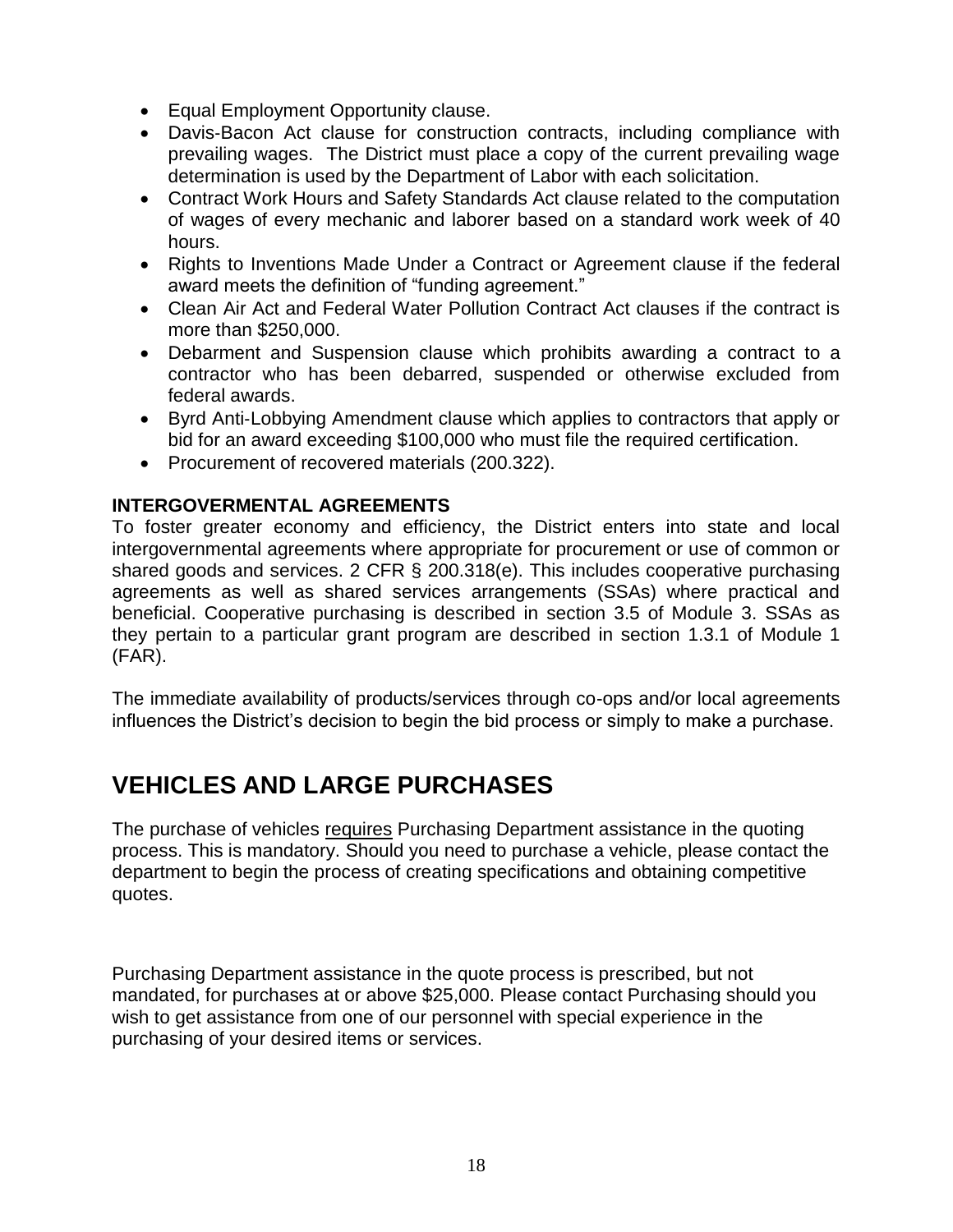# **CONTRACTED SERVICES AGREEMENT**

The Contracted Services Agreement (CSA) has been developed for use within the District. This contract replaces all current contracts in use (including ICA) and should be the only contract utilized to define services provided to Alief ISD by non-district employees.

# **Instructions for CSA Usage**

When a campus or department wishes to initiate an agreement with a vendor/consultant, even if Bid/Contract Inquiry or Schoology Purchasing Group page indicates a vendor has been awarded a contract, a CSA must be completed and attached to purchase request.

# **Independent Contractor / Vendor Agreement CHECKLIST**

**Before proceeding with any agreement**, it must be determined if the vendor should be classified as an independent contractor or as a District employee. Please see the Q & A's below and complete the "Employee or Independent Contractor Test" at the end of this document. If after reviewing the checklist it is determined that the vendor/person should be classified as an employee instead of an independent contractor, please contact the Human Resources Department.

**For All Vendors:** Send Vendor the Contracted Services Agreement.

- 1. When returned by the Vendor, review the agreement for completeness.
	- a. Ensure that all blank fields have been completed.
	- b. Clarify any undefined stipulations or commitments.
	- c. Make note of any terms within the contract that have been marked out by the vendor.
	- d. Verify the need for insurance. (See Q & A section for more details).
	- e. Verify dates & funding availability.
	- f. Campuses/departments are responsible for calling references and receiving all required forms prior to submitting agreements to the Area Superintendent, Federal Programs and/or Deputy Superintendent for approval. (see additional Q & A's below)
- 2. Forward the complete package for required approval signatures.
	- a. Acquire signatures of session sponsor, Principal or Administrator, Area Superintendent (if applicable) and Deputy Superintendent.
- 3. When creating a blanket purchase order request or check requisition, attach all pages & forms to the purchase request, but do not use "AT" Req Code.

Completed / approved agreements must be scanned and attached to the Blanket Purchase Request or Check Requisition.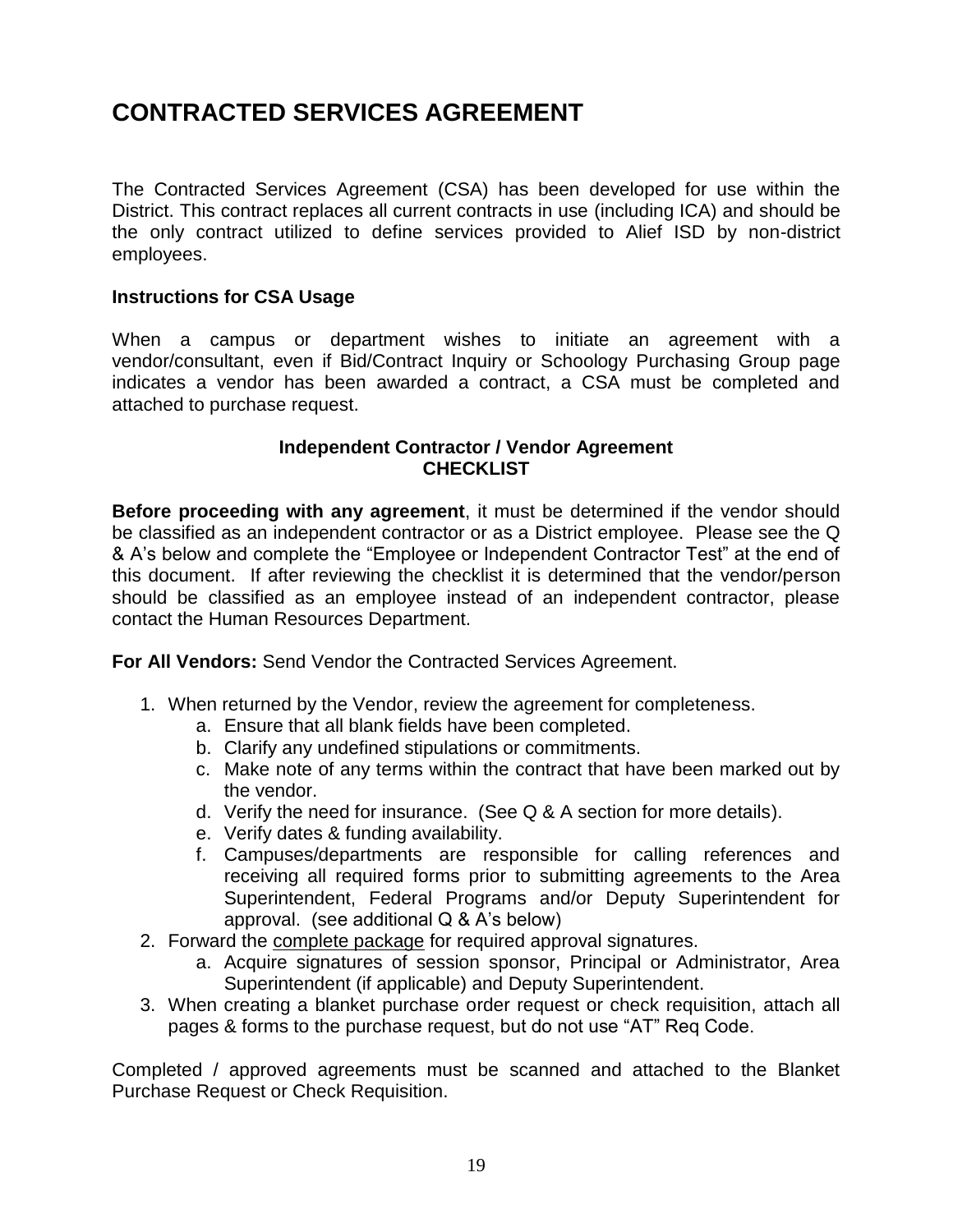- For a new vendor to Alief ISD, please email Purchasing@aliefisd.net to request set up in the vendor system. A typed, legible W-9 Taxpayer ID Form is required. No photographs of document accepted.
- **An approved purchase order must be in place prior to the performance of any work or provided service**.

# **Independent Contractor / Vendor Agreement Q & A's**

Q. How do I determine if a person/vendor is an independent contractor or an employee?

A. There is no set definition of the term "independent contractor" and as such, each situation must be evaluated on a case-by-case basis. Please complete the "Employee or Independent Contractor Test" at the end of this document.

• If any of the questions result in conflicting answers, please contact the Human Resources Department for assistance.

Q. What if the Vendor claims to be either an independent contractor or an employee? A. This decision cannot be made solely at the discretion of the vendor. The decision must be made based upon the terms of the employment/contract. The IRS requires taxes to be collected for employees and may levy fines and penalties for not doing so. This determination must be made by the district and cannot be made at the sole discretion of the Vendor.

Q. What do I do if the "Employee or Independent Contractor Test" indicates they must be hired as an employee?

A. The Independent Contractor agreement cannot be approved and the hiring process must be handled by the Human Resources Department.

Q. When is the Contracted Services Agreement (CSA) required?

A. As a rule, a CSA is needed when a service is being provided to the District by a nondistrict individual.

Q. When should a vendor be paid via a Check Requisition vs. a Blanket Purchase Order?

A. Per established guidelines, Check Requisitions are utilized to make payments to District employees and individuals who perform services under standard rates of pay; such as working at athletic events, judging or refereeing UIL events or elections.

Please see below for additional details regarding Purchase Orders and Check Requisitions:

**Check Requisitions vs. Purchase Orders**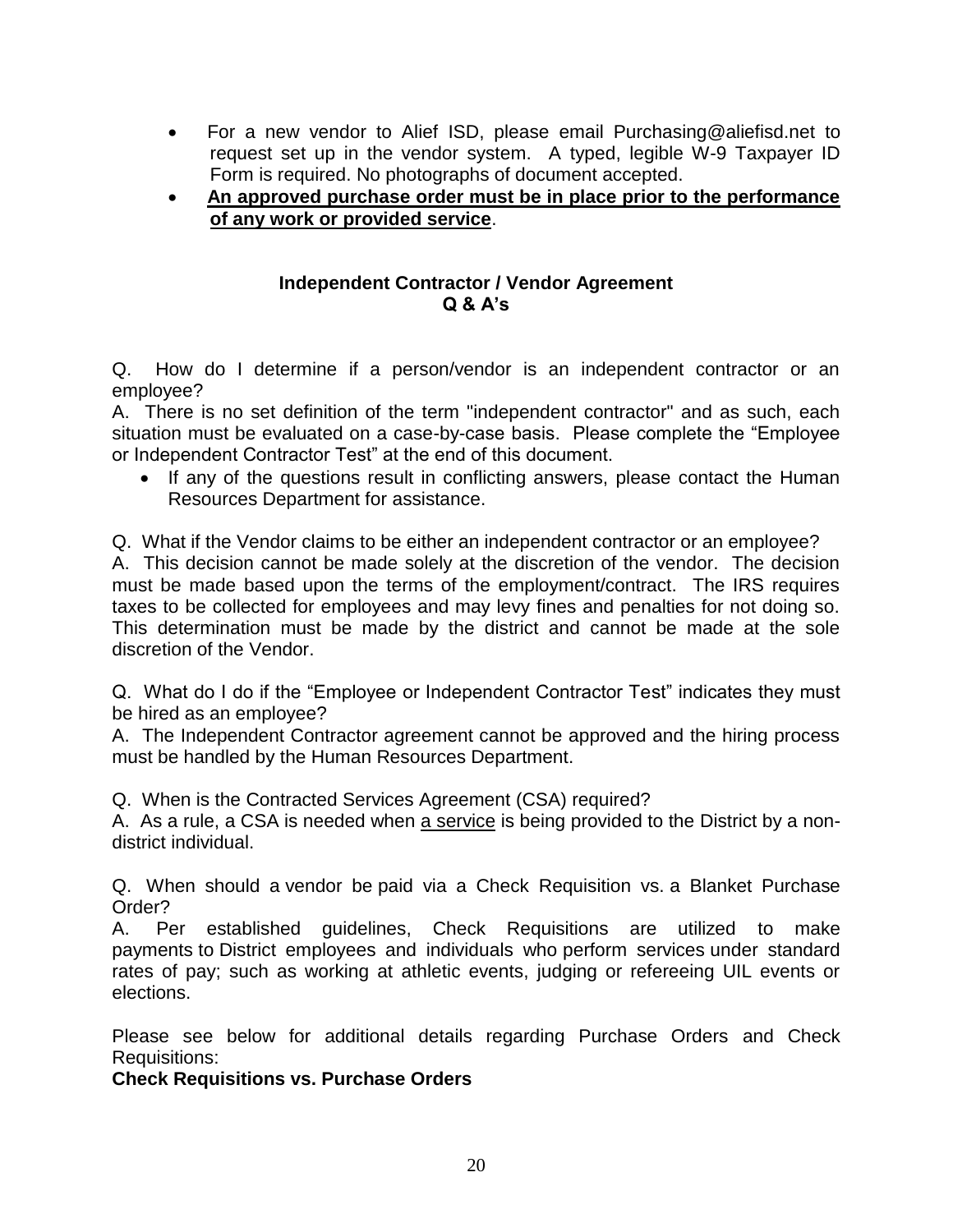|                                                                                                                       | <b>Paid Via</b>      |                       |                                                                                                                                                                                                                                                                                                                                   |
|-----------------------------------------------------------------------------------------------------------------------|----------------------|-----------------------|-----------------------------------------------------------------------------------------------------------------------------------------------------------------------------------------------------------------------------------------------------------------------------------------------------------------------------------|
| <b>Service</b>                                                                                                        | <b>Check</b><br>Req? | <b>Blanket</b><br>PO? | <b>CSA Required</b>                                                                                                                                                                                                                                                                                                               |
| <b>Athletic</b><br><b>Officials</b>                                                                                   | Yes                  | <b>No</b>             | No. Athletic Officials are part of associations which<br>selects members, sets rates of pay, and conducts<br>background checks. They do not need to complete<br>a Contracted Services Agreement.                                                                                                                                  |
| Judges for<br>Musical and<br>other<br>Performing<br>Arts<br>Programs                                                  | Yes                  | <b>No</b>             | Yes, they must complete a Contracted Services<br>Agreement.<br>note, individuals paid with a Check<br>Please<br>Requisition do not need to complete the references<br>form, or the SB9, Felony Conviction, or Debarment<br>Form. These individuals are background checked<br>through Human Resources or via the Raptor<br>system. |
| All other<br>Service<br><b>Providers</b><br>(Speakers,<br>Workshops,<br>Training,<br>DJ's,<br>Events,<br>Consultants) | <b>No</b>            | Yes                   | Yes – they must complete a Contracted Services<br>Agreement.                                                                                                                                                                                                                                                                      |

Q. If I pay a vendor (such as a Judge) for services utilizing a Check Requisition, and not a Purchase Order, do I need to attach the completed Contracted Services Agreement to the Check Requisition?

A. Yes, please attach the completed Contracted Services Agreement to the Check Requisition. Remember, references are not required for individuals paid via Check requisition.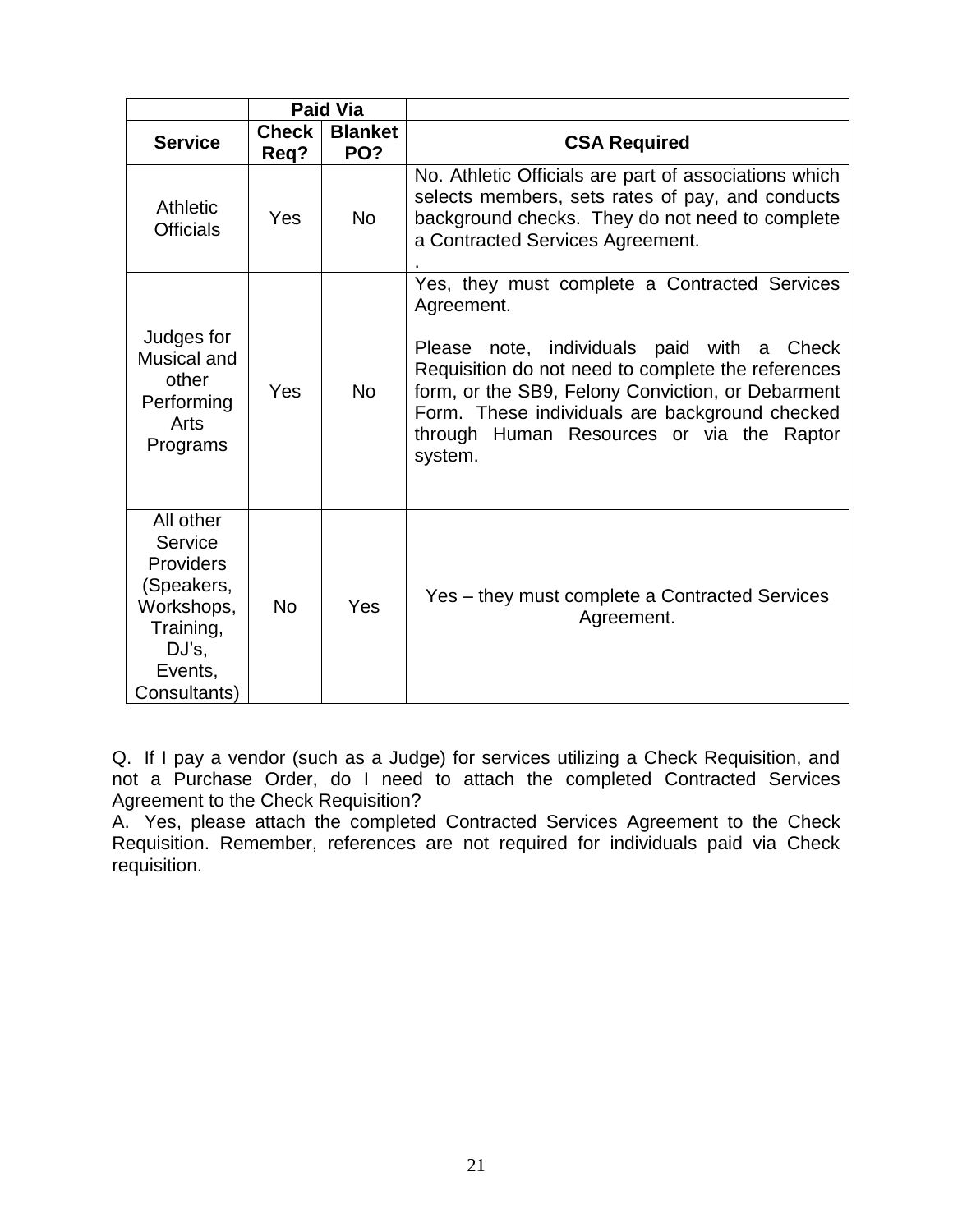# Q. What types of service require a vendor to provide insurance coverage?

The Risk Management Dept. is the decision maker regarding insurance coverage. Some examples of circumstances which may require insurance coverage are as follows; however, consult with Risk Management to confirm. The Purchasing Dept. does not have knowledge as to if/when insurance is required.

| <b>Service</b>                                       | <b>Insurance Needed Y/N</b>    |
|------------------------------------------------------|--------------------------------|
| <b>Medical Services &amp; Therapy Services</b>       |                                |
| One-on-one (on-campus) instruction                   | Typically No, but may be       |
| provided to Students                                 | required in certain situations |
| Group instruction with Students                      | Typically No, but may be       |
| (not supervised 100% of the time by AISD staff)      | required in certain situations |
| Workshops with Staff & Students                      | N                              |
| (where AISD staff is present 100% of the time)       |                                |
| <b>Workshops for Staff</b>                           | N                              |
| Speeches & Presentations                             | N                              |
| DJ Services (supervised events)                      | N                              |
| Playground, Carnival & Party Events                  | Υ                              |
| Repair or Service of equipment on Alief ISD property | Y                              |
| Repair or Service of equipment sent (off-site)       | N                              |
| <b>Repair of District facilities</b>                 | Y                              |
| <b>Consultants providing Professional Services</b>   | Υ                              |
| Hospital & Medical Services (off-site)               |                                |
|                                                      | N (already required by State   |
| Transportation Services (buses & taxi-cabs)          | Law - Proof of insurance is    |
|                                                      | not required)                  |

Q Are there services that require increased insurance coverage?

A. Yes – Certain services involving *direct student contact* may require higher insurance coverage limits. Please consult the Risk Management Department regarding appropriate levels.

- Q. If insurance is required, what limits should we request?
- A. When required, Vendor shall provide Certificate(s) of Insurance for the following (*at a minimum*):

Comprehensive-General Liability Insurance (Occurrence basis only-Bodily Injury and Property Damage):

 Each Occurrence-\$1,000,000 Aggregate-\$2,000,000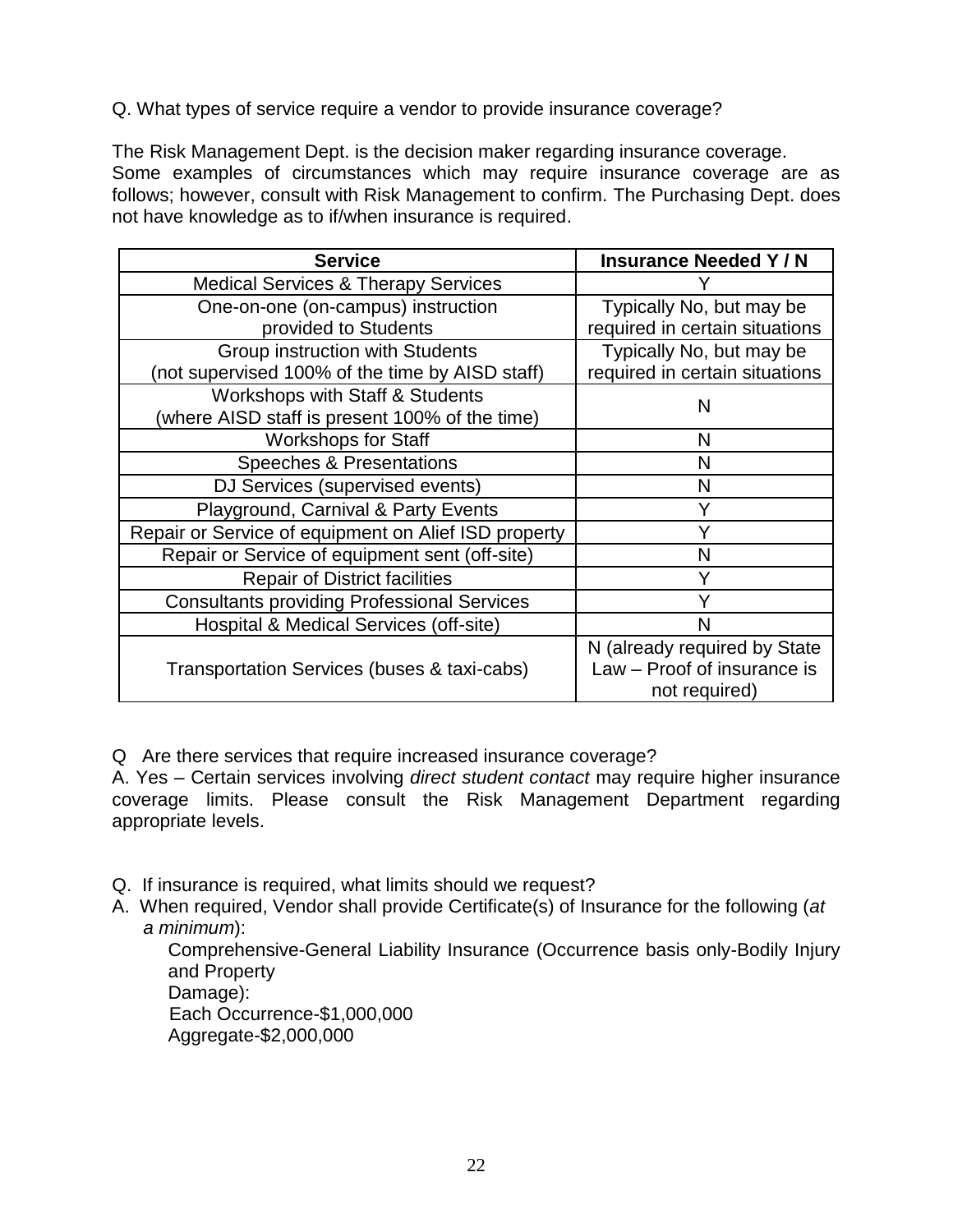Comprehensive Automobile Liability Insurance- Business (Commercial) Automobile Liability Insurance\* covering all owned, non-owned and hired vehicles:

Bodily Injury and Property Damage Combined Single Limit: \$1,000,000

Umbrella Liability Insurance (Excess): \$1,000,000

Q. When is Workers Compensation Insurance required?

A. The Purchasing Dept. does not have knowledge as to if/when insurance is required. Contact Risk Management to confirm.

As a general rule, workers' compensation insurance is typically required when a contractor hires *subcontractors* to provide the contracted services.

Workers compensation insurance coverage is required when providing building or construction services, including but not limited to, utility work, remodeling, repairing, constructing or demolishing structures on District property.

If required, Vendor shall be required to furnish a certificate for Workman's Compensation, or equivalent coverage, in the amount of \$100,000 per accident. If the company does not provide Workman's Compensation, a letter explaining alternate benefits must be submitted and reviewed by the Risk Management Department.

- Q. Should the certificate of insurance be attached to the blanket purchase order?
- A. Yes All applicable documents and forms must be attached to the purchase order.
- Q. Whom should I call if I have additional questions regarding insurance?
- A. Please call Risk Management with questions not addressed within this document.
- Q. When is a background check required?
- A. The Purchasing Dept. does not have knowledge as to if/when this is required. Below are some examples of situations that may involve the need for background Checks:
	- Background checks are mandatory anytime a vendor or volunteer will, or may have, unsupervised contact with students.
	- Background checks may be required when a vendor will have access to confidential records or will handle money on behalf of the District.
	- Questions relating to Background checks and student safety should be directed to the Risk Management Department.
	- Questions relating to Background checks and records and/or financial security should be directed to the appropriate Area or Deputy Superintendent.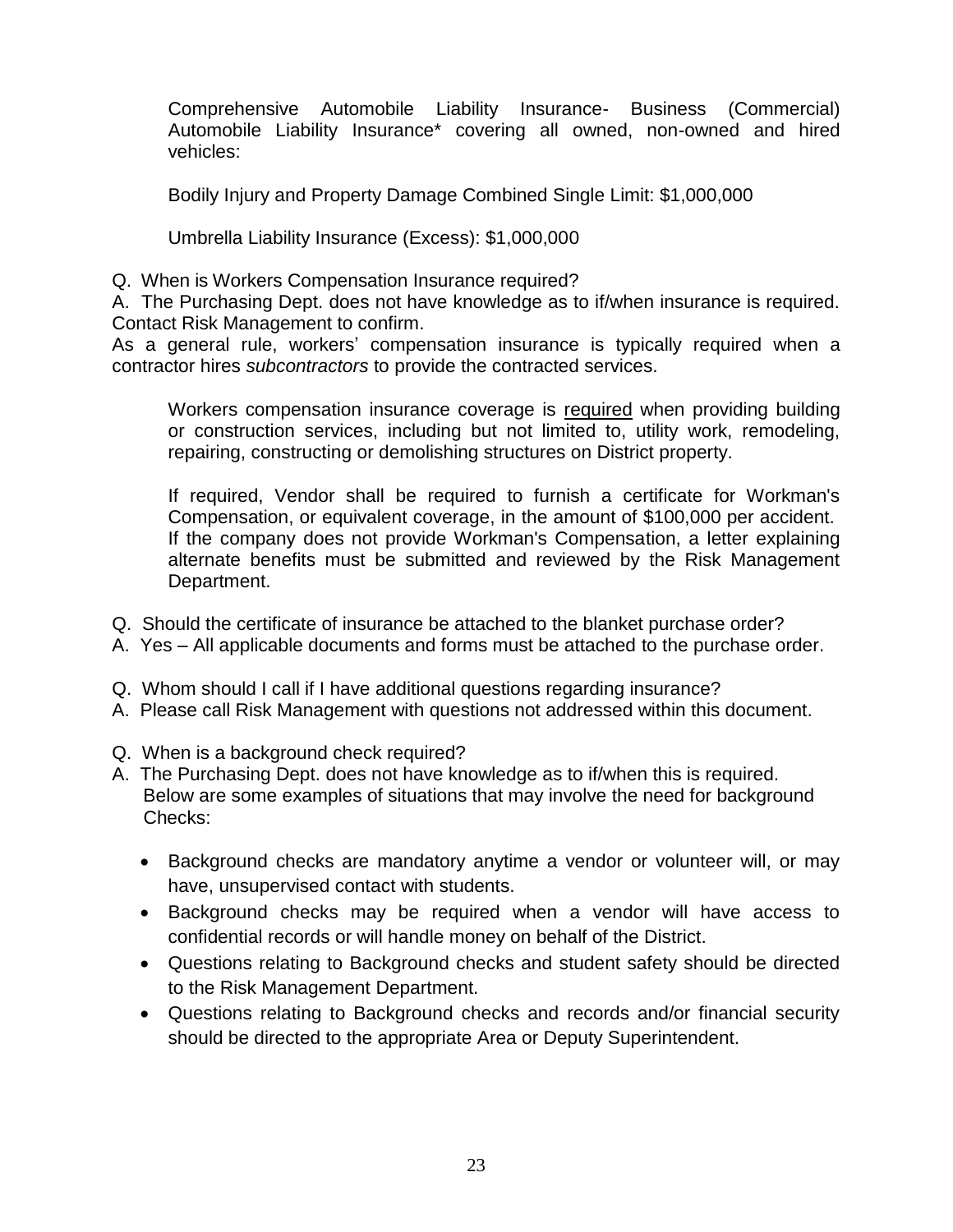Q. Should background checks or other criminal history information be attached to the blanket purchase order or check requisition?

A. No – Contracts may be "marked" or "stamped" indicating that background checks have been done, but the supporting criminal history documentation should not be attached to the blanket purchase order or check requisition.

Q. What if the vendor has their own contract they want signed?

A. It is preferred that the Alief ISD contract be used (with needed changes/amendments noted on the document), however, it is acceptable to have two contracts issued for the same service if the vendor's document includes additional details and verbiage that is not easily incorporated into the District's contract. If this becomes necessary, please review both documents carefully and correct any conflicts in terminology between the two contracts. Both contracts should be forwarded together for approval, and both contracts should be scanned and attached to the purchase request.

- Q. After I scan and attach the contract and forms (if required) to the Blanket PO or Check Req., do I need to keep the original documents, or may I shred them?
- A. See bullets below:
	- Please remember that all District created documents are governed by State record retention schedules. Certain documents are required to be retained longer than others.
		- Always consult your Campus/Department Records Management Liaison and State record retention schedules to determine how long your record must be stored.
	- Records that are scanned and attached to a blanket purchase order or check req. may be considered the "official record" for retention purposes; however:
		- **Per record retention schedules, purchase orders are only required to** be retained for the current fiscal year + 5 years.
		- If it is required that your document be kept for more than 5 years, you must print and store your documents separately (such as grant funded purchases that may require retentions schedules longer than 5 years).
	- It is always recommended that original documents be retained while the contract is active, or as directed by the campus/department administrator.
	- After ensuring that the document(s) do not require retention beyond 5 years, they may be shredded after the contract period has expired.
- Q Can my campus or department be listed as a reference?
- A. Yes It is encouraged that we share these references between campuses and departments.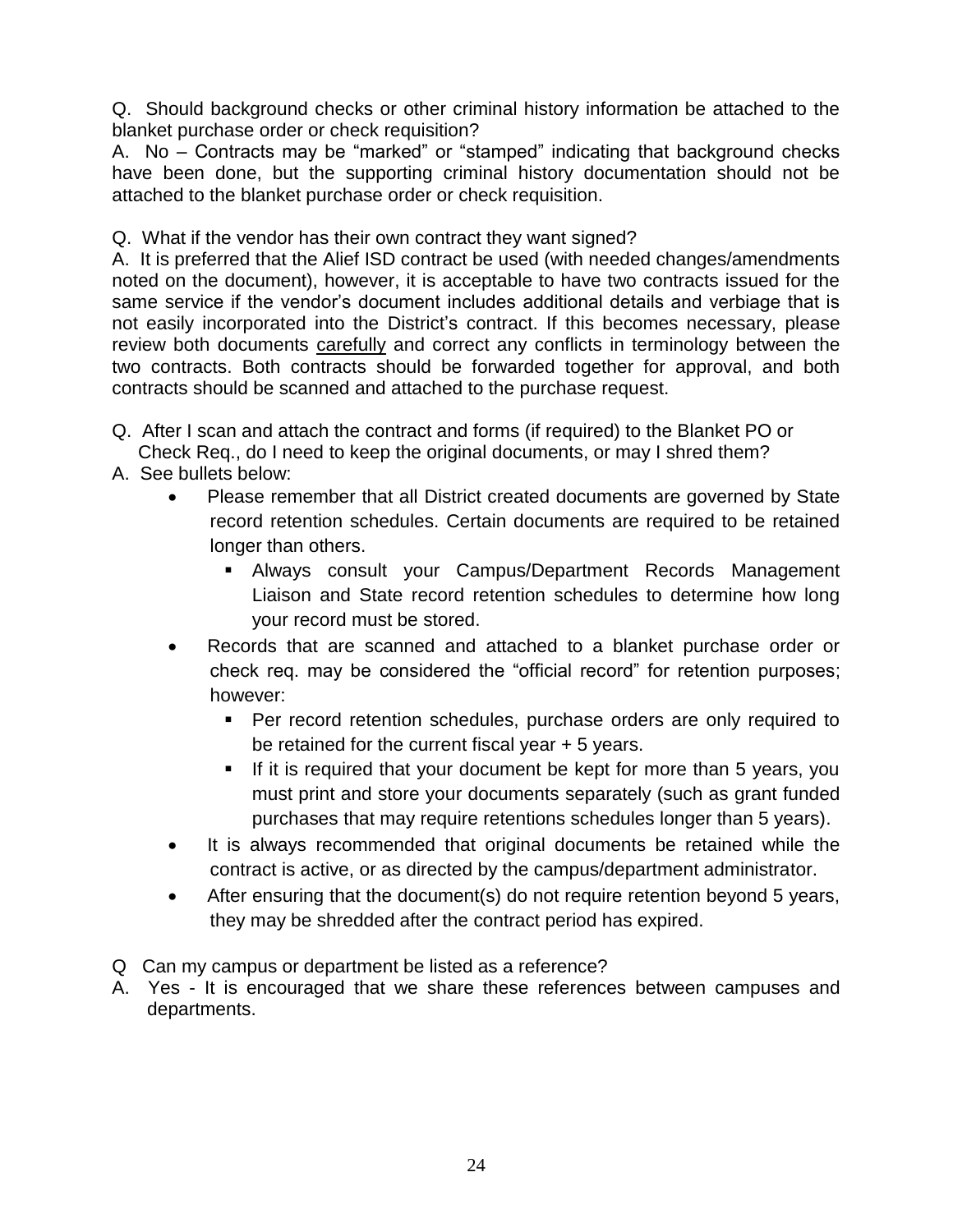- Q. Do I need to receive references from the vendor if I have used this vendor in the QN 03 past? **QN 05** 
	- A. Yes, references are needed for liability purposes and may be used by other campuses & departments when selecting/evaluating vendors.
- QN 05<br>
QN 03<br>
QN 03<br>
QN 03<br>
QN 03<br>
QN 05<br>
QN 03 QN 03 |QN 05 |

QN 05

- Q. Do I need to contact all three references if the vendor has been used by an Alief ISD Campus or Department in the past?
- A. No If one of the references provided by the Vendor is an Alief ISD Campus or Department, then it is only necessary to call/verify this one (Alief ISD) reference. If the Alief ISD reference is found to be acceptable, it is not necessary to call the other references, although you may certainly do so if you have additional questions about the Vendor's services.
- Q. Do I need to contact all three references if the vendor has not been used by an Alief ISD Campus or Department in the past? QN 03
- **QN 05** A. Yes – you must verify all three references for all new vendors.
- Q. When calling references, what do I ask them? QN 03
- A. When calling/verifying vendor references the goal is to confirm that the vendor has QN 05 provided the services listed and to ensure current/previous customers are/were satisfied with their services.

Please note that some businesses may be hesitant to answer detailed questions about vendors. While you may certainly ask additional questions regarding a vendor's services and their experience with the vendor, it is usually best to begin with these basic questions below.

- 1. Have you used this vendor in the past?
- 2. Did they fulfill the requirements of the contract to your satisfaction?
- 3. Would you use this vendor again?
- Q. Do I need to call the references, or can I fax or e-mail them my questions? QN 03
	- A. You may call, fax, or email them.
	- Q. What if the vendor I want to use is not listed in Business Plus?
	- A. Please email Purchasing @aliefisd.net with the following information:

Company name (must match the name on the W-9), address, phone and fax number.

A typed, signed, legible W-9 tax payer ID form

- Q. Should the W-9 tax payer ID form be attached to the purchase request?
- A. No W-9 should be sent to Purchasing separately to create a new vendor number.
- Q. When entering a purchase order request with attached CSA, should it be entered as a "PR – regular PO" or as a "BR – blanket PO?"
- A. All purchase order agreement/contract requests must be entered as a BR type "blanket" purchase order. (PR.BLNK)
- Q. Can a contract be created to include multiple events (several occurrences)?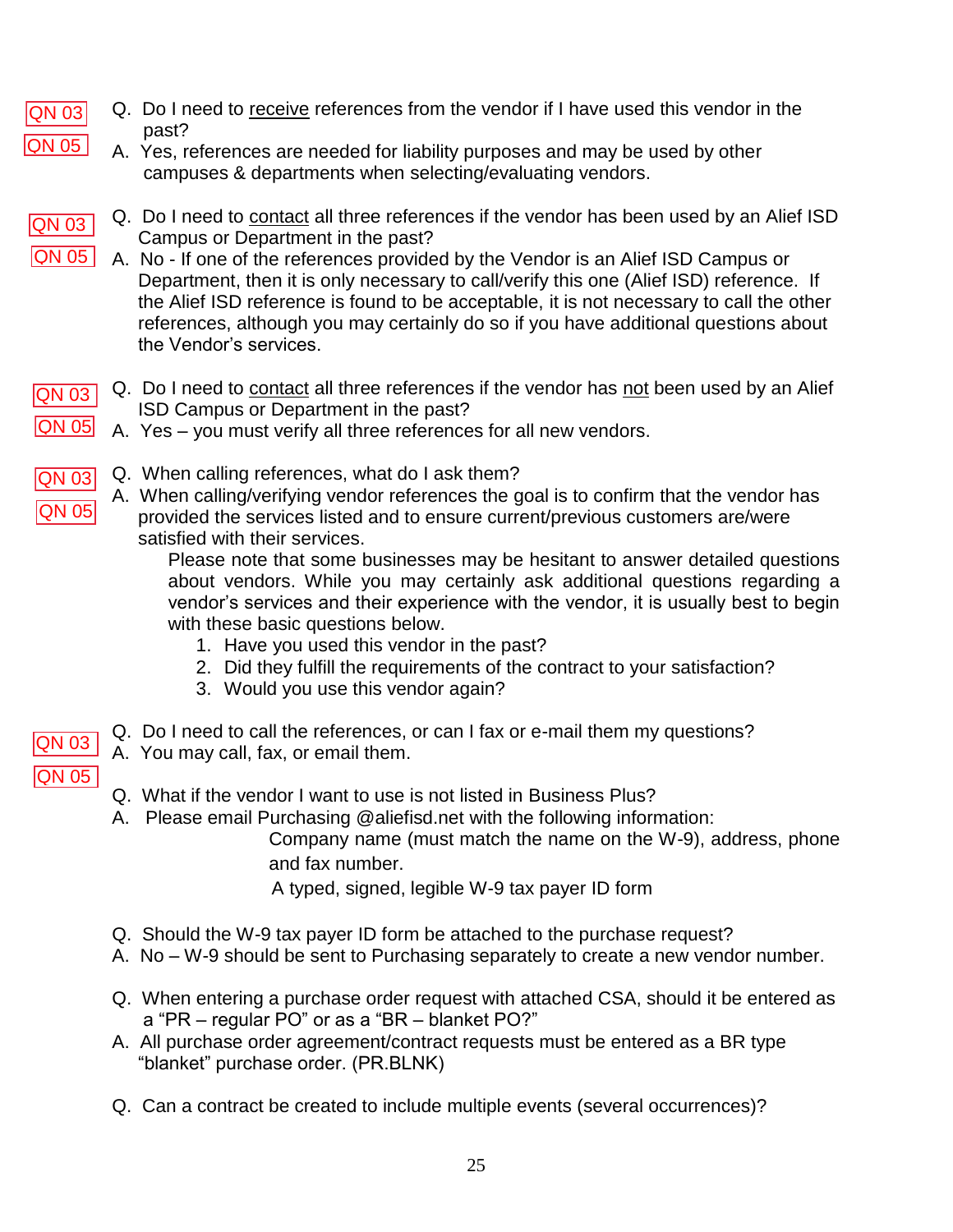- A. Yes If the contract is written to include multiple occurrences. You will need to let the Accounting Department know when the contract is complete to arrange final payment.
- Q. Do I need to send the signed agreement to Purchasing or Accounting for review before creating a purchase request or check requisition?
- A. No Attached contracts will be reviewed during the approval process.
- Q. If this *service* is covered by a Co-Op Bid, do I need to have the vendor complete a New Contracted Services Agreement?
- A Yes.
- Q. Can a contract using general budgeted funds be created to cover more than one budget year?
- A. Yes Contracts utilizing budgeted funds can be for more than one year; **however, a purchase order cannot span two different budget years**. Purchase orders must be entered to cover services that start on or after 9/1/XX, and end on or before 8/31/XX.
- Q. Can a contract using Federal or alternate funds be created covering more than one year?
- A. Perhaps On a case-by-case basis. Please contact the Federal Funds Department regarding specific federally funded accounts.
- Q. Are there special rules for contracts utilizing Federal Funds?
- A. Yes. Please see the Federal Funds Special Revenue Policies and Procedures Manual and Schoology Purchasing Group page for additional information.
- Q. What if the vendor wants to be paid in advance?
- A. Paying vendors in advance of any work performed is never recommended. Invoices submitted Monday will be paid by Accounts Payable (AP) on Friday (excluding holidays).
	- If the vendor still requires payment in advance, as an option, you may enter a BR purchase request or check requisition and have a check processed and delivered to your location.
	- This check can then be given to the vendor when they arrive.
	- Proper lead-time planning will be required (documents must be at AP by Wednesday to be paid on Friday).
- Q. May I renew an existing contract without securing new approvals or creating a new blanket purchase order or check requisition?
- A. No All contracts and purchase orders are issued/approved for specific time periods and/or specific amounts.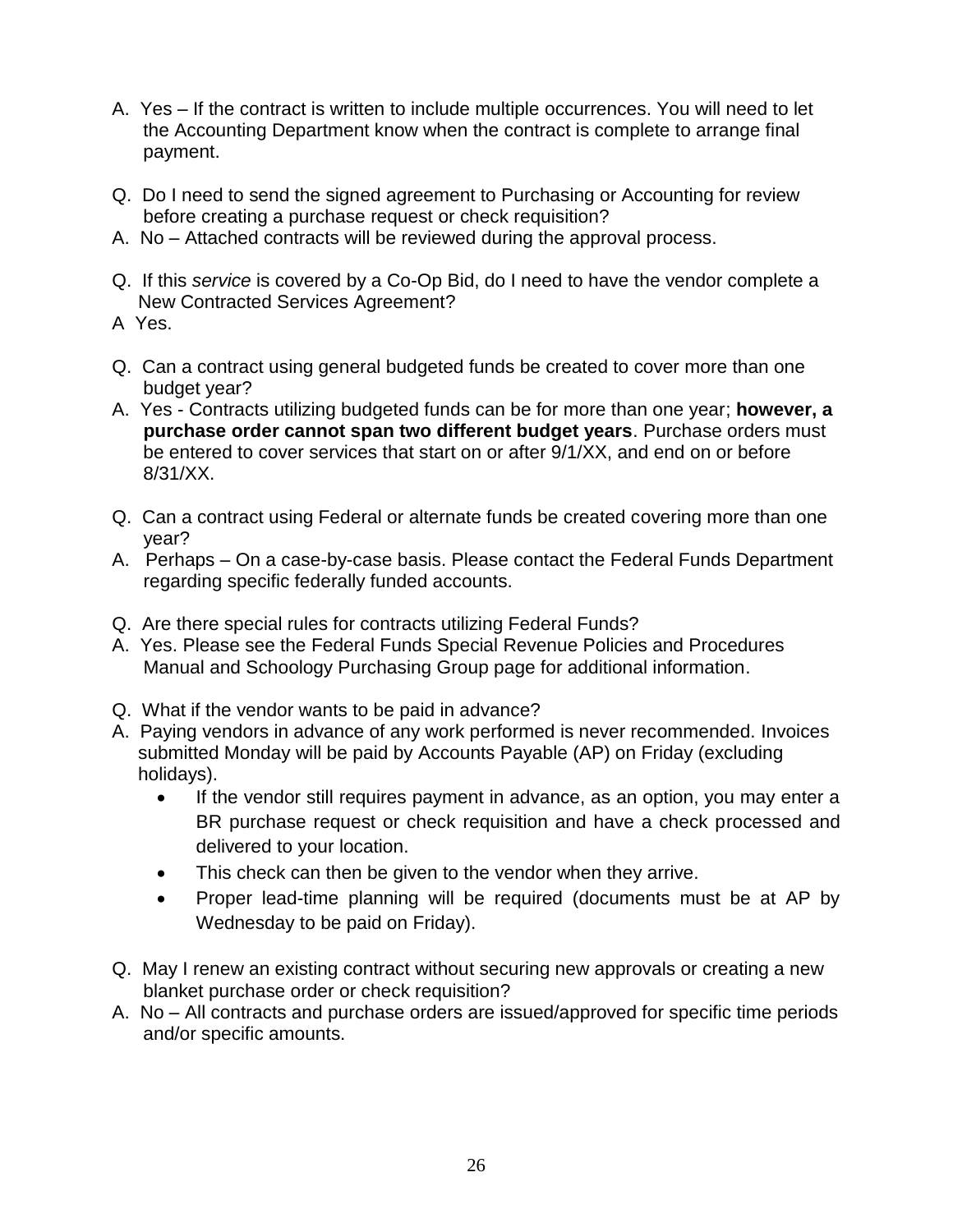- Q. What if a service is being provided by a Vendor at no cost to the District i.e., as a Vendor that received grant funds to implement a project, does the vendor still need to complete a CSA agreement?
- A. Yes We must define what all parties have agreed to, e.g. dates, times, number of students, etc. We must also collect State required forms.

# **Employee or Independent Contractor Test**

In basic terms, an employee is someone over whose work an employer exercises direction or control. Whereas, an independent contractor is self-employed, bears responsibility for his or her own taxes and expenses, and is not subject to an employer's direction and control. It is important for budget managers to understand the differences between employees and independent contractors, as there are also financial penalties levied against those employers who attempt to circumvent employment taxes.

The purpose of this test is to offer *general* guidance in determining the business relationship that exists between Alief ISD and the person performing the services. Whether such persons are employees or independent contractors depends on the facts in each case.

| <b>Test Criteria to Determine Employee Status</b>                                                                                                                                                                                                                                                                                                                                             | <b>Employee OR</b><br>Independent<br><b>Contractor</b> |
|-----------------------------------------------------------------------------------------------------------------------------------------------------------------------------------------------------------------------------------------------------------------------------------------------------------------------------------------------------------------------------------------------|--------------------------------------------------------|
| District provides instruction to the worker about when, where, and how to work,<br>** If so, it constitutes an employee/employer relationship by itself. **                                                                                                                                                                                                                                   | Employee                                               |
| The District provides training to the worker.                                                                                                                                                                                                                                                                                                                                                 | Employee                                               |
| The District reimburses the workers business expenses.                                                                                                                                                                                                                                                                                                                                        | Employee                                               |
| The worker has significant investment in their business.                                                                                                                                                                                                                                                                                                                                      | Independent<br>Contractor                              |
| The Worker makes services available to the relevant market.<br>An Independent contractor is generally free to seek out business<br>opportunities. Independent contractors often advertise, maintain a visible<br>business location, and are available to work in the relevant market.<br>**The IRS considers this factor as a strong objective proof for independent<br>contractor status. ** | Independent<br>Contractor                              |
| District directly pays the worker a regular wage amount for an hourly, semi-weekly,<br>or other time period?<br>An independent contractor is usually paid by a flat fee for the job. However,<br>it is common in some professions, to pay independent contractors hourly.                                                                                                                     | Employee                                               |
| The Worker directly realizes a profit or loss from the performance of the work.                                                                                                                                                                                                                                                                                                               | Independent<br>Contractor                              |
| District has a contract with the worker<br>This is the least important of the criteria, since what really matters is the<br>nature of the underlying work relationship, not what the parties choose to<br>call it.                                                                                                                                                                            | Independent<br>Contractor                              |
| District provides the worker with benefits.<br>** If so, it constitutes an employee/employer relationship by itself. **                                                                                                                                                                                                                                                                       | Employee                                               |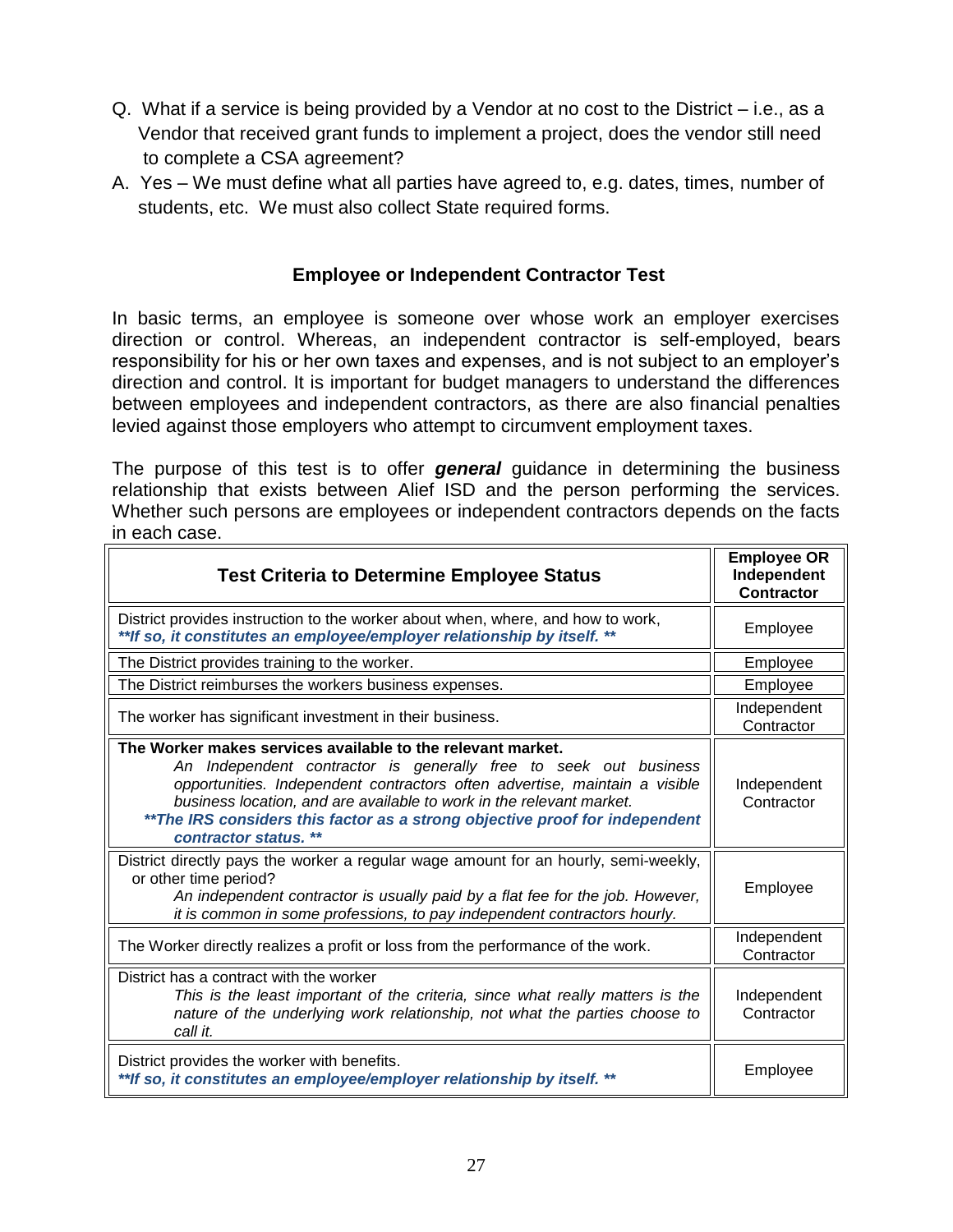| The Worker continues to work for the District month-after-month or year-after-year<br>rather than for a specific project or period.<br>** If so, it constitutes an employee/employer relationship by itself. **                                                                                                 | Employee |
|-----------------------------------------------------------------------------------------------------------------------------------------------------------------------------------------------------------------------------------------------------------------------------------------------------------------|----------|
| The Worker provides services that are a key aspect of the District's regular business<br>activity.<br>If a worker provides services that are a key aspect of the company's regular<br>business activity, it is more likely that the company will have the right to<br>direct and control his or her activities. | Employee |

In general, a current employee should not be treated as an independent contractor unless there is a legitimate side business or family business *which serves the general*  **public**. All extra duties performed by the employee will be considered as supplemental pay via Payroll.

<span id="page-28-0"></span>For additional guidance in determining if an individual is an employee or an independent contractor, please contact Human Resources.

# **TECHNOLOGY STANDARDS LIST**

The Technology Standards List is a list of technology related items compiled by the Technology Department meant to standardize District technology purchases. To view the standards list, please navigate the following steps

- Alief Webpage

- Departments -Business and Support Services -Desktop and Network Services -Standards List

Below are examples of items found on the [Technology Standards List](https://www.aliefisd.net/Page/242)

| <b>Servers</b><br><b>Desktops</b><br>Laptops<br><b>Printers</b> | Multi-Media<br><b>Video Projectors</b><br><b>Scanners</b><br><b>Digital Cameras</b> | Software<br>Desktop/Laptop Operating<br><b>Systems</b><br><b>Core Desktop Applications</b><br><b>Server Operating Systems</b> |
|-----------------------------------------------------------------|-------------------------------------------------------------------------------------|-------------------------------------------------------------------------------------------------------------------------------|
|-----------------------------------------------------------------|-------------------------------------------------------------------------------------|-------------------------------------------------------------------------------------------------------------------------------|

o If purchasing a printer not on the Technology Standards List, supplies and ink/toner must be purchased from awarded vendors.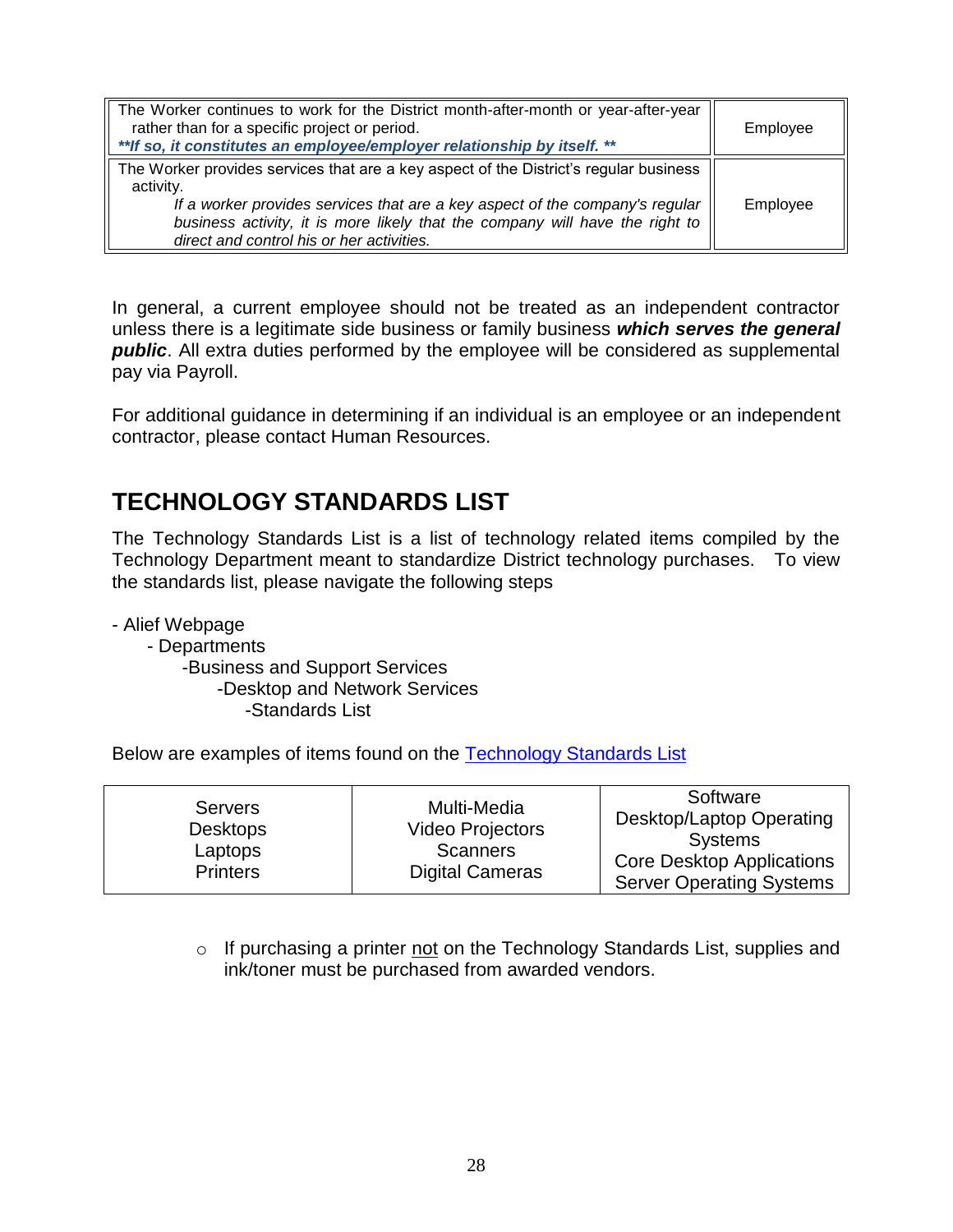# <span id="page-29-0"></span>**ROUTING PURCHASE REQUEST FOR APPROVAL**

Requests are typically routed to the correct department automatically based upon the budget code. Refer to the [Budget and Account Code Manual](https://www.aliefisd.net/Page/4177) (Accounting Department) for the correct code for each segment. If your request requires approvals that are not indicated with a budget code, use the appropriate Req Code.

- \*CE- Request must route to the elementary science coordinator
- \*CH Request must route to the high school science coordinator
- \*RM Request must route to Risk Management
- \*TD Request must route to technology (but did not use a tech code)

If your request requires additional approvals, the request cannot be approved by Purchasing and assigned a PO number until it receives the required approval(s).

For a full listing requisition of codes and associated routing procedures, please see the "Business Plus Purchasing User Guide."

# <span id="page-29-1"></span>**ACCOUNT CODES**

All purchase order requests require a valid account code, with sufficient funds, before they can be successfully entered.

Account Code Structure (example)

| XXX<br>199 | XХ              | <b>XXXX</b><br>6399 | ХX<br>01       | XXX<br>101   |        | ХX                | XXX<br>000      |
|------------|-----------------|---------------------|----------------|--------------|--------|-------------------|-----------------|
| Fund       | <b>Function</b> | Obiect              | Sub-<br>Obiect | Organization | Always | Program<br>Intent | Local<br>Option |

The Purchasing Department is responsible for verifying the various approval levels and the accuracy of the account code during the final approval process; however, Purchasing staff cannot know *all the details* of the purchase (i.e. how & where the purchased item will be used). Campuses and Departments are responsible for correctly identifying the purchase using the correct account code.

Examples:

- Use Function 11 for Instructional purchases
- Use Function 21 for Instructional Leadership purchases
- Use Function 33 for Health Services (School Nurse) purchases
- Use Program Intent Code 11 for Basic Instruction Services purchases
- Use Program Intent Code 22 for Career and Technology purchases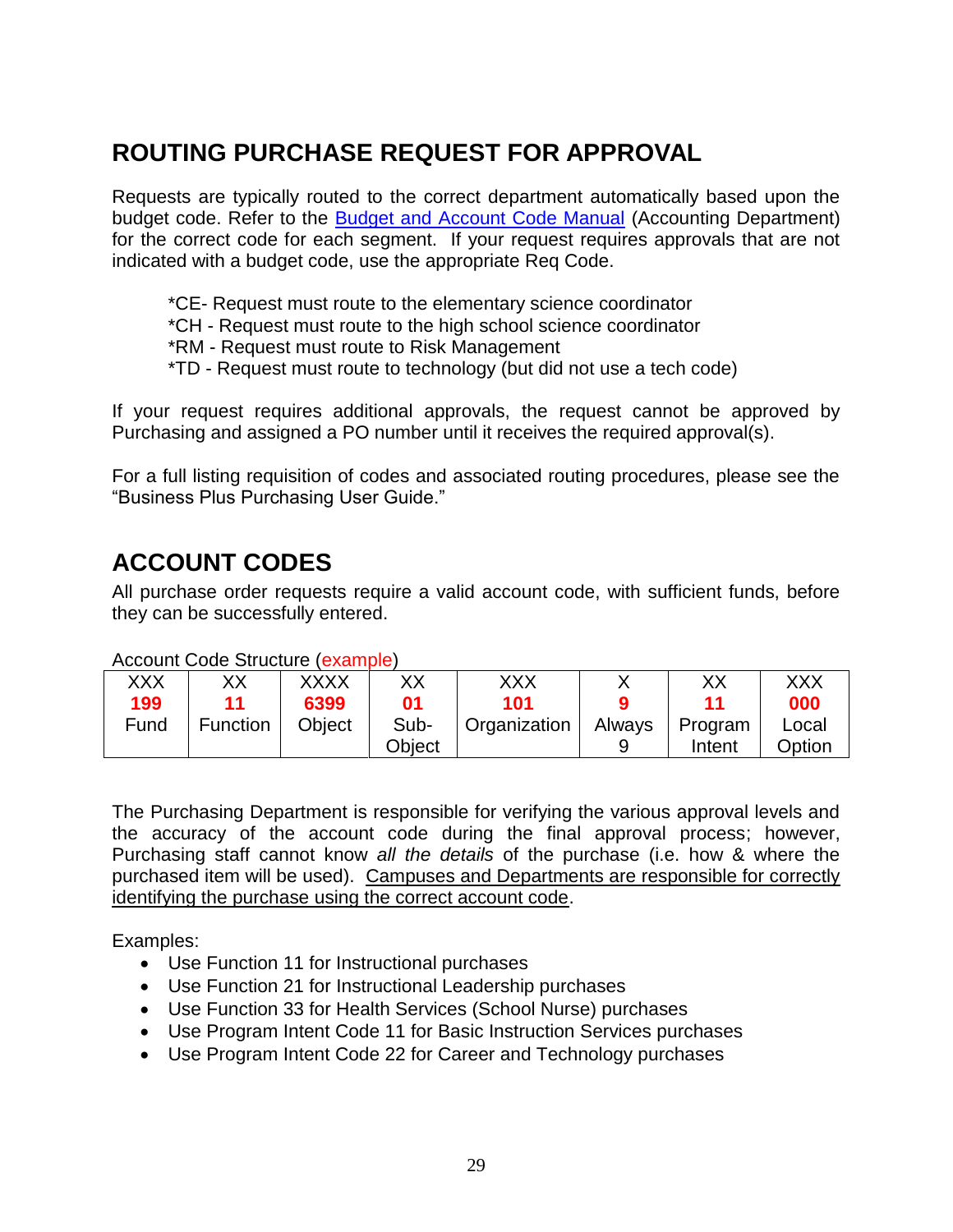If a needed account code does not exist, please contact Accounting to create the correct account for your specific purchase. Remember that through the use of Control Accounts\*, it may not be necessary to transfer funds from one account to another to facilitate these purchases.

\* Control Accounts group together detail accounts that have the same fund, function, MAJOR object, & sub-object. You can spend the money available in the control account from any of the detail accounts, without having to do a budget amendment.

Campuses and Departments are strongly encouraged to study the Alief ISD Account Code Structure Flipchart found on the Accounting Dept. page of aliefisd.net and ensure each purchase is made utilizing the correct account code(s). Please call Accounting or Purchasing with additional questions.

# <span id="page-30-0"></span>**VENDOR CLASSIFICATIONS**

**AWARDED or CONTRACTED VENDORS** - Vendors that have participated in Alief ISD's competitive bidding process and have been awarded either specific line items and/or a catalog discount contract. Use of these vendors within their awarded categories satisfies State Bidding Law. These vendors may also be utilized when quotations are required.

To search the listing of awarded vendors, go to the Business Plus Dashboard and click on Bid/Contract Inquiry, OR visit the Schoology Purchasing Toolkit Group page. Both databases are updated on a regular basis, so check early and often.

**REGISTERED VENDORS** - Vendors that have registered in the ePro electronic database to receive an email notification any time a bid opportunity is posted in their chosen categories.

**HISTORICALLY UNDERUTILIZED BUSINESSES (HUBS)** - A "Historically Underutilized Business" is an entity with its principal place of business in Texas and is at least 51 percent owned by an Asian Pacific American, Black American, Hispanic American, Native American and/or American woman who reside in Texas and have a proportionate interest and demonstrate active participation in the control, operations, and management of the entity's affairs.

<span id="page-30-1"></span>• It is the policy of Alief ISD to make a good faith effort to utilize HUBs in the acquisition of products and services.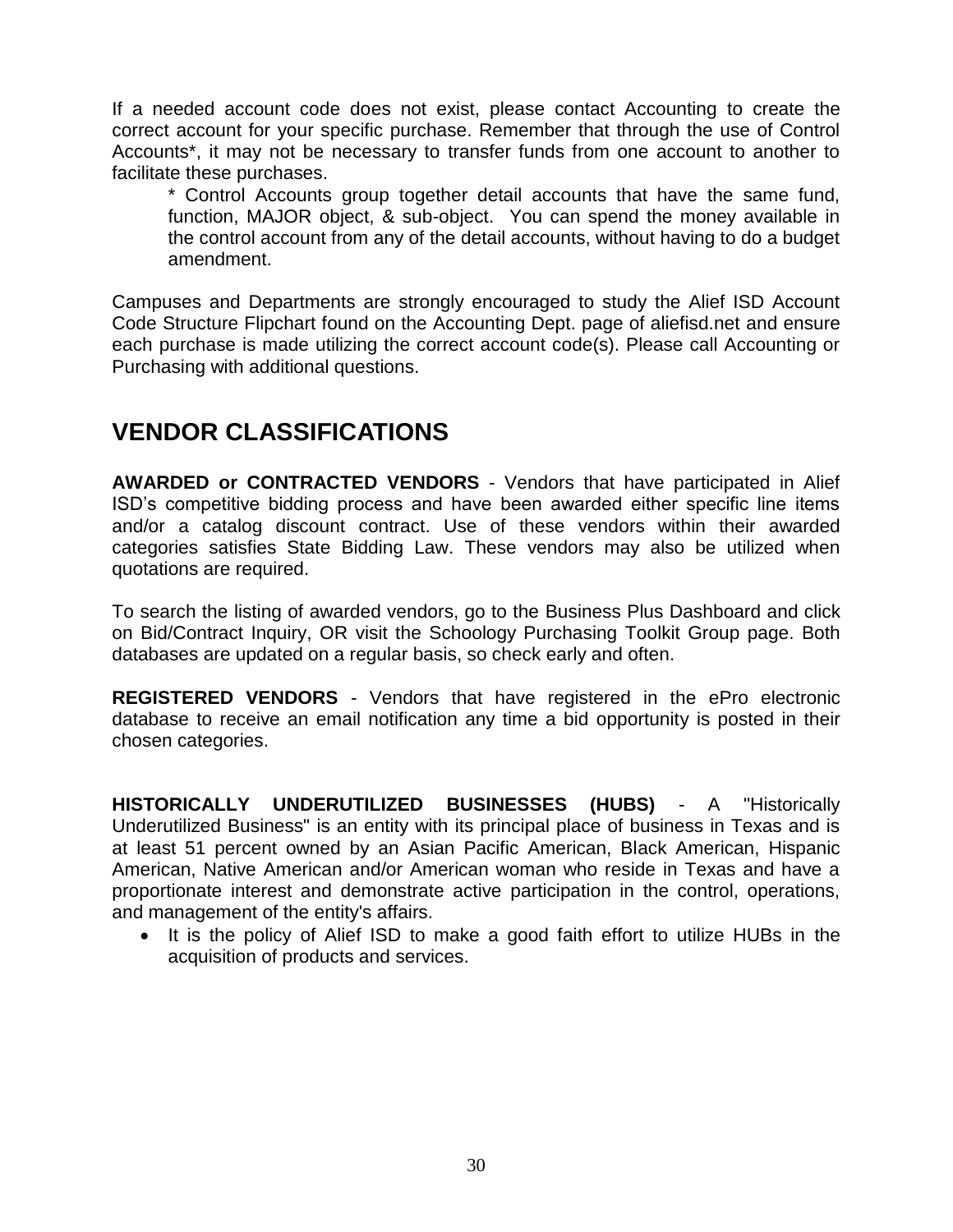# **FUNDRAISING VENDORS**

"Fundraising" includes any activity that generates (or is intended to generate) funds, credits, discounts, materials, or services (whether received immediately, or later). This would include items that are given to the school free of charge, but may be sold later as a fundraising activity. It is district policy that campuses only use "approved" fundraising companies. Purchasing maintains a list of companies that are available for fundraising. The firms on the list have completed the required forms intended to protect the campus, staff, & students. Prior to use, campuses should contact references for the vendor to ensure that they have been satisfactory vendors for others. These vendors can be found on the Purchasing Toolkit Schoology Group Resources page.

Anything given to a campus that does not involve an activity, and for which no funds would ever be received/generated, would be considered a donation and must route through the Communications and Public Relations Department.

Additionally, any Campus or Department may request that a vendor be added to the fundraising vendor list. To do so, please ask the vendor to fill out a Fundraising Vendor Information Packet which is available by contacting Purchasing. Purchasing will assist with the process of qualifying the vendor to become an "approved vendor".

- Call/email Purchasing to let us know you wish to use a specific vendor.
- Once the vendor has submitted the required forms and been "approved," we will let you know that the vendor has been added to the approved fundraising vendor list.

Please note that as a non-budgeted fund activity, Purchasing is not involved in the management and/or negotiation of commission rates. Fundraising activities and contracts are managed solely by the individual Campuses and Departments.

For questions regarding fundraising policies or procedures, please see the [Activity Fund](https://www.aliefisd.net/Page/4173)  [Manual](https://www.aliefisd.net/Page/4173) located on the Accounting Department webpage(s).

# <span id="page-31-0"></span>**VENDOR REQUIRED FORMS**

# Required of **all** vendors

QN 01

- o Effective January 1, 2006, H.B. No. 914 of the 79th Texas Legislature requires a vendor that wishes to conduct business or be considered for business with the Alief Independent School District, to file (when required) a [conflict of interest](https://www.aliefisd.net/Page/6269)  [questionnaire.](https://www.aliefisd.net/Page/6269) The Disclosure Act applies to all persons or businesses who conduct business with the District, including those who submit bids on district contracts, or participate in financial transactions with the district.
	- o A W9 Taxpayer Identification Form
	- o A Felony Conviction Form (does not apply to corporations)
	- o A SB9 Contractor Form (applies to contractors providing services to the district)
	- o Debarment Form
	- o Form 1295 where applicable (requiring board action or over \$1,000,000)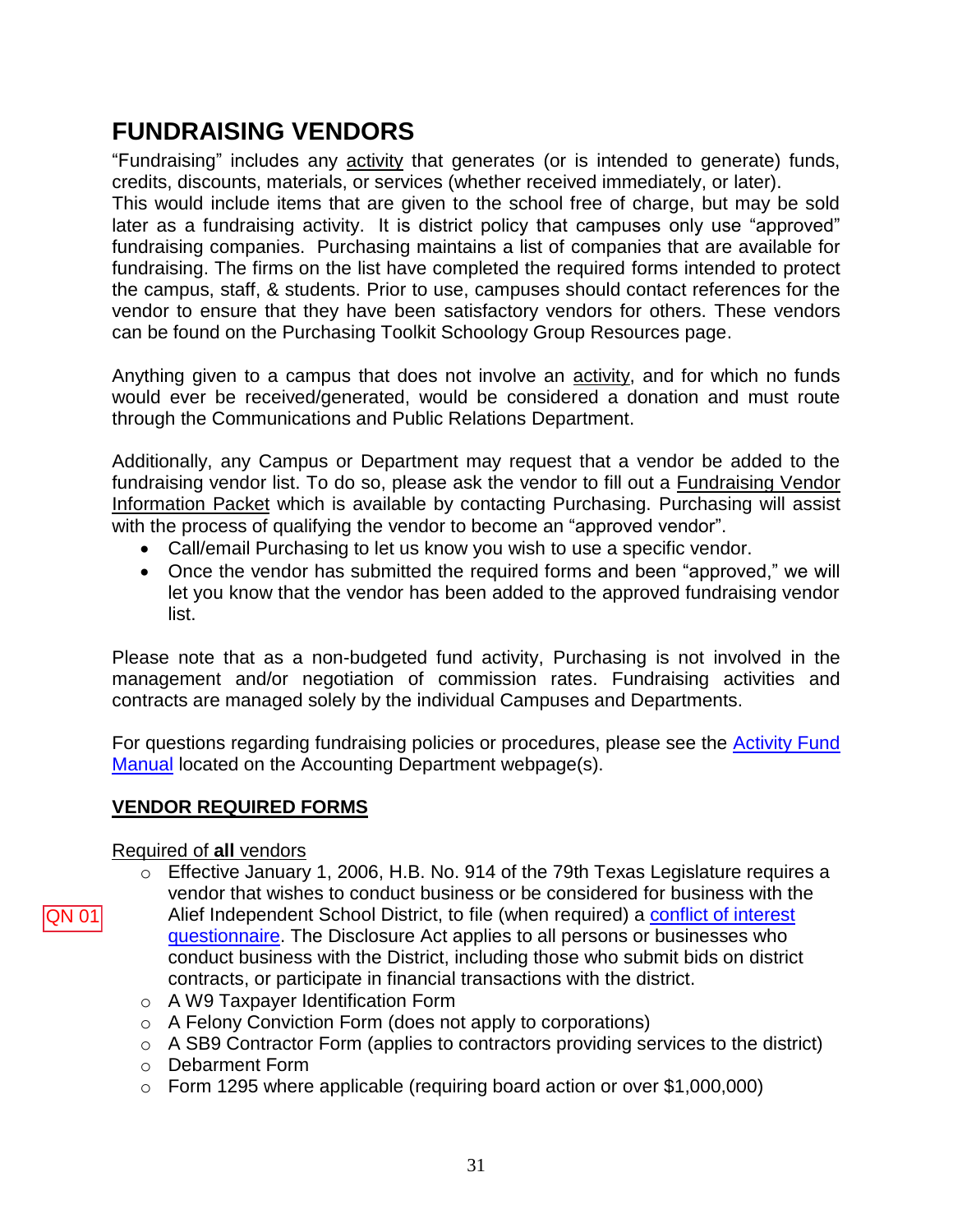

# <span id="page-32-0"></span>**QUOTING**

Quotes are obtained by contacting vendors and providing information regarding the product or service desired. Quotes are typically presented in written form with all vendors receiving the exact same quotation document. However, quotes may also be obtained by emailing the vendor as well. Below is a listing of elements found in a properly crafted quotation request:

- 1. ITEM SPECIFICATION(S).
	- a. Describe the item requested.
	- b. The specifications should include an exact product name and/or model number and/or characteristic and/or intended purpose.
	- c. Indicate if only the exact product/model number will be accepted, or if an "equal/comparable" item may be quoted for consideration.
	- d. Specify if samples or demonstrations will be required.
	- e. Request warranty information.
	- f. FOR PURCHASES INVOLVING FEDERAL FUNDS:
		- i. A clear and accurate description of the technical requirements of the materials, products, or services you are requesting must be given to the vendor in the quoting process.
		- ii. The description of the product must not un-duly restrict competition for the item. When using a specific brand and/or model of an item, the vendor must be allowed to submit an "equal/comparable" item.
- 2. QUANTITY.
	- a. Identify the amount needed.
- 3. INSTALLATION/INSIDE DELIVERY
	- a. Identify if any required installation, labor, or special handling will be required.
- 4. QUOTE DUE DATE.
	- a. Specify the Date & Time the quote is due back to you.
	- b. Specify how quotes should be received (fax, email, etc.)
- 5. FIRM PRICING.
	- a. Request the amount of time quoted price will remain in effect. (example: pricing good for 60 days).
- 6. DELIVERY DATE.
	- a. Specify date items are needed.
	- b. Or, request a delivery date after receipt of order (ARO).
- 7. SHIPPING INSTRUCTIONS.
	- a. Indicate that the price quoted for each item shall include all shipping and handling charges; or, request that shipping charges be listed separately for consideration. Make note that our campuses do not have loading docks.
		- i. Be advised that certain large, fragile, and/or perishable items may require direct delivery to your location (not the District Warehouse).
		- ii. If items are not being shipped USPS, UPS, or Fed Ex, be advised that additional inside delivery and/or lift gate service charges may be incurred.
- 8. AWARD.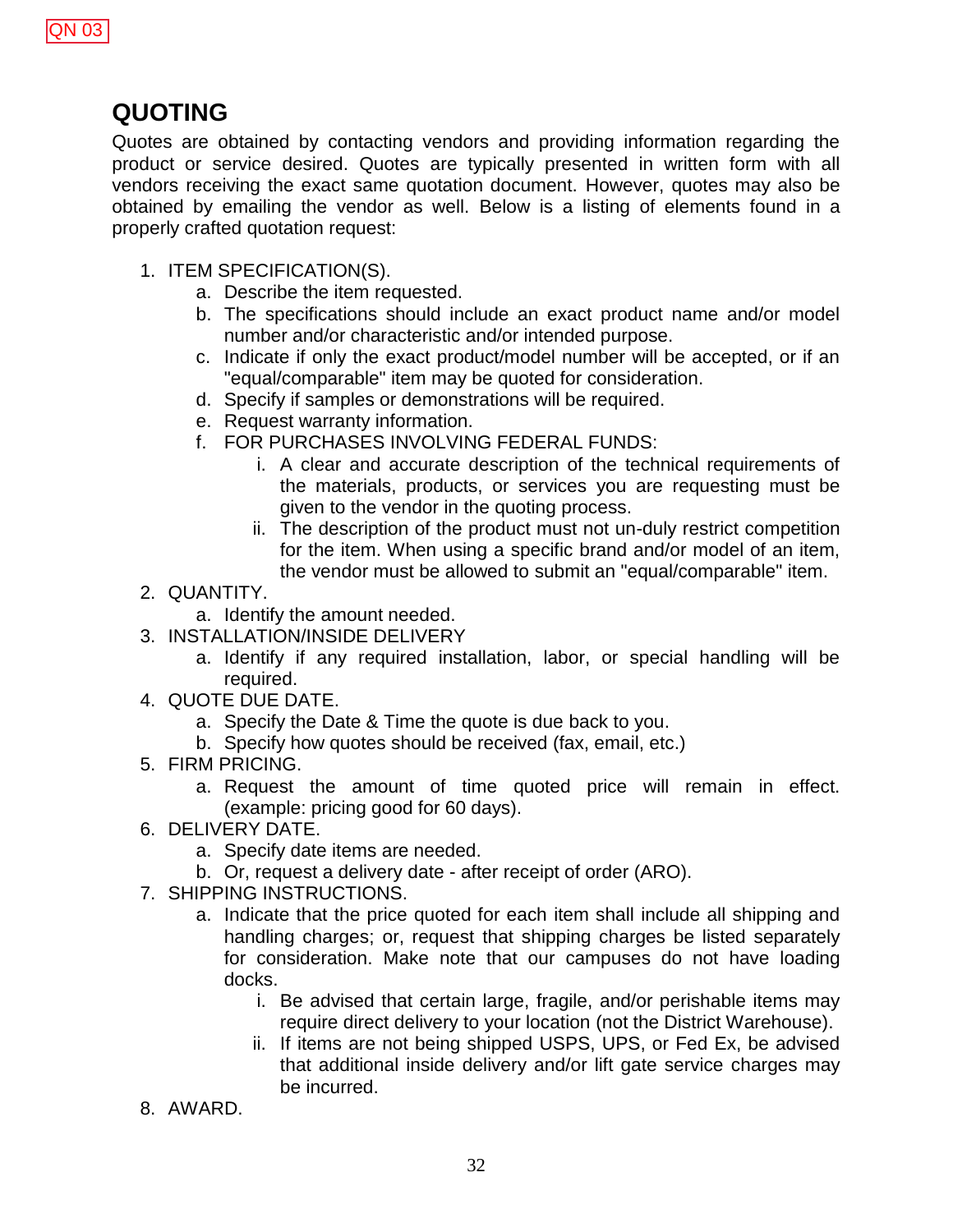

- a. Include a notice that award of quotation will be made to the most responsive bidder offering the best value. Alief ISD reserves the right to be sole judge of suitability and best value.
- 9. TAXES.
	- a. For the purchase of supplies, equipment and tangible goods, the Alief Independent School District is exempt from payment of taxes under Chapter 20, Title 122A, Article 20.04, Revised Civil Statutes of Texas.

<span id="page-33-0"></span>For an Evaluation Scoresheet to compare quotes, please contact the Purchasing Department or seek that information on the Purchasing Toolkit Schoology Group.

**AWARDING QUOTES** (The most responsive vendor offering the **best value**) It is not the practice of Alief ISD to award quotes or bids based solely on low price. When awarding a quote or bid, Campuses and Departments will consider: QN 03

- Purchase price.
- The reputation of the vendor and of the vendor's goods and services.
- The quality of the vendor's goods or services.
- The extent to which the goods or services meet the District's needs.
- The vendor's past relationship with the District.
- The total long-term cost to the District to acquire the goods or services.

# <span id="page-33-1"></span>**DELIVERY OF PURCHASE ORDER MERCHANDISE**

When entering purchase requests in the computer system, the delivery location defaults to that of the district warehouse, (WH). In most cases this is the delivery address that should be used; however, items that are unusually large, heavy and/or have multiple delivery locations may require special consideration and should be delivered directly to the campus, such as:

- $\circ$  magazines, newspapers, and other publications that are delivered periodically,
- o lumber,
- $\circ$  live or dead animals and plants,
- o furniture and kitchen appliances,
- o hazardous chemicals
- $\circ$  items weighing more than 50 lbs. or larger than 48" on any side,
- $\circ$  items that have installation fees included in the price
- o large fragile items (e.g. display cases and smart boards)
- $\circ$  musical instruments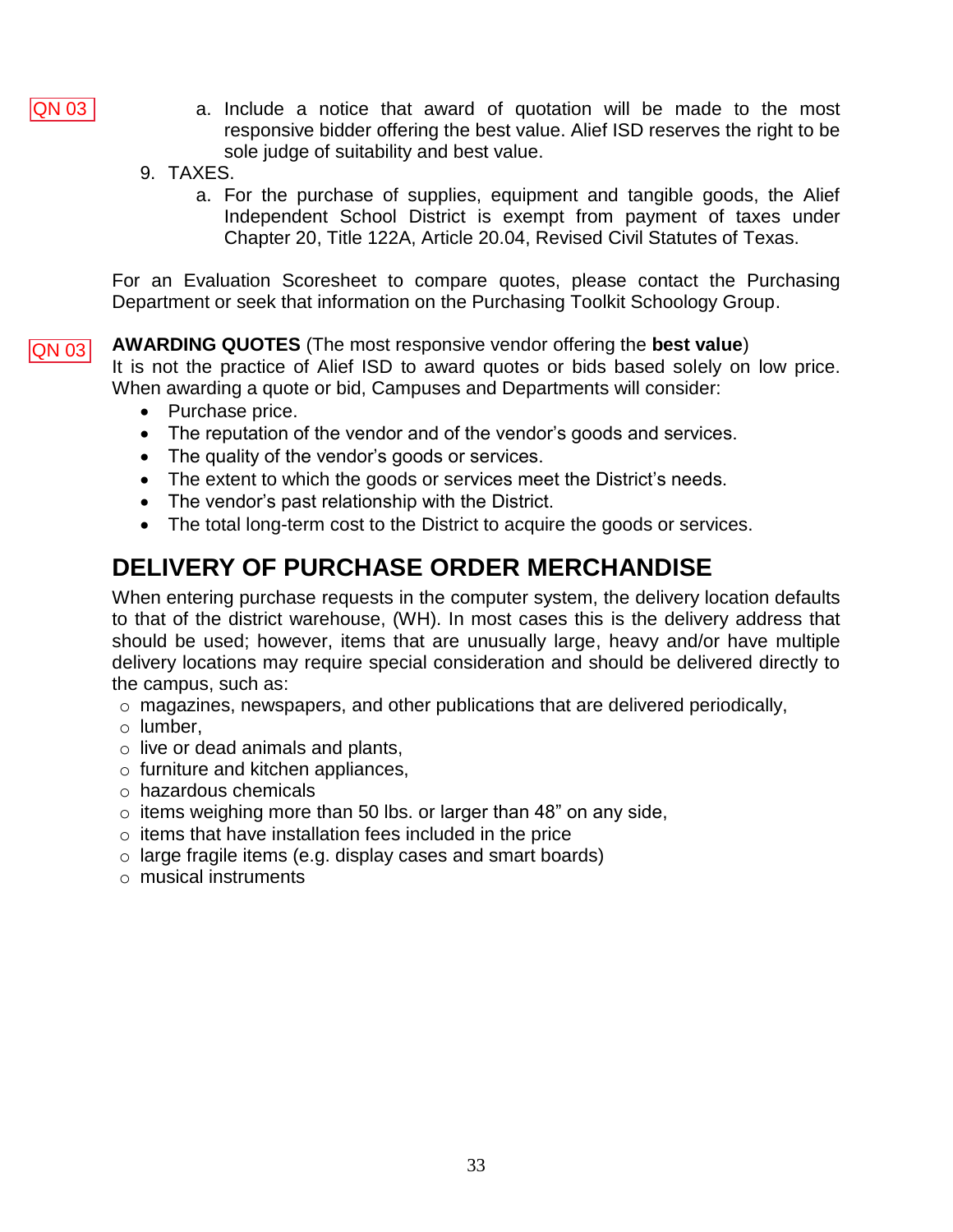# **DELIVERIES TO CENTRAL DISTRIBUTION**

Central Distribution (CD) receives and verifies most orders that are entered by the various campuses and departments. Apart from orders under \$500.00 and purchase orders with "attached lists", CD employees open and check the contents of all orders prior to redistributing the merchandise to the campus/dept. CD personnel also enter receiving information in the system for Accounting purposes.

 Please remember to always describe the product in enough detail so that CD personnel can properly identify the shipment. All items must include any item number in the description line.

# <span id="page-34-0"></span>**DELIVERIES WITH ATTACHED LISTS**

"Attached lists" are used to identify the contents of purchase orders and are used when the number of line items exceeds the 22 lines allowed on a purchase request (including the shipping line). An attached list is typically a vendor order form or spreadsheet detailing the items requested, complete with item number.

• Please note that CD does not receive a copy of the attached list and therefore cannot check the contents of the delivery. Please use only Blanket Purchase Orders when attaching a list, since items cannot be received individually line by line.

All "attached list" purchase orders must have a specific person designated as the campus recipient (Receiving Person) and the list must be attached to the request. In addition, the AT req code must be added to the Purchase Order Request to facilitate proper handling.

It is the responsibility of the campus recipient (Receiving Person) to physically "check in" the contents of the delivery to verify items, quantities, damages, etc. Receiving Person will then sign the packing slip and ensure the PO number is written on it. Send the packing slip and a note to Accounting, indicating that the PO can be paid and closed. \*\*\*Note - When placing very large orders, please contact CD as a courtesy to let them know of the expected shipment. Please also inform them of any special instructions that may be associated with the delivery.

# <span id="page-34-1"></span>**DELIVERIES WHEN ORDERING FOR ANOTHER LOCATION**

When entering a purchase order to be delivered to the Warehouse, which will then need to be delivered to another location (not your own location), please enter the delivery location in the Receiving Person section of the purchase order. (*Ex: Warehouse/Campus Name*) If no delivery notes are placed on the PO, the PO will always be delivered to the campus/dept. placing the order.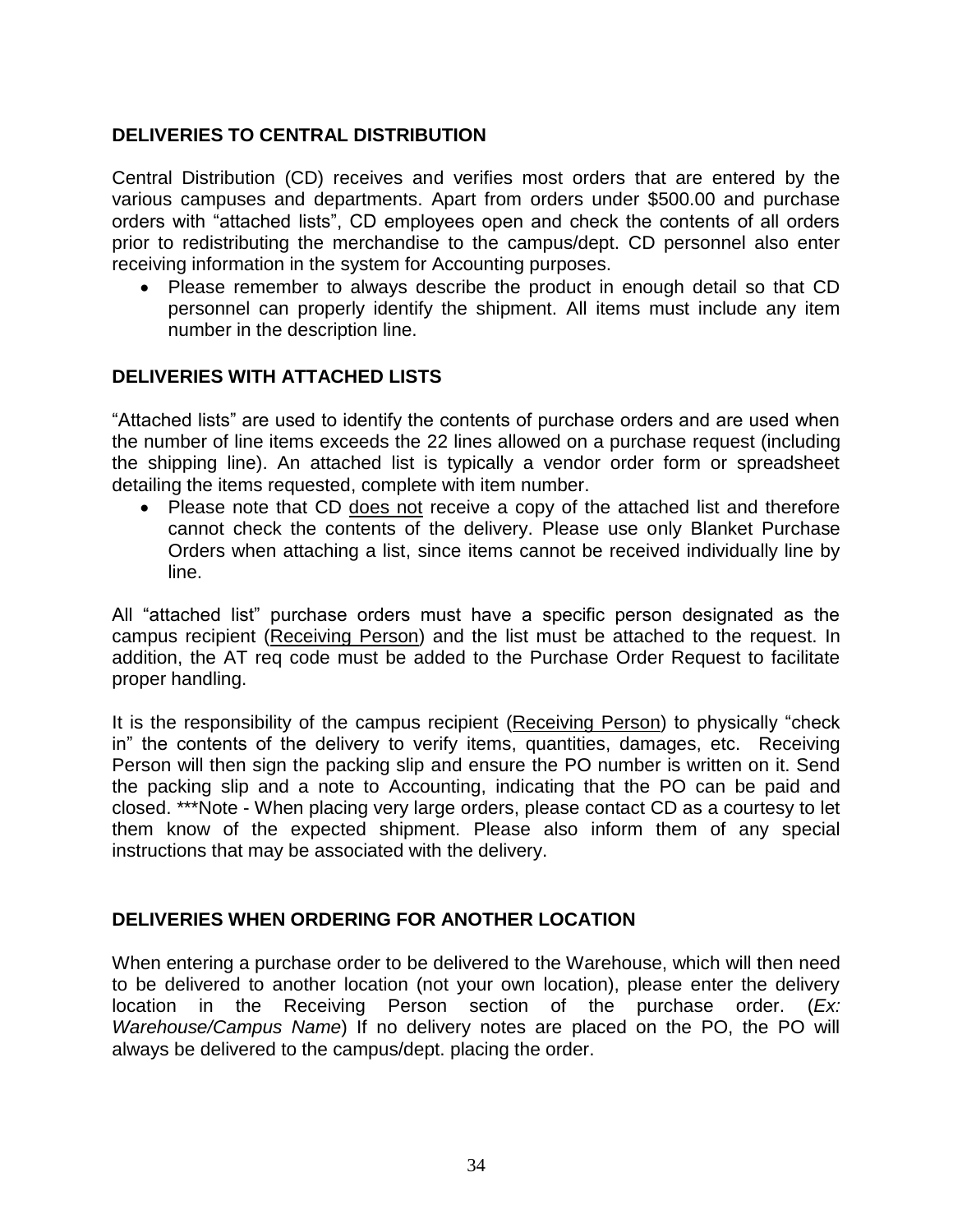# <span id="page-35-0"></span>**ENTERING PURCHASE ORDERS FOR MULTIPLE LOCATIONS**

Sometimes it is necessary to order identical items for different locations. If only one purchase order is placed for all locations, the vendor will ship the contents of the order in one "mixed" shipment to one location. **To avoid "mixed" orders, entering a separate/unique purchase order for each delivery location is recommended.** Per the terms of the Alief ISD purchase order, vendors are required to package shipments by purchase order number and not mix the contents of multiple purchase orders. By entering one purchase order for each location, no "sorting" of purchase orders will be necessary by your staff. (see Business Plus User Manual for detailed instruction on how to copy an existing PO.)

# <span id="page-35-1"></span>**BULK DELIVERIES TO THE WAREHOUSE**

If a situation arises making it necessary to place a "bulk" purchase order that will require sorting for delivery to multiple locations, it is the responsibility of the ordering campus/dept. to sort, package and label the items prior to CD staff making the delivery. Please note that all "sorting" of purchase order contents must take place at Central Distribution and that any needed supplies, such as additional boxes, etc., must be supplied by the campus/dept.

- While it may initially take more time to enter several purchase orders for multiple locations, by having the vendors deliver the purchase orders "pre-sorted", the District will save time and labor costs during the check-in process.
- Note Most vendors will allow multiple purchase orders to be combined for volume discounts. Call the vendor prior to placing the order for confirmation of their policy.

# <span id="page-35-2"></span>**VENDING MACHINES**

Vending machines and vending services are utilized within District campuses and departments as a fundraising activity, and as such, are governed by all policies and procedures found within the **Activity Fund Manual**, and Texas Public School Nutrition Policy.

As with other fundraising activities, Campuses and Departments select their own provider by:

- Choosing a vendor from the "pre-approved" fundraising vendor list
- OR
- Having a vendor added to the fundraising vendor list.
	- o To have a vendor added to fundraising vendor list, please ask the vendor to fill out a **Fundraising Vendor Information Packet**.
- Please refer to the Activity Fund Manual.

(See [Fund Raising Vendors\)](#page-30-1)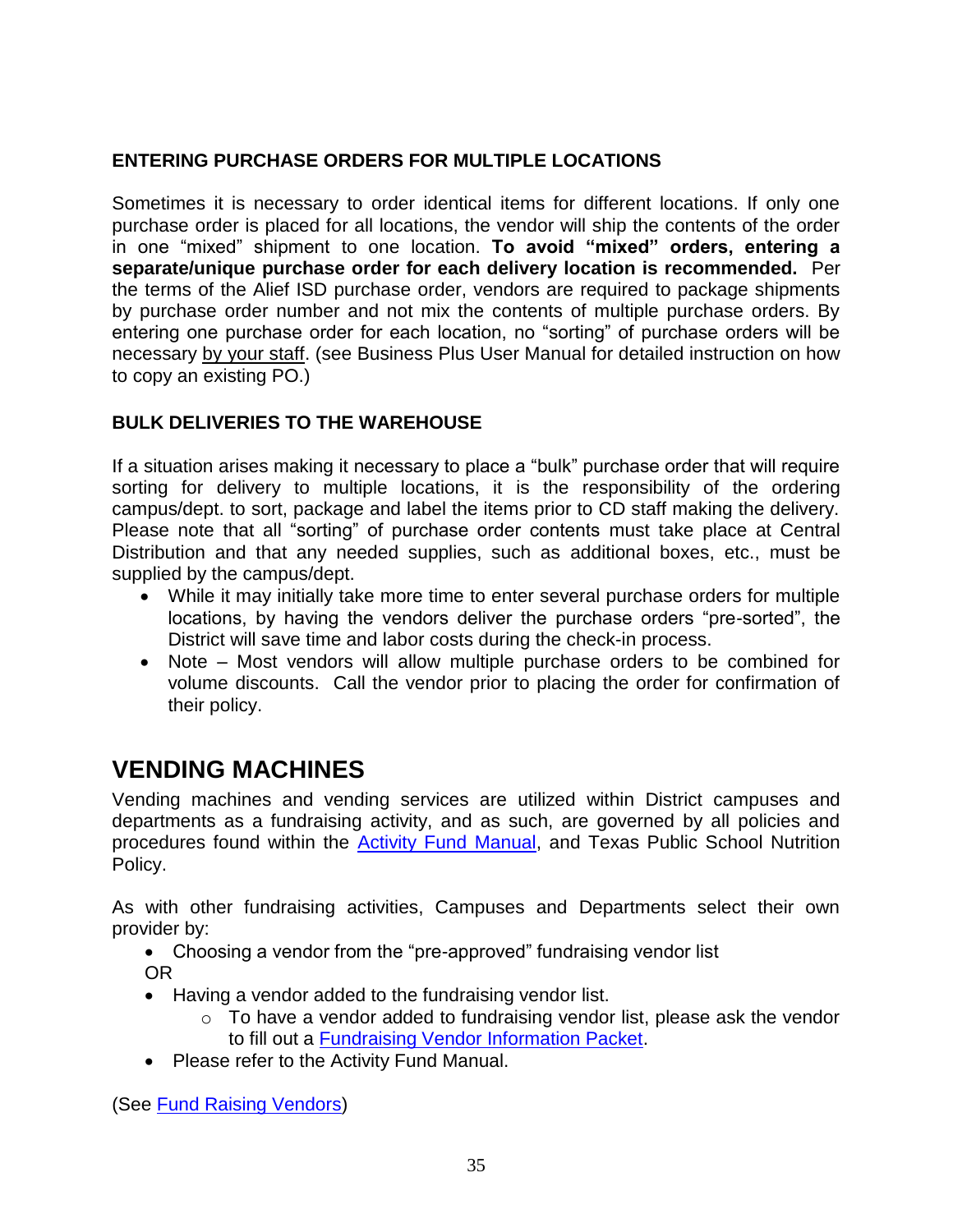# <span id="page-36-0"></span>**VENDING MACHINE PROBLEMS & RESOLUTIONS**

To avoid problems with the collection of revenue from a vending machine, it is recommended that each campus/department designate an employee to:

- Count all money removed from the machine AS it is being removed (with the vendor).
- Note the items and quantities added to machine when being filled.
- Keep a monthly log of activity, or ask vendor to supply a monthly log.
	- $\circ$  Sign the log, and ask the vendor to sign the log also.
- If you have problems with your vendor, service or products, address the issue right away.
	- o State the problem to be corrected.
	- $\circ$  Give the vendor a specific time frame in which to correct the problem.
	- $\circ$  Inform the vendor that the machine will be removed from service on a specific date if the problem is not corrected.
	- o Document all of the above steps in writing.
- If the issue is not resolved after implementing these steps, send the vendor a certified letter giving them 15 days (from the receipt of the letter) to remove the machine.

# <span id="page-36-1"></span>**PROBLEMS WITH PURCHASE ORDERS & EXPEDITING**

# **CHECKING SHIPMENT CONTENTS**

- Remember that deliveries must be verified **within 2 days** of the date received; within 24 hours is preferred.
- Failure to report a discrepancy within 2 days may void our ability to assist you in obtaining the correct items.
- Many vendors and shipping companies are very strict with reporting deadlines.
- Contact the District Expeditor, Becky Schuessler (Ext. 29186) immediately to report the problem.
- Remember to always contact the District Expeditor first. Do not contact the vendor directly.

**PRICE INCREASE APPROVALS AND SUBSTITUTIONS** - MOST PRICE INCREASE REQUESTS WILL BE ROUTED DIRECTLY TO THE DISTRICT EXPEDITOR, BECKY SCHUESSLER. THE DISTRICT EXPEDITOR WILL CONTACT YOU FOR APPROVAL (UNLESS IT'S A VERY SMALL AMOUNT).

- If you are contacted directly by a vendor regarding a price increase or substitution regarding a line item bid, please contact the Purchasing Department.
- The Purchasing Department will look at the bid requirements and contact the expeditor.
- If necessary, the Expeditor will contact you regarding any substitution on an order.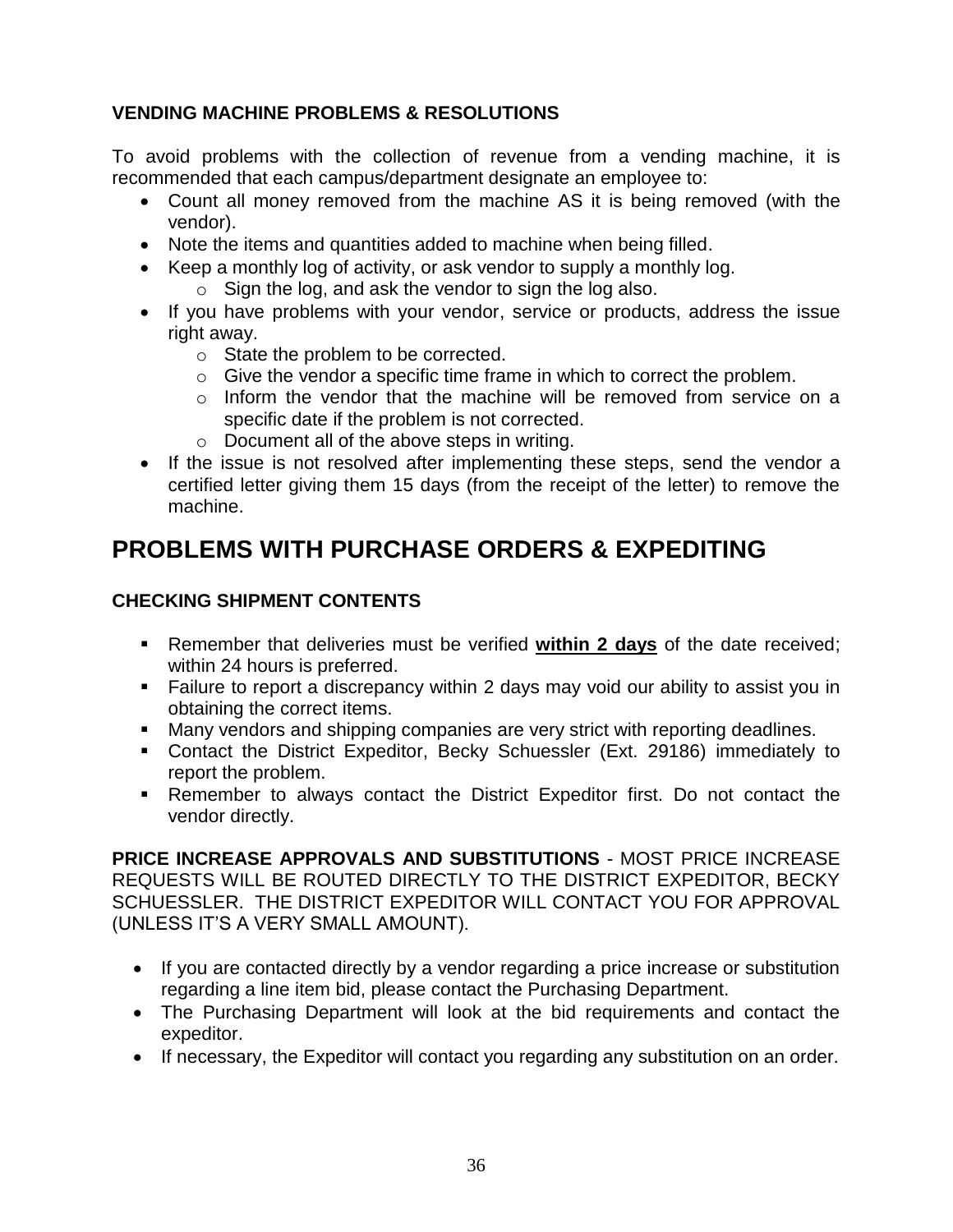**PROBLEMS WITH ORDERS** - All of the following problems should be handled through the District Expeditor, Becky Schuessler, extension 29186.

<span id="page-37-0"></span>

| • Returns                 | • Replacements             |
|---------------------------|----------------------------|
| • Shortages or Overages   | • Duplicate shipments      |
| • Price increases/changes | • Substitutions            |
| • Late shipments          | • Lost shipments           |
| • Damaged items           | • Orders received in error |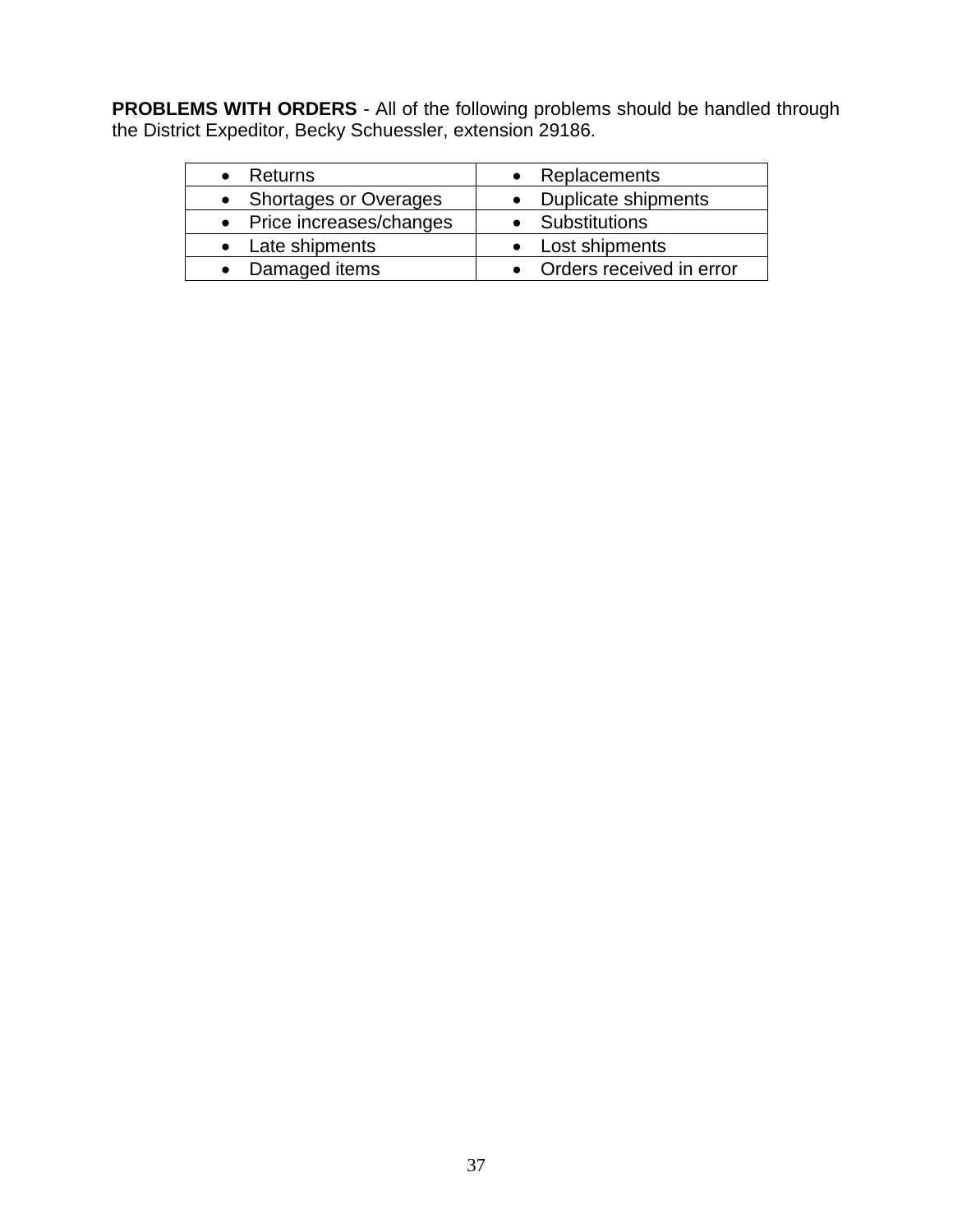# **RESOURCES**

- [Accounts Payable Staff](https://www.aliefisd.net/Page/5071)
- [Activity Fund Manual](https://www.aliefisd.net/Page/4173)
- [Alief ISD Board Policy \(on-line\)](http://pol.tasb.org/Home/Index/584)
- [Budget and Account Code Manual](https://www.aliefisd.net/Page/4177)
- [Fundraising Vendor Information Packet](#page-30-1)
- Purchase [Order & Check Requisition Procedures](#page-13-0)
- [Quote Form](https://www.aliefisd.net/cms/lib/TX01917308/Centricity/Domain/103/Alief%20ISD%20Interactive%20Quote%20Form.pdf) (Generic form to be used by Campuses & Departments)
- [Records Management](https://www.tsl.texas.gov/slrm/recordspubs/localretention.html) (Guidelines & Control Schedules)
- [Technology Standards List](https://www.aliefisd.net/Page/242)
- [Travel Policies](https://www.aliefisd.net/Page/5196)
- [Vendor Registration, Information and Forms](https://www.aliefisd.net/Page/9729)
- [Warehouse Catalog](https://www.aliefisd.net/Page/641)

# **QUESTIONS & ANSWERS**

- Q. Why hasn't my purchase request received a purchase order number?
- A. It has not received final approval yet. Please check the request's workflow to see where in the approval process the order currently is.
- Q. Do purchase orders process at a certain time each day?
- A. Purchase orders process twice daily at approximately 10:00 a.m. & 2:00 p.m.
- Q. What happens to my purchase order request after I approve it?
- A. Click here to view a [Purchase Order Flowchart.](http://www.aliefisd.net/res_view_folder.aspx?id=a8b59673-957b-474c-a7bc-61489ad39337&userGroupId=a7116725-ae62-46b4-9ba5-a170a890842f&userGroupType=G)
- Q. How do I place a rush/ emergency order?
- A. A true emergency occurs when there is a public safety issue present, assets of the District must be protected from clear and present danger, or if instruction will cease due to a lack of purchase. It is very rare that a true emergency occurs. However, if it is indeed an emergency, after you have approved it, watch the workflow and contact each approver as it routes to them. Once the approval level reaches the Purchasing Department, please contact Purchasing and let them know to print the request immediately.
- Q. I need to send an attachment with a purchase order. What is the proper procedure?
- A. Click on the Attachments "Quick Link" on the left of your Business Plus purchasing screen. There you can attach a document (similar to attaching documents to an email). If the attachment must be sent to the vendor, please use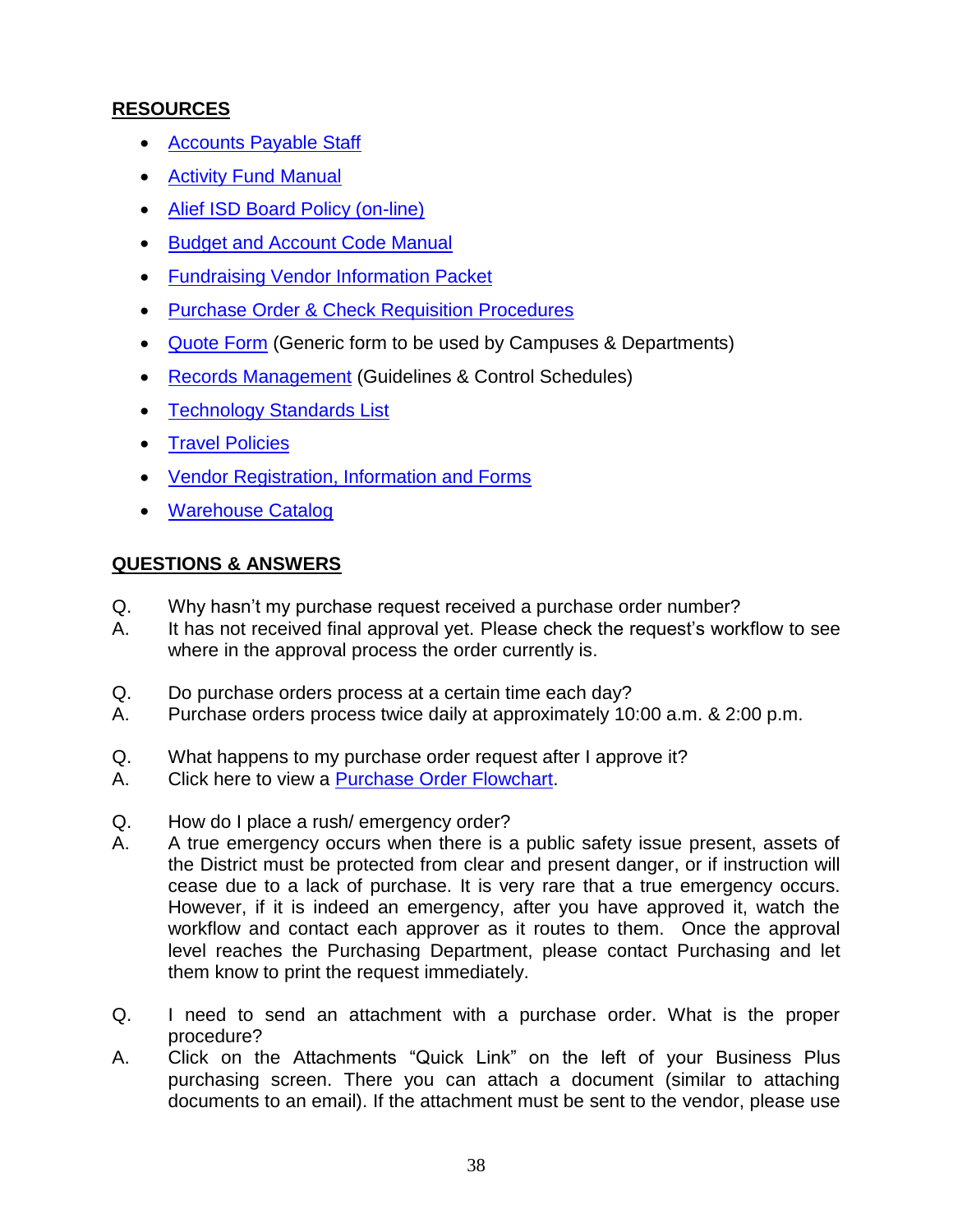the AT req code. Purchasing will print the attachment and manually send to the vendor along with the purchase order. This is a manual process, which takes additional time and manpower, so please use the AT req code ONLY in the event an attachment MUST be sent to the vendor, i.e. a list of items, or a quote that the vendor states must accompany an order.

- Q. Where can I find a list of items stocked in the District warehouse?
- A. Please visit the Central Distribution Web page. <https://www.aliefisd.net/Domain/93>
- Q. What if the item on bid, or stocked in the warehouse, doesn't meet my needs?
- A. In most instances, you will be required to use the bid item that has been awarded to the winning bidder; however, if the item needed is *substantially* different than the item awarded on a bid, please contact Purchasing.
- Q. May I buy warehouse stock items using campus activity account funds?
- A. Yes, however, the activity account funds must be transferred into a "donation" account (DNT) created by the Accounting department. This account (always object code 6397) could then be used to place a warehouse requisition.
- Q. May I order merchandise over the internet?
- A. No.
- Q. May I request quotes from a vendor that is not currently on the District vendor list?
- A. Yes, but only if the item being quoted is in a non-awarded category or if other vendors that are awarded in the category cannot provide the item needed. Additionally, the vendor will need to become a [Registered Vendor](#page-30-0) and submit a bid response to be considered for contract award prior to receiving an order from the District.
- Q. The vendor I want to use for a purchase order request is not listed in Business Plus. How do I get them added?
- A. Is the item being purchased in a non-awarded category? If yes, request a W-9 from the vendor and send it to Purchasing at **Purchasing@aliefisd.net**.
- Q. A vendor quoted an item as FOB Houston. What does that mean?
- A. FOB (Free on Board) is a term used to summarize who pays for shipping, and who is responsible for filing a claim should any damage occur. It is District policy to request that all items be shipped:

F.O.B. destination, freight prepaid (meaning:) Seller Pays Freight charges Seller Bears Freight charges Seller Owns Freight in transit Seller Files claims - if any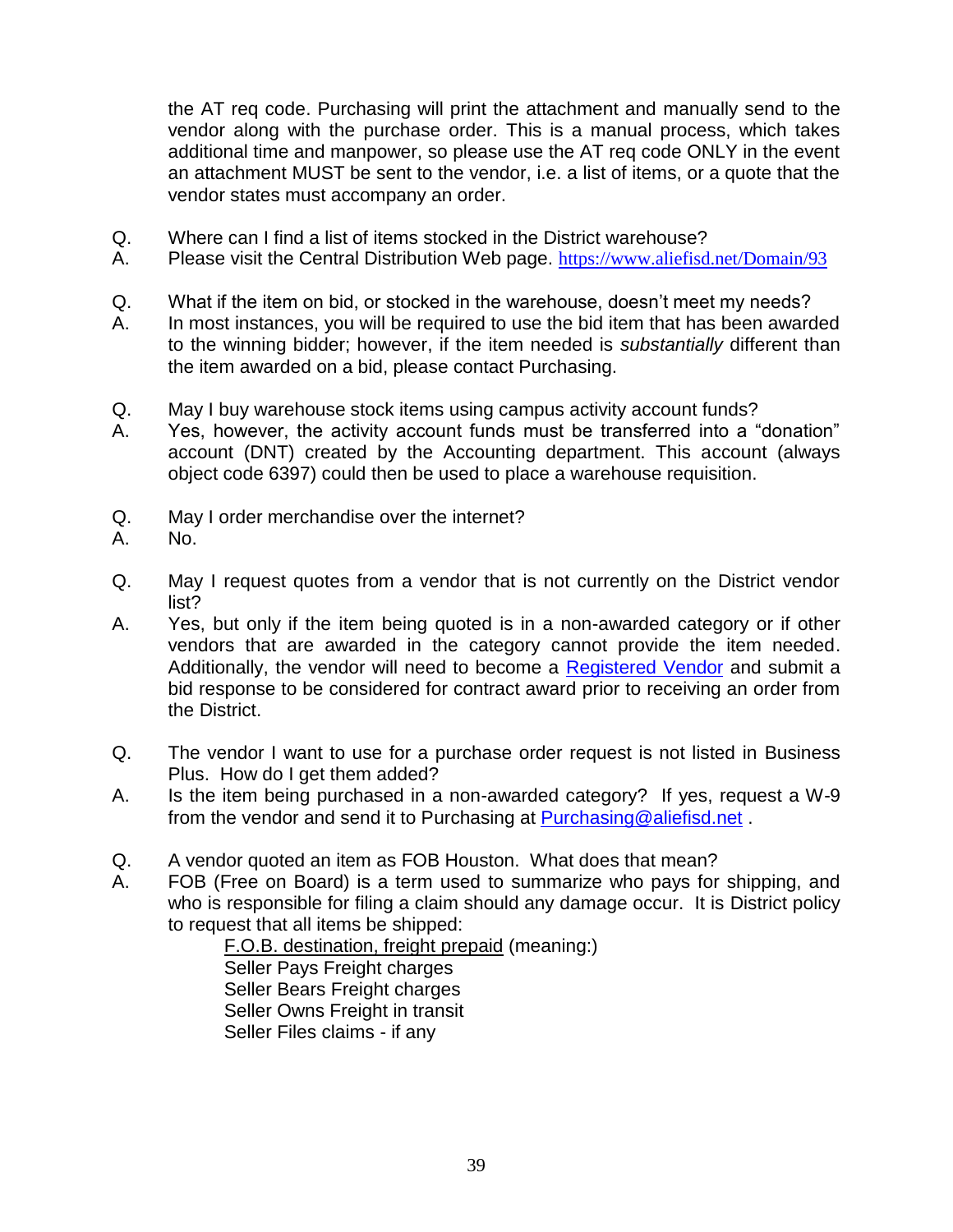Q. What if I receive identical quotes (a tie) from two or more vendors? QN 03

A. Remember that quotes are not awarded to "lowest" bid alone, but to the vendor offering the best value. If, after evaluating ["Best Value"](#page-33-0) criteria, the tie remains then:

- $\circ$  If one vendor has its principal place of business in Texas, and the other vendors do not, then you must award the quote to the Texas vendor.
- o Otherwise, ties should be selected via a random drawing.
- Q. What does the term "responsive vendor" mean?
- A. A responsive bidder is a vendor which:
	- Is a regular supplier or authorized dealer of the goods or services offered.
	- Warranties the products and services provided.
	- Can comply with the required delivery or performance schedule.
	- Has a satisfactory record of performance.
	- Has a satisfactory record of integrity and acceptable references.
	- Complies with the terms, conditions and specifications in the proposal or quote.
	- Completes and signs all required bid documents.
	- Delivers products and/or services within stated timelines.
	- $\bullet$  Informs the district of any delays.
	- Does not substitute products without prior approval.

**Note** - When using "Best Value" & most "Responsive Vendor" criteria to award quotes or bids, written documentation/evidence of history and performance may be required to substantiate not awarding purchases to the vendor offering the lowest price. The Purchasing Department has a form posted on the Schoology Group labeled Purchasing Toolkit to report problem vendors.

- Q. May a Campus or Department purchase products or services from a family member, or from a business or person known to be affiliated with a district employee?
- A. Yes, but it is not recommended as any "appearance of impropriety" should be avoided. Additionally, all conflicts of interest must be fully disclosed and approved by Central Administration prior to conducting business with family members or where any financial interest in the business or transaction is present. See [Purchasing Ethics.](#page-5-2) QN 05<br>2N 01<br>QN 04
	- Q. What if the vendor will not take a P.O.?
	- A. If the vendor will not take a P.O., then they are not an awarded/contracted vendor, or are unwilling to accept the District's terms of purchase. Please use an awarded/contracted vendor or a "quote" vendor that will accept a P.O.
- Q. What if there is only one place to purchase the item? **QN 04** A. ["Sole Source"](#page-33-1) is a very rare occurrence. The category is the most widely abused tenant in purchasing language. In the event you believe you have encountered a

QN 05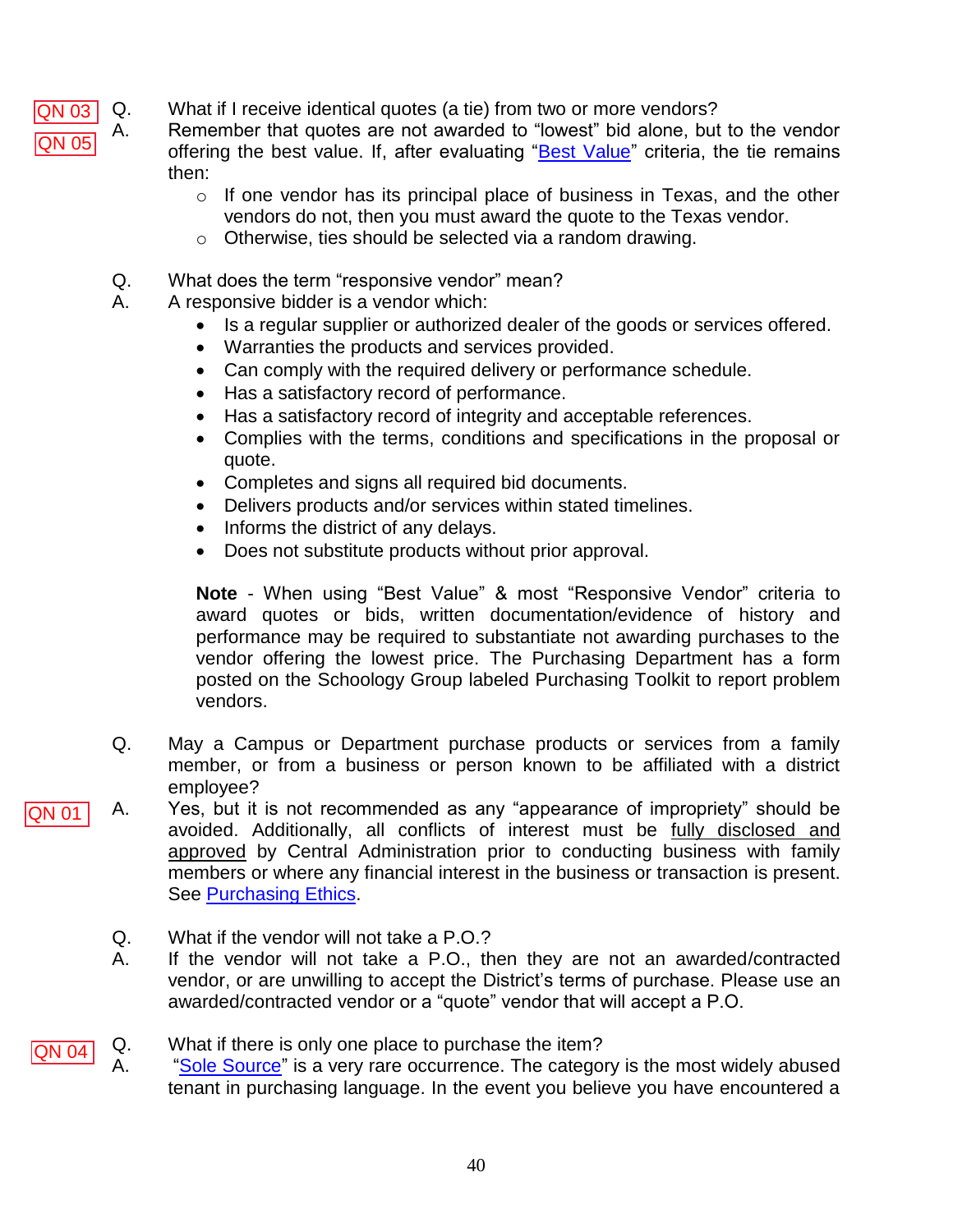- true sole source situation, contact Purchasing for assistance. In most cases, TEA (Texas Education Commission) must approve sole source status of a vendor. **QN 04** 
	- Q. Is it possible for a vendor provide both bid items and fundraising items/services?
	- A. Yes, vendors can be listed within both categories.
	- Q. Why must I purchase bid category items only from awarded/contracted vendors? A. Texas Education Code Section 44.031 states that contracted vendors are required when making purchases within a specific commodity where the total District-wide spend is over \$50,000. In a district the size of ours, we quickly reach the legal threshold of \$50,000 within a commodity every year. This threshold doesn't just apply to each individual campus/location, it applies Districtwide. There are few instances that arise where a purchase falls into a commodity that the District-wide spend is less than \$50,000 aggregate. After bidding and awarding a contract to the vendor(s) offering the best overall value for the District, we are required to use that vendor. There may be certain specific instances where you can find a particular item for a lower price, but for the bid category overall, the awarded vendor(s) offer the best value.
	- Q. I've checked with all the awarded bid vendors & their price is much higher than a vendor I want to use.
	- A. If an item is listed on a [bid or within a catalog discount,](#page-7-3) you cannot purchase the item from the (non-awarded) vendor you want to use. Please note that advantageous pricing does not allow the district to circumvent State purchasing regulations per the Texas Education Agency Purchasing Resource Guide. Remember that the District is "under contract" for that item/category. Purchasing will review each request on a case-by-case basis. For additional research into pricing issues, please send a copy of your quotes/pricing to the Purchasing Department.
	- Q. How does a vendor become [an "awarded/contracted" vendor?](#page-30-0)
	- A. To become an awarded/contracted vendor, vendors must respond to a District Bid opportunity and be:
		- Awarded specific bid line items. (E.g. 12" rulers, overhead projectors, etc.).
		- Awarded a catalog discount section within a bid. (E.g. 10% off all books listed within the vendor's catalog.)
	- Q. How do vendors learn about District bid opportunities?
	- A. By any of the following:
		- Registering in the ePro bid system and receiving automatic notification of current bid opportunities.
		- Reading advertisements in the Houston Chronicle.
		- Visiting the Alief ISD [Purchasing webpage.](https://www.aliefisd.net/Page/278)
	- Q. I need to cancel a purchase order or make a change. Whom do I contact?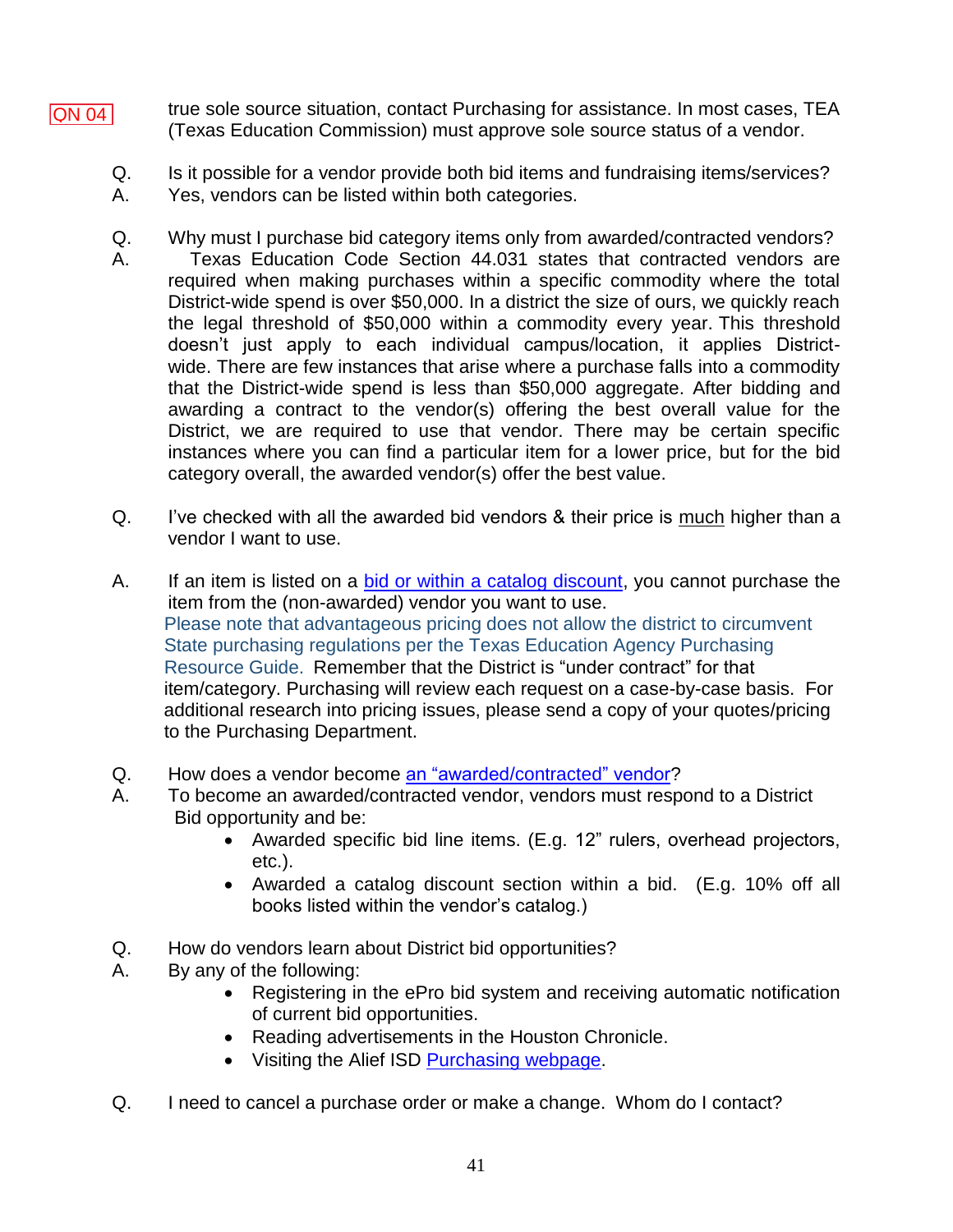- A. E-mail the District Expeditor, Becky Schuessler, with the purchase order number and the requested change or reason for cancellation.
- Q. Why do *most* purchase orders get shipped to the Alief ISD Warehouse and not to my campus or department?
- A. The district has a centralized receiving policy meant to:
	- Satisfy "best practices" accounting guidelines by separating purchasing, receiving and payment operations.
	- Provide expertise in receiving and documenting material receipts.
	- Resolve problems and/or damage prior to receipt at campuses/departments.
	- Minimize campus interruptions by delivery personnel.
	- Expedite vendor payments.
- Q. When should a purchase order be delivered directly to a school instead of the Alief ISD Warehouse?
- A. The following items should be delivered directly to a school: magazine subscriptions, newspapers, lumber, live/dead specimens or parts of animals/plants, furniture, kitchen appliances, chemicals, items in excess of 50 lbs. or larger than 48" on any side, items that have installation fees included in the price, large fragile items (.i.e. display cases) and musical instruments. See [Delivery of Purchase Orders.](#page-33-1)
- Q. Is a vendor allowed to invoice for a fuel surcharge?
- A. When we request pricing for an item, always request that all charges be disclosed/included in price quote. Please remember that it is best to request a "delivered" price, which includes all shipping charges (and discuss inside delivery fees with the vendor if items are being delivered to a campus due to lack of loading dock facilities at District campuses).

See bullets below:

- A vendor may require additional delivery/fuel/handling charges, but only if they are disclosed prior to the purchase.
- District should never pay any "additional" charges unless agreed upon beforehand.
	- o It may be that "we" sometimes forget to ask about additional charges; however, if we submit a Purchase Order to a vendor and they ship the requested items, this represents a contract because of "offer & acceptance":
		- Meaning we made an offer to buy an item at a specific price by issuing a purchase order, and the vendor accepted the offer by shipping the items listed on our purchase order.
	- o Vendors cannot add additional charges to our "offer" to buy an item at a specified price later; i.e. after they have shipped the items to us.
	- o If the vendor knows there will be additional charges, such as shipping or fuel surcharges, they must contact us before shipping the item and receive written permission for the increase.